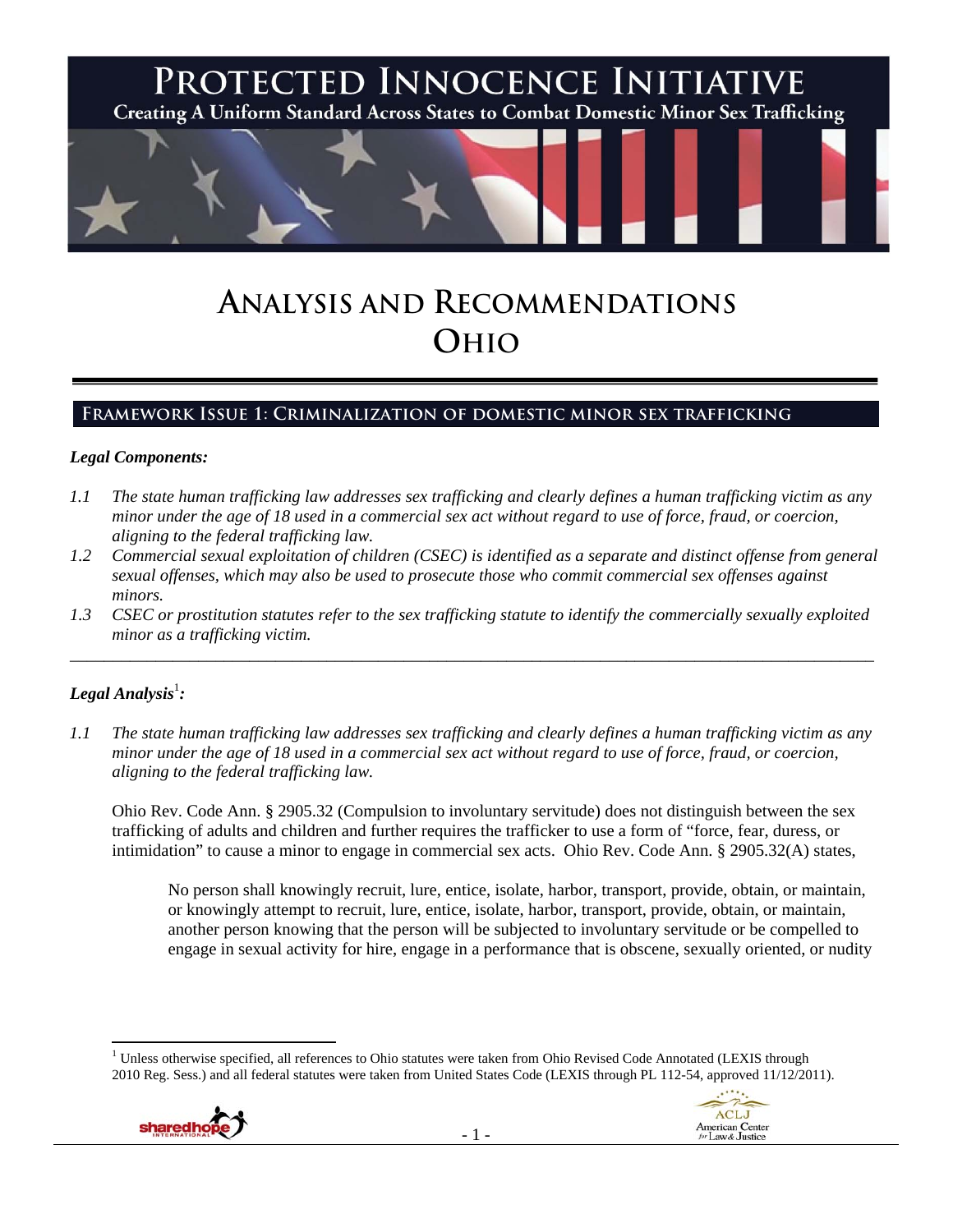oriented, or be a model or participant in the production of material that is obscene, sexually oriented, or nudity oriented. $2$ 

Ohio Rev. Code Ann. § 2905.31(A) (Involuntary servitude) defines "involuntary servitude" as "being compelled to perform labor or services for another against one's will." Ohio Rev. Code Ann. § 2905.32(B) explains that "the element 'compelled' does not require that the compulsion be openly displayed or physically exerted. The element 'compelled' has been established if the state proves that the victim's will was overcome by force, fear, duress, or intimidation." However, under Ohio Rev. Code Ann. § 2905.32(C), "In a prosecution under this section, proof that the defendant engaged in sexual activity with any person, or solicited sexual activity with any person, whether or not for hire, without more, does not constitute a violation of this section." A conviction under Ohio Rev. Code Ann. § 2905.32(A) is punishable as a second degree felony<sup>3</sup> by imprisonment for 2–8 years<sup>4</sup> and a possible fine up to \$15,000.<sup>5</sup> Ohio Rev. Code Ann. §§ 2905.32(E), 2929.14(A)(2), 2929.18(A)(3)(b).

1.1.1 Recommendation: Amend Ohio Rev. Code Ann. § 2905.32 (Compulsion to involuntary servitude) to impose enhanced penalties if the sex trafficking victim is a minor.

<sup>4</sup> Ohio Rev. Stat. Ann. § 2929.14(A)(2) states, "the prison term shall be two, three, four, five, six, seven, or eight years."  $\frac{5}{2}$  When an offender is an aggregation rather than a person different fines angly to fo <sup>5</sup> When an offender is an organization rather than a person, different fines apply to felonies and misdemeanors of various degrees under Ohio Rev. Code Ann. § 2929.31 (Organizational penalties). Additionally, Ohio Rev. Code Ann. § 2929.32(A)(1) (Additional fine for certain offenders; collection of fines; crime victims recovery fund) authorizes the court to order an offender to pay a fine up to \$1,000,000 if

any of the following applies to the offense and the offender:

(a) There are three or more victims, as defined in section 2969.11 of the Revised Code, of the offense for which the offender is being sentenced.

(b) The offender previously has been convicted of or pleaded guilty to one or more offenses, and, for the offense for which the offender is being sentenced and all of the other offenses, there is a total of three or more victims, as defined in section 2969.11 of the Revised Code.

(c) The offense for which the offender is being sentenced is aggravated murder, murder, or a felony of the first degree that, if it had been committed prior to July 1, 1996, would have been an aggravated felony of the first degree.





<sup>&</sup>lt;sup>2</sup> Ohio Rev. Code Ann. § 2905.31(B) (Involuntary servitude) states, "Material that is obscene, sexually oriented, or nudity oriented' and 'performance that is obscene, sexually oriented, or nudity oriented' have the same meanings as in section 2929.01 [Definitions] of the Revised Code" Ohio Rev. Code Ann. § 2929.01(CCC) defines "material that is obscene, sexually oriented, or nudity oriented" as "any material that is obscene, that shows a person participating or engaging in sexual activity, masturbation, or bestiality, or that shows a person in a state of nudity." Ohio Rev. Code Ann. § 2929.01(DDD) defines "performance that is obscene, sexually oriented, or nudity oriented" as "any performance that is obscene, that shows a person participating or engaging in sexual activity, masturbation, or bestiality, or that shows a person in a state of nudity." 3

Pursuant to Ohio Rev. Code Ann. § 2929.13(A) (Guidance by degree of felony; monitoring of sexually oriented offenders by global positioning device), unless the criminal provision specifies that a prison term is presumptive or mandatory, the judge has discretion to sentence a felony offender according to the terms of Ohio Rev. Code Ann.§ 2929.14 (Basic prison terms), § 2929.15 (Community control sanctions), § 2929.16 (Residential Sanctions),

<sup>§ 2929.17 (</sup>Nonresidential sanctions), or § 2929.18 (Financial sanctions; restitution; reimbursements) with the minimum sentence necessary to accomplish the purposes of rehabilitating the criminal and protecting the community from future crime. Ohio Rev. Code Ann. §§ 2929.11, 2929.13(A), (D), 2929.14(A). If the criminal provision specifies that imprisonment is mandatory, then the court must "impose any financial sanction pursuant to section 2929.18 of the Revised Code that is required for the offense and may impose any other financial sanction pursuant to that section . . . ." Ohio Rev. Code Ann. § 2929.13(A). If the statute specifies that there is a presumption of imprisonment then "it is presumed that a prison term is necessary in order to comply with the purposes and principles of" Ohio Rev. Code Ann. § 2929.11 (Purposes of felony sentencing; discrimination prohibited), but the court may depart from the presumption and community control sanctions if it evaluates the factors outlined in § 2929.12 (Seriousness and recidivism factors) and finds that community control sanctions would adequately punish the offender, protect the public, and maintain the seriousness of the offense. Ohio Rev. Code Ann. § 2929.13(D). In the absence of a mandatory term of imprisonment and when the court departs from the presumption of imprisonment, the judge may order community control sanctions like community service, house arrest, mediation between offender and victim, probation, curfew, time in a halfway house, or up to six months in a community-based correctional facility. Ohio Rev. Code Ann. §§ 2929.15(A), 2929.16(A)(1), (4), 2929.17(B), (C), (E), (I), (L). Ohio Rev. Code Ann. § 2929.12 provides the judge several factors to consider in determining whether it is appropriate to issue a community control sanction or a term of imprisonment. This report will explicitly note when imprisonment is presumptive or mandatory.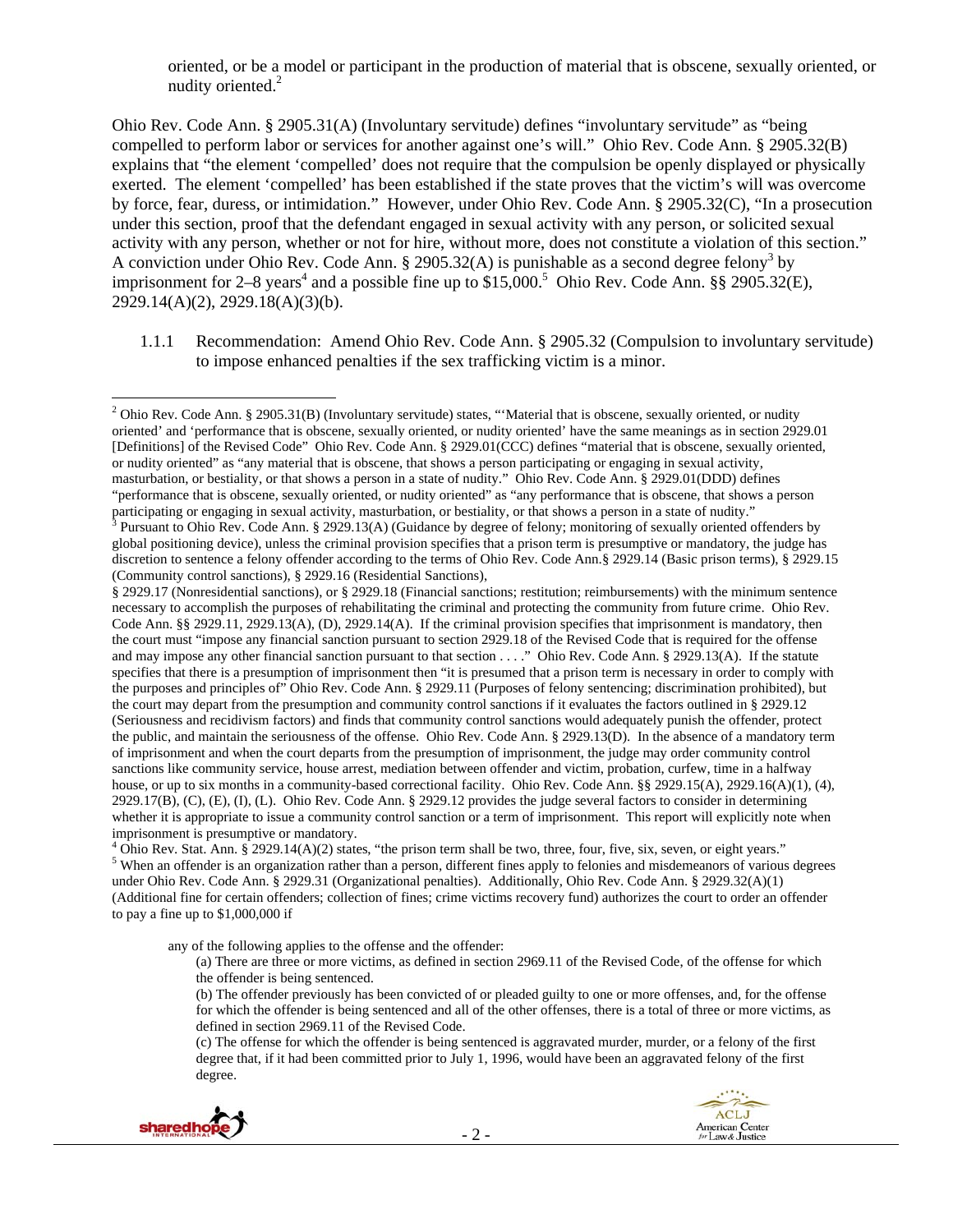- 1.1.2 Recommendation: Amend Ohio Rev. Code § 2905.32 (Compulsion to involuntary servitude) to eliminate the requirement that a minor sex trafficking victim be compelled to engage in sexual activity.6
- *1.2 Commercial sexual exploitation of children (CSEC) is identified as a separate and distinct offense from general sexual offenses, which may also be used to prosecute those who commit commercial sex offenses against minors.*

The following laws criminalize CSEC in Ohio:

1. Ohio Rev. Code Ann. § 2907.21(A) (Compelling prostitution) states,

No person shall knowingly do any of the following:

- $(1)$  Compel<sup>7</sup> another to engage in sexual activity for hire;
- (2) Induce, procure, encourage, solicit, request, or otherwise facilitate either of the following: (a) A minor to engage in sexual activity for hire, whether or not the offender knows the age of the minor;

(b) A person the offender believes to be a minor to engage in sexual activity for hire, whether or not the person is a minor.

- (3) (a) Pay or agree to pay a minor, either directly or through the minor's agent, so that the minor
- will engage in sexual activity, whether or not the offender knows the age of the minor; (b) Pay or agree to pay a person the offender believes to be a minor, either directly or through the person's agent, so that the person will engage in sexual activity, whether or not the person is a minor.

(4) (a) Pay a minor, either directly or through the minor's agent, for the minor having engaged in sexual activity pursuant to a prior agreement, whether or not the offender knows the age of the minor;

(b) Pay a person the offender believes to be a minor, either directly or through the person's agent, for the person having engaged in sexual activity pursuant to a prior agreement, whether or not the person is a minor.

(5) (a) Allow a minor to engage in sexual activity for hire if the person allowing the child to engage in sexual activity for hire is the parent, guardian, custodian, person having custody or control, or person in loco parentis of the minor;

(b) Allow a person the offender believes to be a minor to engage in sexual activity for hire if the person allowing the person to engage in sexual activity for hire is the parent, guardian, custodian, person having custody or control, or person in loco parentis of the person the offender believes to be a minor, whether or not the person is a minor.

A conviction under Ohio Rev. Code Ann.  $\S 2907.21(A)(2)$ –(5) is punishable as a third degree felony by imprisonment for  $9-36$  months<sup>8</sup> and a possible fine up to \$10,000. Ohio Rev. Code Ann. §§ 2907.21(C), 2929.14(A)(3)(b), 2929.18(A)(3)(c). If the victim is 16–17, a conviction under Ohio Rev. Code Ann. § 2907.21(A)(1) is punishable as a second degree felony by imprisonment for  $2-8$ 

<sup>&</sup>lt;sup>8</sup> Ohio Rev. Code Ann. § 2929.14(A)(3)(b) states, "the prison term shall be nine, twelve, eighteen, twenty-four, thirty, or thirtysix months."





<sup>&</sup>lt;sup>6</sup> Subsequent recommendations in this report referring to Ohio's human trafficking law are predicated upon the recommendations contained in Section 1.1 being previously or simultaneously implemented.<br><sup>7</sup> Ohio Rev. Code Ann. § 2907.21(B) states,

For a prosecution under division  $(A)(1)$  of this section, the element "compel" does not require that the compulsion be openly displayed or physically exerted. The element "compel" has been established if the state proves that the victim's will was overcome by force, fear, duress, or intimidation.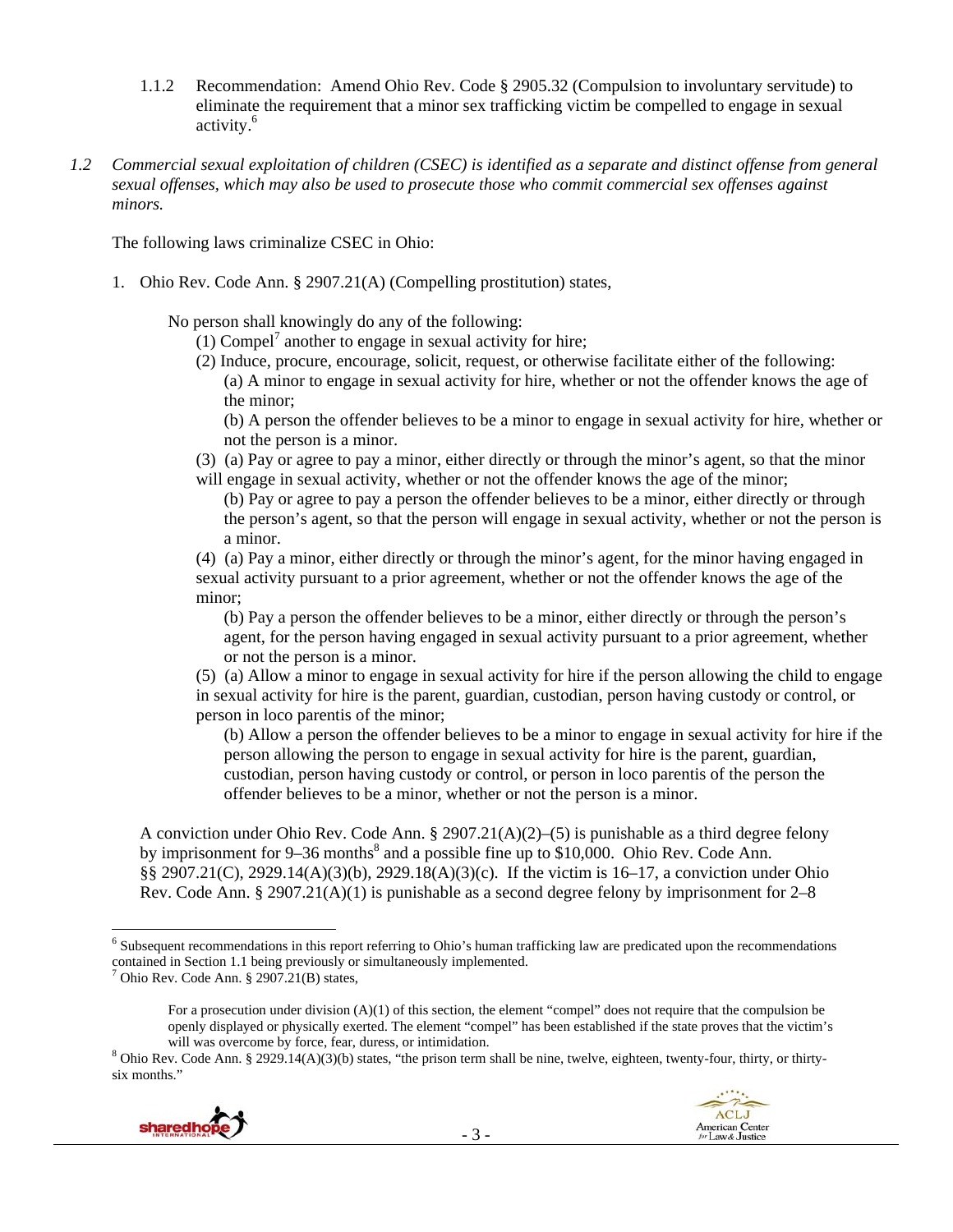years and a possible fine up to \$15,000. Ohio Rev. Code Ann. §§ 2907.21(C), 2929.14(A)(2), 2929.18(A)(3)(b). If the victim is under 16, a conviction under Ohio Rev. Code Ann. § 2907.21(A)(1) is punishable as a first degree felony by imprisonment for 3–11 years<sup>9</sup> and a possible fine up to \$20,000. Ohio Rev. Code Ann. §§ 2907.21(C), 2929.14(A)(1), 2929.18(A)(3)(a).

If an offender convicted under Ohio Rev. Code Ann. § 2907.21 committed the offense "in furtherance of human trafficking,"10 however, enhanced penalties apply under Ohio Rev. Code Ann. § 2941.1422 (Human trafficking specification)<sup>11</sup> and § 2929.14(B)(7) (Basic prison terms).<sup>12</sup> Ohio Rev. Code Ann. § 2907.21(C). In such a case, a conviction under Ohio Rev. Code Ann. § 2907.21(A)(2)–(5) is punishable as a third degree felony by mandatory imprisonment for 3 years and a possible fine up to \$10,000. Ohio Rev. Code Ann. §§ 2907.21(C), 2929.14(A)(3)(b), (B)(7)(a)(ii), 2929.18(A)(3)(c). If

means a scheme or plan to which all of the following apply:

(1) Its object is to subject a victim or victims to involuntary servitude, as defined in section 2905.31 [Involuntary servitude] of the Revised Code, to compel a victim or victims to engage in sexual activity for hire, to engage in a performance that is obscene, sexually oriented, or nudity oriented, or to be a model or participant in the production of material that is obscene, sexually oriented, or nudity oriented.

(2) It involves at least two felony offenses, whether or not there has been a prior conviction for any of the felony offenses, to which all of the following apply:

(a) Each of the felony offenses is a violation of section 2905.01 [Kidnapping], 2905.02 [Abduction], 2905.32 [Compulsion to involuntary servitude], 2907.21 [Compelling prostitution], 2907.22 [Promoting prostitution], or 2923.32 [Engaging in pattern of corrupt activity; forfeiture], division (A)(1) or (2) of section 2907.323 [Illegal use of a minor in nudity-oriented material or performance], or division (B)(1), (2), (3), (4), or (5) of section 2919.22 [Endangering children] of the Revised Code or is a violation of a law of any state other than this state that is substantially similar to any of the sections or divisions of the Revised Code identified in this division.

(b) At least one of the felony offenses was committed in this state.

(A) Imposition of a mandatory prison term under division (B)(7) of section 2929.14 [Basic prison terms] of the Revised Code is precluded unless the offender is convicted of or pleads guilty to a felony violation of section 2905.01 [Kidnapping], 2905.02 [Abduction], 2907.21 [Compelling prostitution], 2907.22 [Promoting prostitution], or 2923.32 [Engaging in pattern of corrupt activity; forfeiture], division (A)(1) or (2) of section 2907.323 [Illegal use of a minor in nudity-oriented material or performance], or division (B)(1), (2), (3), (4), or (5) of section 2919.22 [Endangering children] of the Revised Code and unless the indictment, count in the indictment, or information charging the offense specifies that the offender knowingly committed the offense in furtherance of human trafficking. . . .

 $12$  Ohio Rev. Code Ann. § 2929.14(B)(7)(a) states,

(a) If an offender is convicted of or pleads guilty to a felony violation of section 2905.01 [Kidnapping], 2905.02 [Abduction], 2907.21 [Compelling prostitution], 2907.22 [Promoting prostitution], or 2923.32 [Engaging in pattern of corrupt activity; forfeiture], division (A)(1) or (2) of section 2907.323 [Illegal use of a minor in nudity-oriented material or performance], or division  $(B)(1)$ ,  $(2)$ ,  $(3)$ ,  $(4)$ , or  $(5)$  of section 2919.22 [Endangering children] of the Revised Code and also is convicted of or pleads guilty to a specification of the type described in section 2941.1422 [Human trafficking specification] of the Revised Code that charges that the offender knowingly committed the offense in furtherance of human trafficking, the court shall impose on the offender a mandatory prison term that is one of the following:

(i) If the offense is a felony of the first degree, a definite prison term of not less than five years and not greater than ten years;

(ii) If the offense is a felony of the second or third degree, a definite prison term of not less than three years and not greater than the maximum prison term allowed for the offense by division (A) of section 2929.14 [Basic prison terms] of the Revised Code;

(iii) If the offense is a felony of the fourth or fifth degree, a definite prison term that is the maximum prison term allowed for the offense by division (A) of section 2929.14 of the Revised Code.





<sup>&</sup>lt;sup>9</sup> Ohio Rev. Code Ann. § 2929.14(A)(1) states, "the prison term shall be three, four, five, six, seven, eight, nine, ten, or eleven years."

<sup>&</sup>lt;sup>10</sup> As used in Ohio Rev. Code Ann. § 2941.1422 (Human trafficking specification) and § 2929.14(B)(7) (Basic prison terms) and as defined in Ohio Rev. Code Ann. § 2929.01(AAA) (Definitions), "human trafficking"

<sup>(</sup>c) The felony offenses are related to the same scheme or plan and are not isolated instances. 11 Ohio Rev. Code Ann. § 2941.1422 provides,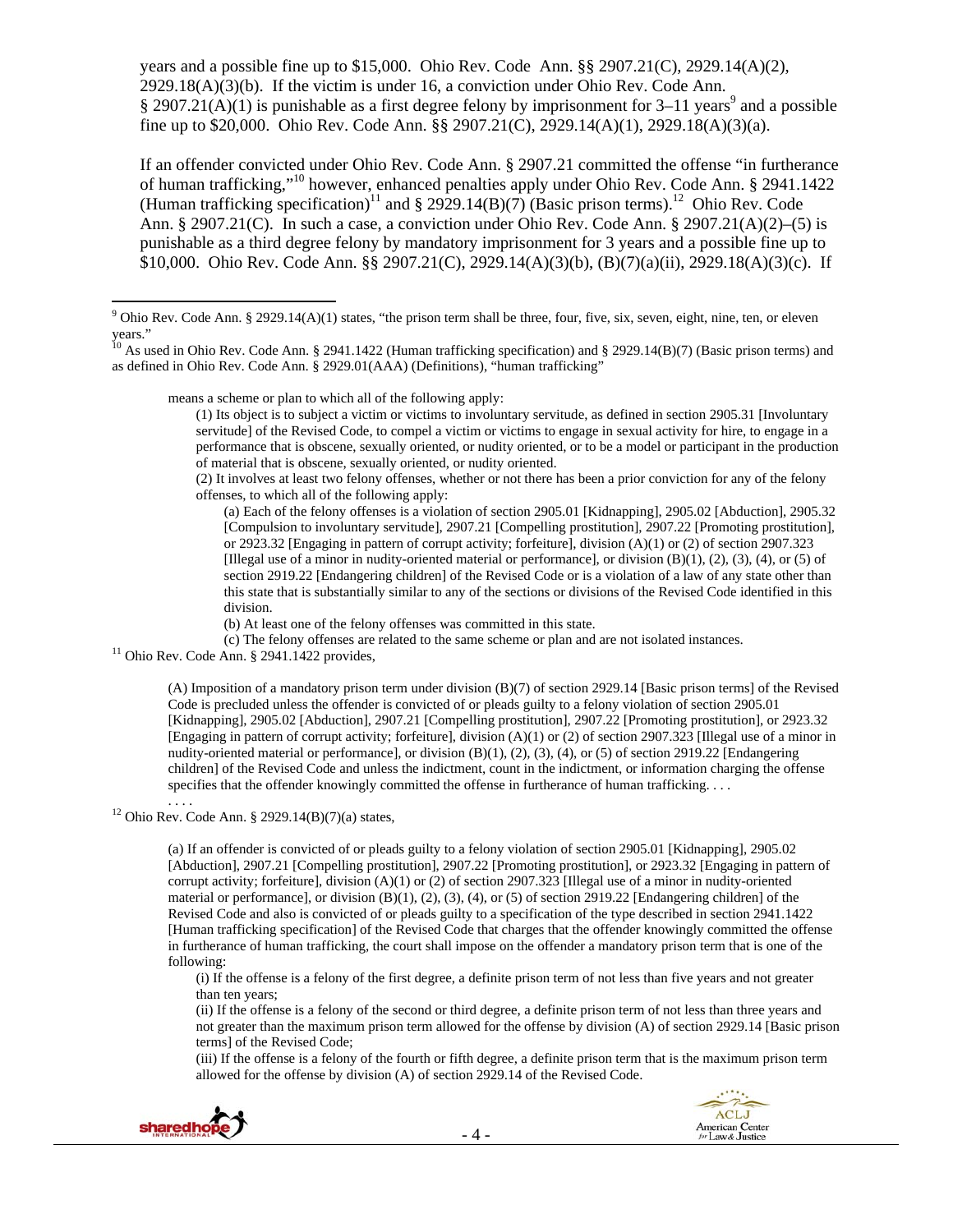the victim is 16–17 years old, a conviction under Ohio Rev. Code Ann. § 2907.21(A)(1) is punishable as a second degree felony by mandatory imprisonment for 3–8 years and a possible fine up to \$15,000. Ohio Rev. Code Ann. §§ 2907.21(C), 2929.14(A)(2), (B)(7)(a)(ii), 2929.18(A)(3)(b). If the victim is under 16 years old, a conviction under Ohio Rev. Code Ann. § 2907.21(A)(1) is punishable as a first degree felony by mandatory imprisonment for 5–10 years and a possible fine up to \$20,000. Ohio Rev. Code Ann. §§ 2907.21(C), 2929.14(B)(7)(a)(i), 2929.18(A)(3)(a).

2. Ohio Rev. Code Ann. § 2907.22(A) (Promoting prostitution) states,

No person shall knowingly:

(1) Establish, maintain, operate, manage, supervise, control, or have an interest in a brothel; (2) Supervise, manage, or control the activities of a prostitute in engaging in sexual activity for hire; (3) Transport another, or cause another to be transported across the boundary of this state or of any county in this state, in order to facilitate the other person's engaging in sexual activity for hire; (4) For the purpose of violating or facilitating a violation of this section, induce or procure another to engage in sexual activity for hire.

Ohio Rev. Code Ann. § 2907.22(B)<sup>13</sup> imposes enhanced penalties when the victim of the offense is a commercially sexually exploited child. In such a case, a conviction under Ohio Rev. Code Ann. § 2907.22(A) is punishable as a third degree felony by imprisonment for 9–36 months and a possible fine up to \$10,000. Ohio Rev. Code Ann. §§ 2907.22(B), 2929.14(A)(3)(b), 2929.18(A)(3)(c). Where an offender convicted under Ohio Rev. Code Ann. § 2907.22 committed the offense "in furtherance of human trafficking," enhanced penalties apply pursuant to Ohio Rev. Code Ann. § 2941.1422 and § 2929.14(B)(7). In such a case, a conviction under Ohio Rev. Code Ann. § 2907.22 is punishable as a third degree felony by mandatory imprisonment for 3 years and a possible fine up to \$10,000. Ohio Rev. Code Ann. §§ 2907.22(B), 2929.14(A)(3)(b), (B)(7)(a)(ii), 2929.18(A)(3)(c).

3. Ohio Rev. Code Ann. § 2907.321(A)(1), (3) (Pandering obscenity involving a minor) states,

No person, with knowledge of the character of the material<sup>14</sup> or performance<sup>15</sup> involved, shall do any of the following:

(1) Create, reproduce, or publish any obscene material that has a minor<sup>16</sup> as one of its participants or portrayed observers;

(3) Create, direct, or produce an obscene performance that has a minor as one of its participants;

. . .

<sup>&</sup>lt;sup>16</sup> Ohio Rev. Code Ann. § 2907.01(M) defines a "minor" as "a person under the age of eighteen."





  $13$  Ohio Rev. Code Ann. § 2907.22(B) states, in part,

Whoever violates this section is guilty of promoting prostitution. Except as otherwise provided in this division, promoting prostitution is a felony of the fourth degree. If any prostitute in the brothel involved in the offense, or the prostitute whose activities are supervised, managed, or controlled by the offender, or the person transported, induced, or procured by the offender to engage in sexual activity for hire, is a minor, whether or not the offender knows the age

of the minor, then promoting prostitution is a felony of the third degree. . . . 14 Ohio Rev. Code Ann. § 2907.01(J) (Definitions) defines "material" as

any book, magazine, newspaper, pamphlet, poster, print, picture, figure, image, description, motion picture film, phonographic record, or tape, or other tangible thing capable of arousing interest through sight, sound, or touch and includes an image or text appearing on a computer monitor, television screen, liquid crystal display, or similar display device or an image or text recorded on a computer hard disk, computer floppy disk, compact disk, magnetic tape, or similar data storage device.<br><sup>15</sup> Ohio Rev. Code Ann. § 2907.01(K) defines "performance" as "any motion picture, preview, trailer, play, show, skit, dance, or

other exhibition performed before an audience.'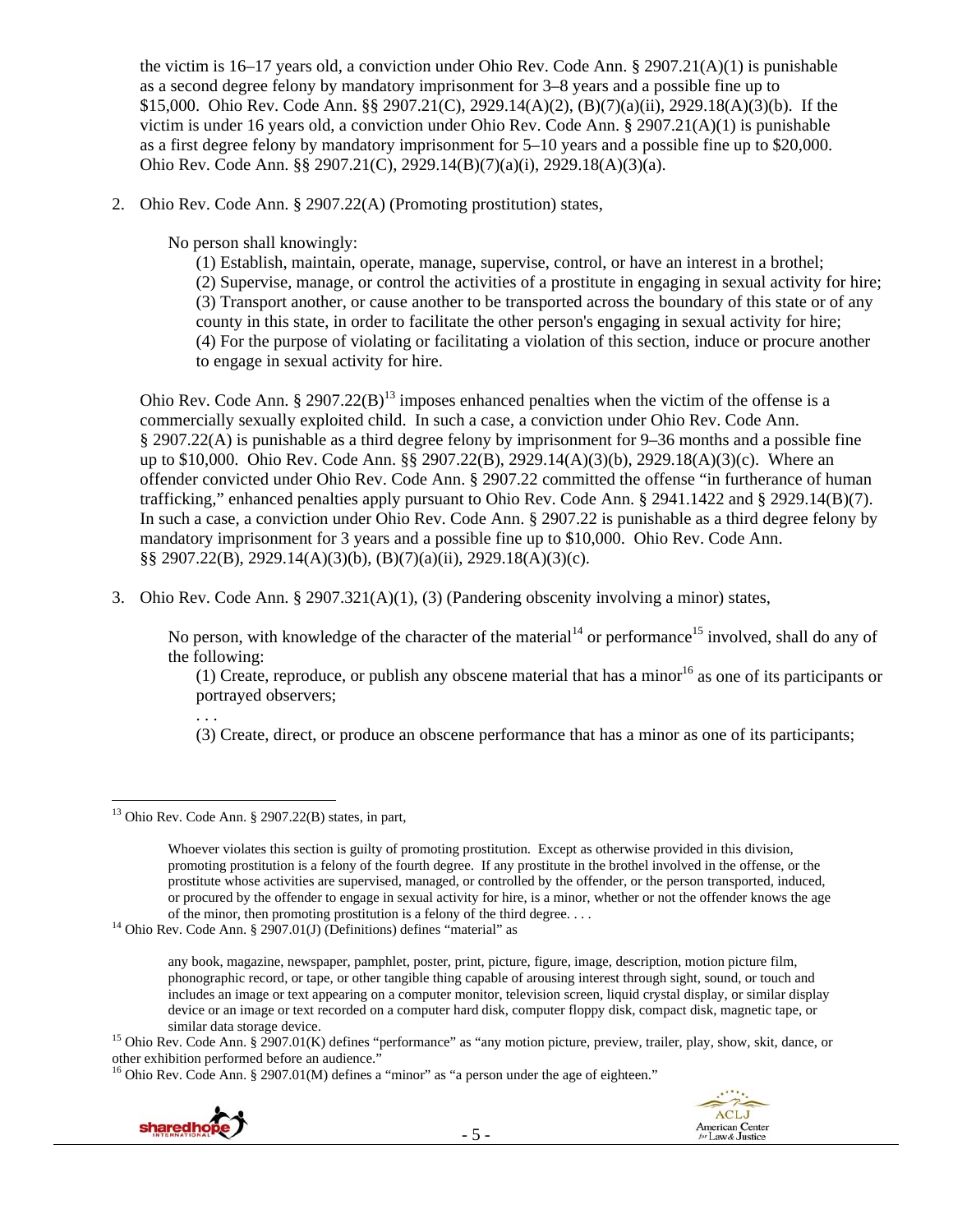A conviction under Ohio Rev. Code Ann. § 2907.321(A)(1), (3) is punishable as a second degree felony by imprisonment for 2–8 years and a possible fine up to \$15,000. Ohio Rev. Code Ann. §§ 2907.321(C), 2929.14(A)(2), 2929.18(A)(3)(b).

4. Ohio Rev. Code Ann. § 2907.322(A)(1), (3) (Pandering sexually oriented matter involving a minor) states,

No person, with knowledge of the character of the material or performance involved, shall do any of the following:

(1) Create, record, photograph, film, develop, reproduce, or publish any material that shows a minor participating or engaging in sexual activity,<sup> $17$ </sup> masturbation, or bestiality;

. . .

(3) Create, direct, or produce a performance that shows a minor participating or engaging in sexual activity, masturbation, or bestiality;

A conviction under Ohio Rev. Code Ann. § 2907.322(A)(1), (3) is punishable as a second degree felony by imprisonment for 2–8 years and a possible fine up to \$15,000. Ohio Rev. Code Ann. §§ 2907.322(C), 2929.14(A)(2), 2929.18(A)(3)(b).

5. Ohio Rev. Code Ann. § 2919.22(B)(5) (Endangering children) states,

No person shall do any of the following to a child under eighteen years of age . . .

. . . (5) Entice, coerce, permit, encourage, compel, hire, employ, use, or allow the child to act, model, or in any other way participate in, or be photographed for, the production, presentation, dissemination, or advertisement of any material or performance that the offender knows or reasonably should know is obscene, is sexually oriented matter, or is nudity-oriented matter.

A conviction under Ohio Rev. Code Ann. § 2919.22(B)(5) is punishable as a second degree felony punishable by imprisonment for 2–8 years and a possible fine up to \$15,000. Ohio Rev. Code Ann. §§ 2919.22(E)(4), 2929.14(A)(2), 2929.18(A)(3)(b).

The following laws may be applicable to sexual exploitation of children although they do not specify commercial exchanges:

1. Ohio Rev. Code Ann. § 2907.07(A)–(D) (Importuning) states,

(A) No person shall solicit a person who is less than thirteen years of age to engage in sexual activity<sup>18</sup> with the offender, whether or not the offender knows the age of such person.

 $(B)$  No person shall solicit another, not the spouse of the offender, to engage in sexual conduct<sup>19</sup> with the offender, when the offender is eighteen years of age or older and four or more years older than the

vaginal intercourse between a male and female; anal intercourse, fellatio, and cunnilingus between persons regardless of sex; and, without privilege to do so, the insertion, however slight, of any part of the body or any instrument, apparatus, or other object into the vaginal or anal opening of another. Penetration, however slight, is sufficient to complete vaginal or anal intercourse.





 <sup>17</sup> Ohio Rev. Code Ann. § 2907.01(C) defines "sexual activity" as "sexual conduct or sexual contact, or both." *See infra* note 19 for the definition of sexual contact.

<sup>&</sup>lt;sup>18</sup> See supra note 17 for the definition of "sexual activity." See infra note 19 for the definition of sexual conduct and note 24 for the definition of sexual contact.

 $19$  Ohio Rev. Code Ann. § 2907.01(A) defines "sexual conduct" as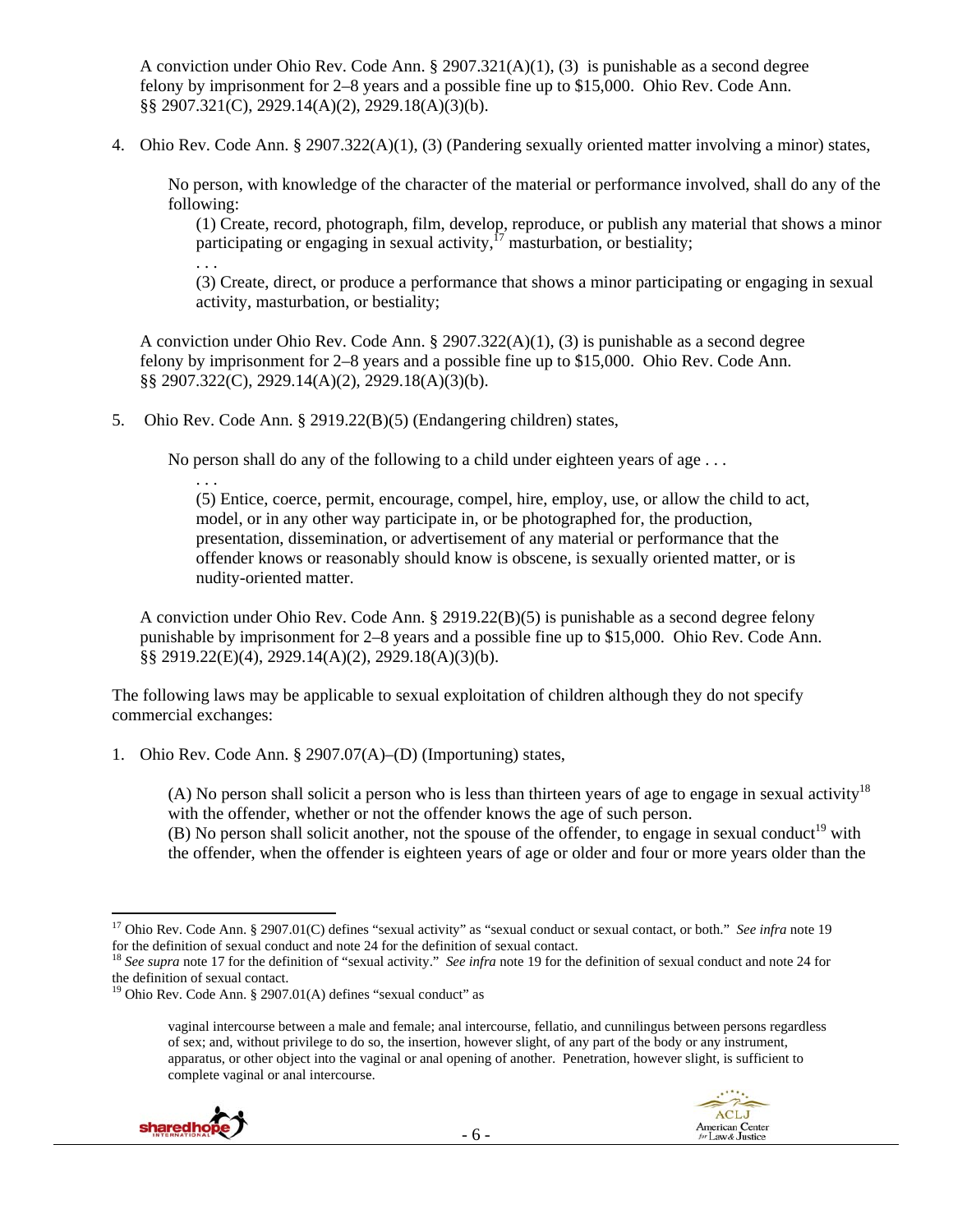other person, and the other person is thirteen years of age or older but less than sixteen years of age, whether or not the offender knows the age of the other person.

(C) No person shall solicit another by means of a telecommunications device,  $^{20}$  as defined in section 2913.01 of the Revised Code, to engage in sexual activity with the offender when the offender is eighteen years of age or older and either of the following applies:

(1) The other person is less than thirteen years of age, and the offender knows that the other person is less than thirteen years of age or is reckless in that regard.

(2) The other person is a law enforcement officer posing as a person who is less than thirteen years of age, and the offender believes that the other person is less than thirteen years of age or is reckless in that regard.

(D) No person shall solicit another by means of a telecommunications device, as defined in section 2913.01 of the Revised Code, to engage in sexual activity with the offender when the offender is eighteen years of age or older and either of the following applies:

(1) The other person is thirteen years of age or older but less than sixteen years of age, the offender knows that the other person is thirteen years of age or older but less than sixteen years of age or is reckless in that regard, and the offender is four or more years older than the other person. (2) The other person is a law enforcement officer posing as a person who is thirteen years of age or older but less than sixteen years of age, the offender believes that the other person is thirteen years of age or older but less than sixteen years of age or is reckless in that regard, and the offender is four or more years older than the age the law enforcement officer assumes in posing as the person who is thirteen years of age or older but less than sixteen years of age.

A first conviction under Ohio Rev. Code Ann. § 2907.07(A), (C) carries "a presumption that a prison term shall be imposed" and is punishable as a third degree felony by imprisonment for 9–36 months and a possible fine up to \$10,000. Ohio Rev. Code Ann. §§ 2907.07(F)(2), 2929.13(D), 2929.14(A)(3)(b),  $2929.18(A)(3)(c)$ . If the offender was previously convicted of a "sexually oriented" or "child-victim" oriented" offense a violation of Ohio Rev. Code Ann. § 2907.07(A), (C) is punishable as a second degree felony by mandatory imprisonment for 2–8 years and a possible fine up to \$15,000. Ohio Rev. Code Ann. §§ 2907.07(F)(2), 2929.14(A)(2), 2929.18(A)(3)(b).

A first conviction under Ohio Rev. Code Ann. § 2907.07(B), (D) is punishable as a fifth degree felony by imprisonment for  $6-12$  months<sup>21</sup> with "a presumption that a prison term shall be imposed" and a possible fine up to \$2,500. Ohio Rev. Code Ann. §§ 2907.07(F)(3), 2929.13(D), 2929.14(A)(5), 2929.18(A)(3)(e). If the offender was previously convicted of a "sexually oriented" or "child-victim oriented" offense a violation of Ohio Rev. Code Ann. § 2907.07(B), (D) is punishable as a fourth degree felony by mandatory imprisonment for 6–18 months<sup>22</sup> and a possible fine up to \$5,000. Ohio Rev. Code Ann. §§ 2907.07(F)(3), 2929.14(A)(4), 2929.18(A)(3)(d).

2. Ohio Rev. Code Ann. § 2907.02(A)(1)(b) (Rape) states,

No person shall engage in sexual conduct with another who is not the spouse of the offender or who is the spouse of the offender but is living separate and apart from the offender, when any of the following applies:

. . . .

receiver, radio, modem, or device that enables the use of a modem."<br><sup>21</sup> Ohio Rev. Code Ann. § 2929.14(A)(5) states, "the prison term shall be six, seven, eight, nine, ten, eleven, or twelve months."<br><sup>22</sup> Ohio Rev. Code An fourteen, fifteen, sixteen, seventeen, or eighteen months."





<sup>&</sup>lt;sup>20</sup> Ohio Rev. Code Ann. § 2913.01(Y) (Definitions) defines a "telecommunications device" as "any instrument, equipment, machine, or other device that facilitates telecommunication, including, but not limited to, a computer, computer network, computer chip, computer circuit, scanner, telephone, cellular telephone, pager, personal communications device, transponder,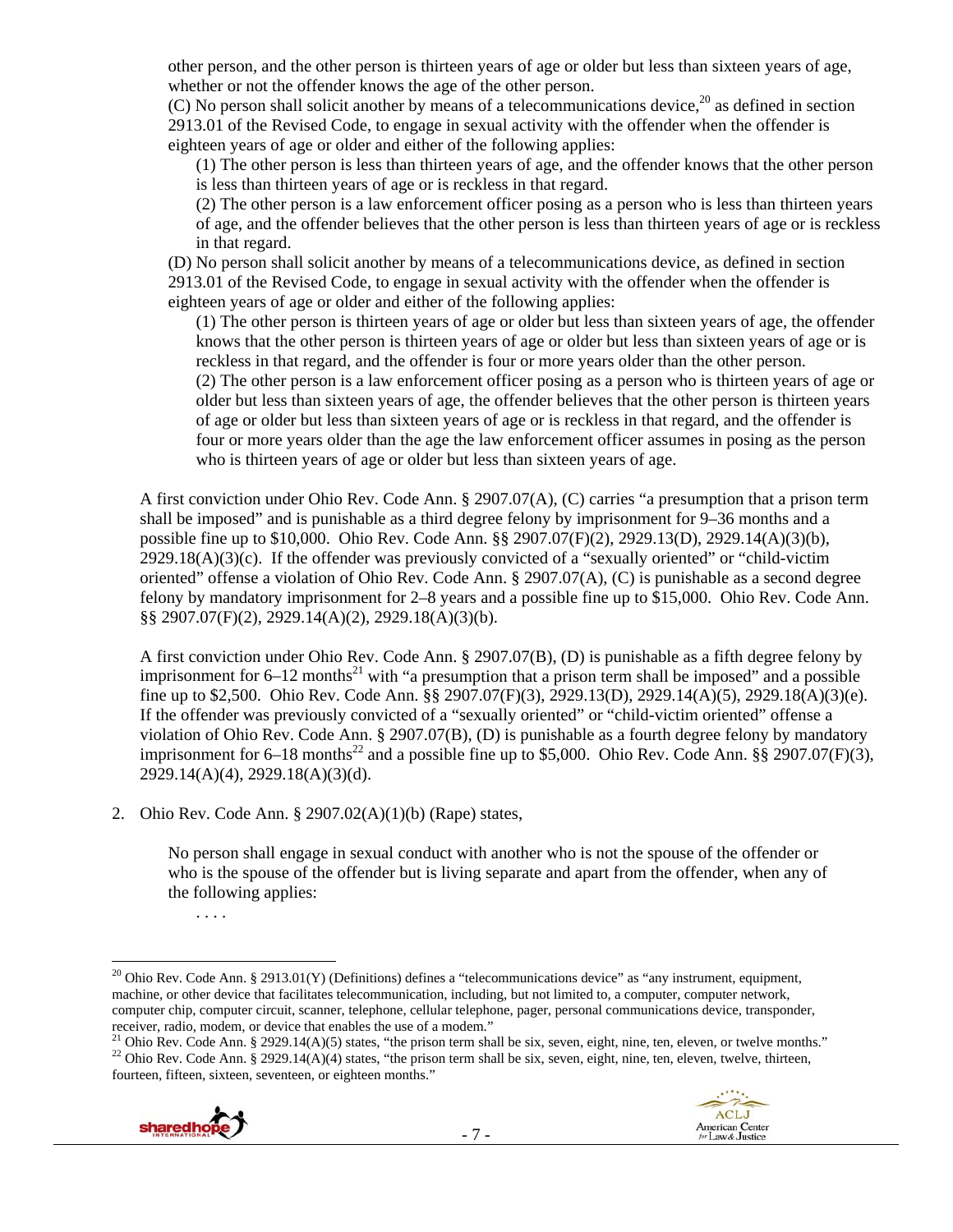(b) The other person is less than thirteen years of age, whether or not the offender knows the age of the other person.

A first conviction under Ohio Rev. Code Ann. § 2907.02(A)(1)(b) is a first degree felony punishable by mandatory imprisonment for 10 years to life and a possible fine up to \$20,000, unless the victim was under 10, in which the minimum increases to 15 years. Ohio Rev. Code Ann. §§ 2907.02(B),  $2929.18(A)(3)(a)$ ,  $2971.03(B)(1)(a)$ –(b). If the offender uses force, has a previous conviction, or causes harm to the victim the minimum increases to 25 years. Ohio Rev. Code Ann. § 2971.03(B)(1)(c). However, under Ohio Rev. Code Ann. § 2907.02(B),

If an offender is convicted of or pleads guilty to a violation of division  $(A)(1)(b)$  of this section, if the offender was less than sixteen years of age at the time the offender committed the violation of that division, and if the offender during or immediately after the commission of the offense did not cause serious physical harm to the victim, the victim was ten years of age or older at the time of the commission of the violation, and the offender has not previously been convicted of or pleaded guilty to a violation of this section or a substantially similar existing or former law of this state, another state, or the United States, the court shall not sentence the offender to a prison term or term of life imprisonment pursuant to section 2971.03 of the Revised Code, and instead the court shall sentence the offender as otherwise provided in this division.

Additionally, if the offender has a prior conviction under Ohio Rev. Code Ann. § 2907.02(A)(1)(b) or a similar offense in another jurisdiction, the victim is under 10, or the offender causes serious harm, a violation of Ohio Rev. Code Ann. § 2907.02(A)(1)(b) may be punishable as a first degree felony by life imprisonment without parole and a possible fine up to \$20,000. Ohio Rev. Code Ann. §§ 2907.02(B), 2929.18(A)(3)(a). Other penalties are applicable to sexually violent predators pursuant to Ohio Rev. Code Ann. §2971.03(A).

3. Ohio Rev. Code Ann. § 2907.04(A) (Unlawful sexual conduct with a minor) states,

No person who is eighteen years of age or older shall engage in sexual conduct with another, who is not the spouse of the offender, when the offender knows the other person is thirteen years of age or older but less than sixteen years of age, or the offender is reckless in that regard.

A first conviction under Ohio Rev. Code Ann. § 2907.04(A) generally is punishable as a fourth degree felony by imprisonment for 6–18 months and a possible fine up to \$5,000. Ohio Rev. Code Ann. § 2907.04(B)(1), 2929.14(A)(4), 2929.18(A)(3)(d), If the offender is at least 10 years older than the victim, a first conviction under Ohio Rev. Code Ann. § 2907.04(A) is punishable as a third degree felony by imprisonment for 12–60 months<sup>23</sup> and a possible fine up to \$10,000. Ohio Rev. Code Ann. §§ 2907.04(B)(3), 2929.14(A)(3)(a), 2929.18(A)(3)(c). However, if the offender is less than 4 years older than the victim, a first conviction under Ohio Rev. Code Ann. § 2907.04(A) is punishable as a first degree misdemeanor by imprisonment for up to 180 days and a possible fine up to \$1,000. Ohio Rev. Code Ann. §§ 2907.04(B)(2), 2929.24(A)(1), 2929.28(A)(2)(a)(i). If the offender has a prior conviction under Ohio Rev. Code Ann. § 2907.02, § 2907.04, or § 2907.03 (Sexual battery), a violation of Ohio Rev. Code Ann. § 2907.04 is punishable as a second degree felony by imprisonment for 2–8 years and a possible fine up to \$15,000. Ohio Rev. Code Ann. §§ 2907.04(B)(4), 2929.14(A)(2), 2929.18(A)(3)(b).

<sup>&</sup>lt;sup>23</sup> Ohio Rev. Code Ann. § 2929.14(A)(3)(a) states, "the prison term shall be twelve, eighteen, twenty-four, thirty, thirty-six, fortytwo, forty-eight, fifty-four, or sixty months."



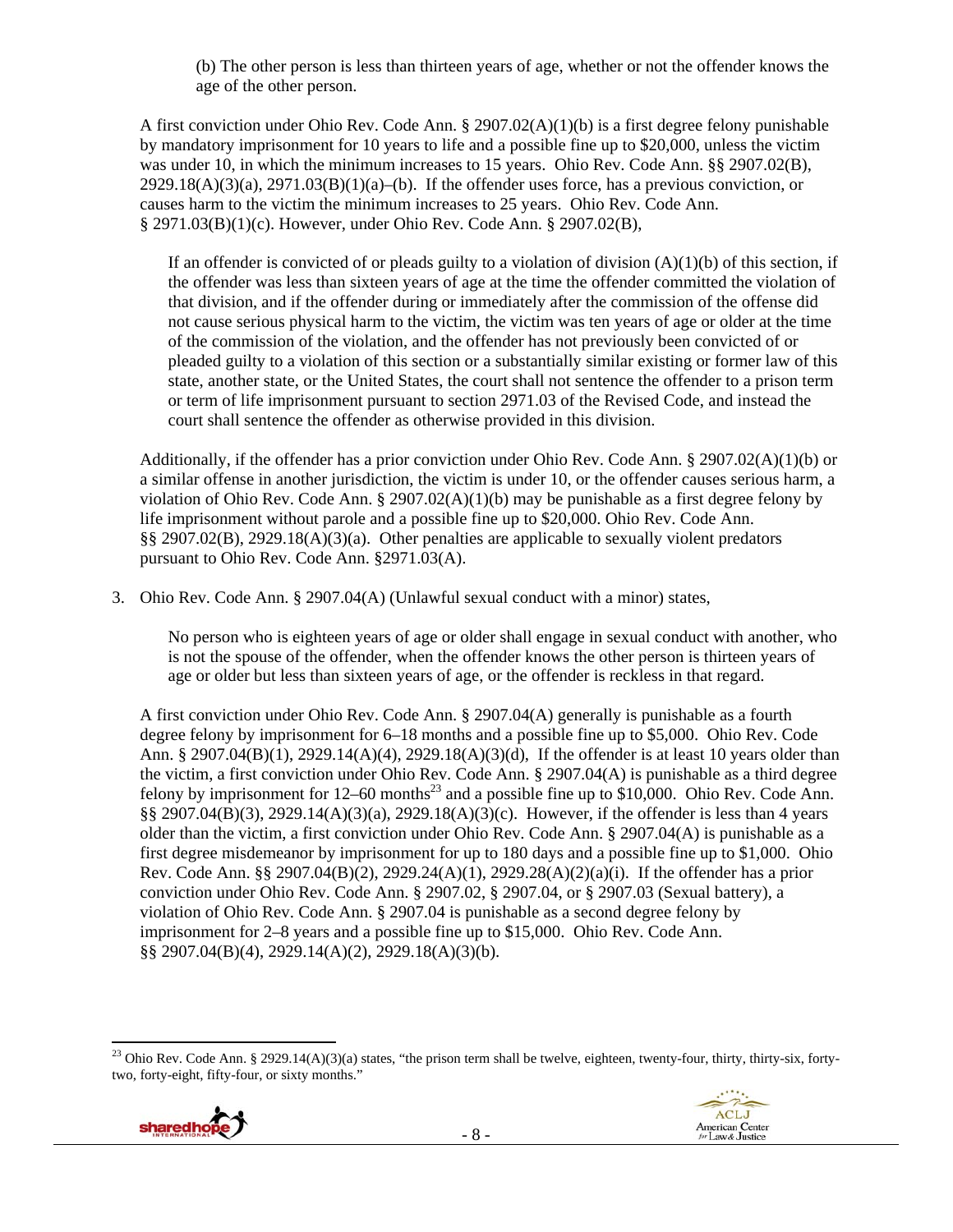4. Ohio Rev. Code Ann. § 2907.05(A)(4), (B) (Gross sexual imposition) states,

(A) No person shall have sexual contact<sup>24</sup> with another, not the spouse of the offender; cause another, not the spouse of the offender, to have sexual contact with the offender; or cause two or more other persons to have sexual contact when any of the following applies:

(4) The other person, or one of the other persons, is less than thirteen years of age, whether or not the offender knows the age of that person.

(B) No person shall knowingly touch the genitalia of another, when the touching is not through clothing, the other person is less than twelve years of age, whether or not the offender knows the age of that person, and the touching is done with an intent to abuse, humiliate, harass, degrade, or arouse or gratify the sexual desire of any person.

A conviction under Ohio Rev. Code Ann. § 2907.05(A)(4) or (B) is punishable as a third degree felony with "a presumption that a prison term shall be imposed for the offense" by imprisonment for 12–60 months and a possible fine up to  $$10,000.<sup>25</sup>$  Ohio Rev. Code Ann. §§ 2907.05(C)(2), 2929.14(A)(3)(a),  $2929.18(A)(3)(c)$ .

5. Ohio Rev. Code Ann. § 2907.06(A)(4) (Sexual imposition) states,

. . . .

. . . .

No person shall have sexual contact with another, not the spouse of the offender; cause another, not the spouse of the offender, to have sexual contact with the offender; or cause two or more other persons to have sexual contact when any of the following applies:

. . . . (4) The other person, or one of the other persons, is thirteen years of age or older but less than sixteen years of age, whether or not the offender knows the age of such person, and the offender is at least eighteen years of age and four or more years older than such other person.

A first conviction under Ohio Rev. Code Ann. § 2907.06(A)(4) is punishable as a third degree misdemeanor by imprisonment up to 60 days and a possible fine up to \$500. Ohio Rev. Code Ann. § 2907.06(C), 2929.24(A)(3), 2929.28(A)(2)(a)(iii). However, if an offender has certain prior convictions,  $^{26}$  a conviction under Ohio Rev. Code Ann. § 2907.06(A)(4) is punishable as a first degree misdemeanor by imprisonment up to 180 days and a possible fine up to \$1,000. Ohio Rev. Code Ann. §§ 2907.06(C), 2929.24(A)(1)  $2929.28(A)(2)(a)(i)$ .

thirteen years of age.<br><sup>26</sup> These include convictions under Ohio Rev. Code Ann. § 2907.06, § 2907.02 (Rape), § 2907.03 (Sexual battery), § 2907.04 (Unlawful sexual conduct with minor), or § 2907.05 (Gross sexual imposition).





<sup>&</sup>lt;sup>24</sup> Ohio Rev. Code Ann. § 2907.01(B) defines "sexual contact" as, "any touching of an erogenous zone of another, including without limitation the thigh, genitals, buttock, pubic region, or, if the person is female, a breast, for the purpose of sexually arousing or gratifying either person."

<sup>&</sup>lt;sup>25</sup> Ohio Rev. Code Ann. § 2907.05(C)(2) further states,

The court shall impose on an offender convicted of gross sexual imposition in violation of division (A)(4) or (B) of this section a mandatory prison term equal to one of the prison terms prescribed in section 2929.14 of the Revised Code for a felony of the third degree if either of the following applies:

<sup>(</sup>a) Evidence other than the testimony of the victim was admitted in the case corroborating the violation; (b) The offender previously was convicted of or pleaded guilty to a violation of this section, rape, the former offense of felonious sexual penetration, or sexual battery, and the victim of the previous offense was less than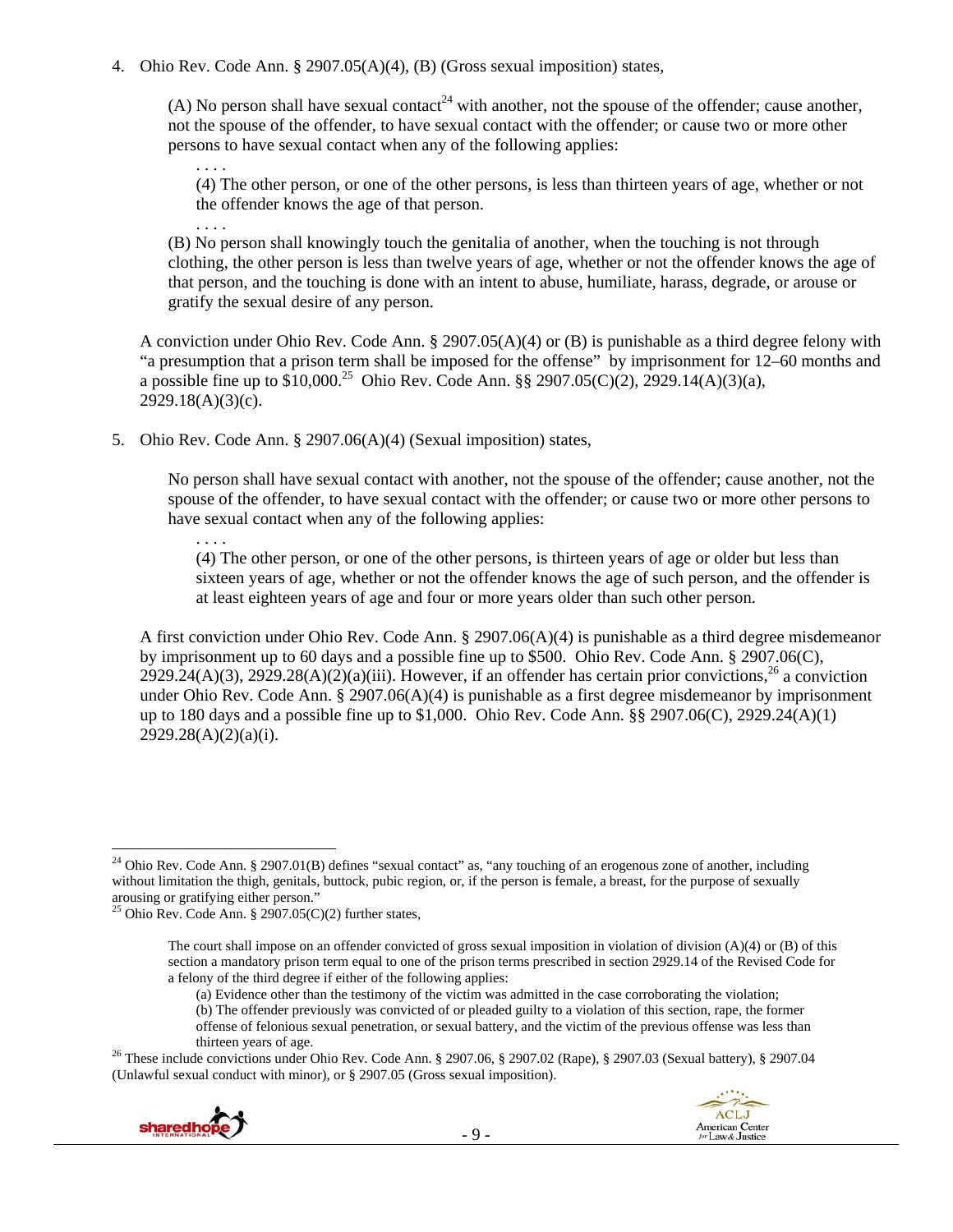*1.3 CSEC or prostitution statutes refer to the sex trafficking statute to identify the commercially sexually exploited minor as a trafficking victim.* 

None of Ohio's CSEC statutes refer to Ohio Rev. Code Ann. § 2905.32 (Compulsion to involuntary servitude) to clarify the status of a victim as a victim of minor sex trafficking. Ohio Rev. Code Ann. § 2941.1422(A) (Human trafficking specification), however, does refer to human trafficking for sentencing purposes of certain CSEC statutes by stating,

(A) Imposition of a mandatory prison term under division (B)(7) of section 2929.14 of the Revised Code is precluded unless the offender is convicted of or pleads guilty to a felony violation of section 2905.01 [Kidnapping], 2905.02 [Abduction], 2907.21 [Compelling prostitution], 2907.22 [Promoting prostitution], or 2923.32 [Engaging in pattern of corrupt activity], division (A)(1) or (2) of section 2907.323 [Illegal use of minor in nudity-oriented material or performance], or division  $(B)(1)$ ,  $(2)$ ,  $(3)$ , (4), or (5) of section 2919.22 [Endangering children] of the Revised Code and unless the indictment, count in the indictment, or information charging the offense specifies that the offender knowingly committed the offense in furtherance of human trafficking. . . .

1.3.1 Recommendation: Amend Ohio's CSEC laws to reference victims of domestic minor sex trafficking and Ohio Rev. Code Ann. § 2905.32 (Compulsion to involuntary servitude).

# **Framework Issue 2: Criminal provisions for demand**

#### *Legal Components:*

- *2.1 The state sex trafficking law can be applied to the buyers of commercial sex acts with a victim of domestic minor sex trafficking.*
- *2.2 Buyers of commercial sex acts with a minor can be prosecuted under CSEC laws.*
- *2.3 Solicitation laws differentiate buying sex acts with an adult and buying sex acts with a minor under 18.*
- *2.4 Penalties for buyers of commercial sex acts with minors are as high as federal penalties.*
- *2.5 Using the Internet to lure, entice, or purchase, or attempt to lure, entice, or purchase commercial sex acts with a minor is a separate crime or results in an enhanced penalty for buyers.*
- *2.6 No age mistake defense is permitted for a buyer of commercial sex acts with any minor under 18.*
- *2.7 Base penalties for buying sex acts with a minor are sufficiently high for all minors under 18 and not reduced for older minors.*
- *2.8 Financial penalties for buyers of commercial sex acts with minors are sufficiently high to make it difficult for buyers to hide the crime.*
- *2.9 Buying and possessing child pornography carries penalties as high as similar federal offenses.*
- *2.10 Convicted buyers of commercial sex acts with minors and child pornography are required to register as sex offenders.*

\_\_\_\_\_\_\_\_\_\_\_\_\_\_\_\_\_\_\_\_\_\_\_\_\_\_\_\_\_\_\_\_\_\_\_\_\_\_\_\_\_\_\_\_\_\_\_\_\_\_\_\_\_\_\_\_\_\_\_\_\_\_\_\_\_\_\_\_\_\_\_\_\_\_\_\_\_\_\_\_\_\_\_\_\_\_\_\_\_\_\_\_\_\_

## *Legal Analysis:*

*2.1 The state sex trafficking law can be applied to the buyers of commercial sex acts with a victim of domestic minor sex trafficking.* 

Ohio Rev. Code Ann. § 2905.32 (Compulsion to involuntary servitude) does not apply to buyers of commercial sex with minors. Additionally, Ohio Rev. Code Ann. § 2905.32(C) states, "In a prosecution under this section, proof that the defendant engaged in sexual activity with any person, or solicited sexual activity with any person, whether or not for hire, without more, does not constitute a violation of this section."



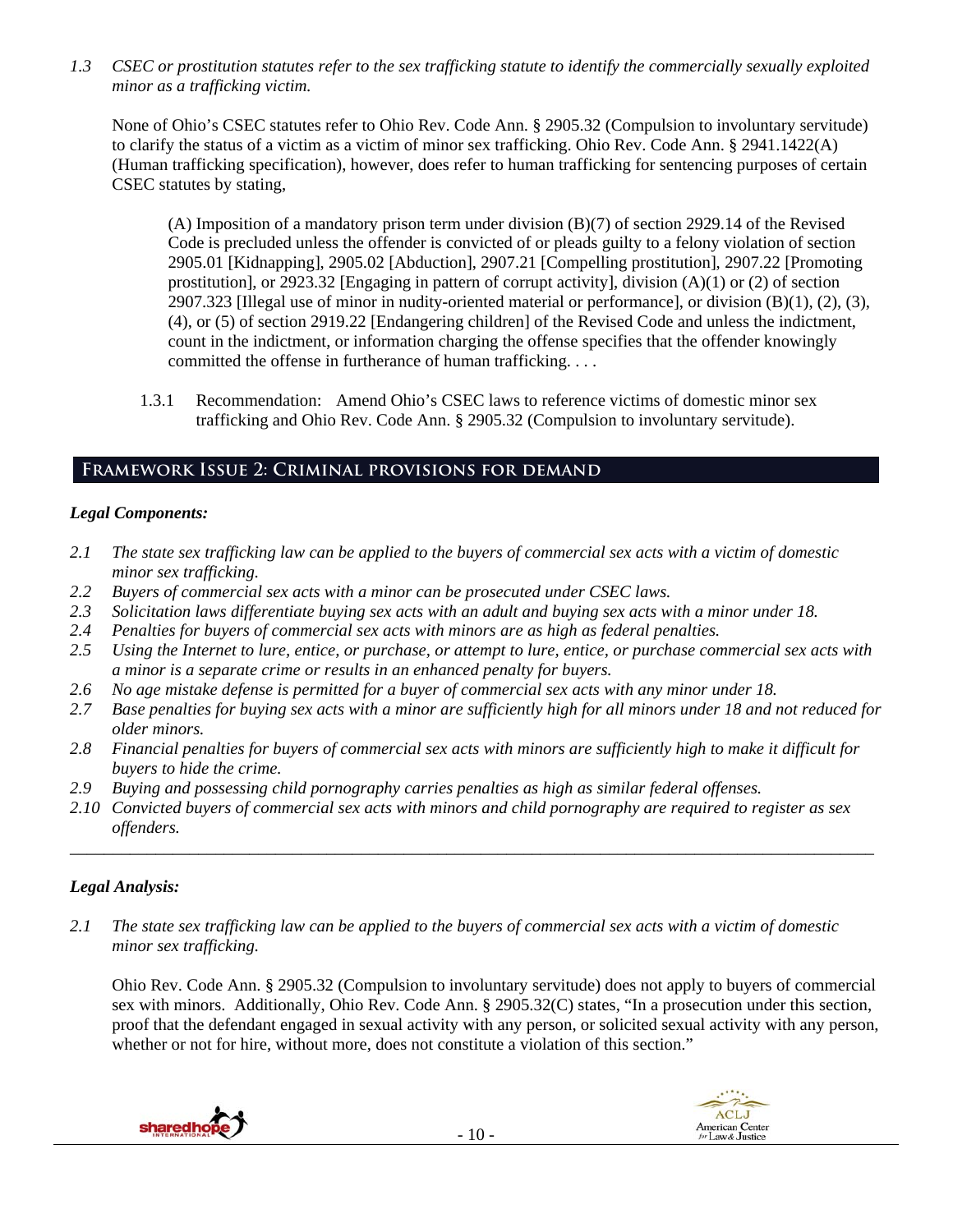2.1.1 Recommendation: Amend Ohio Rev. Code Ann. § 2905.32 (Compulsion to involuntary servitude) to clarify that the statute applies to buyers of commercial sex with minors.

#### *2.2 Buyers of commercial sex acts with a minor can be prosecuted under CSEC laws.*

Ohio Rev. Code Ann. § 2907.21(A)(3), (4) (Compelling prostitution) includes the crime of buying sex with a minor by making it illegal for a person to "pay or agree to pay a minor, either directly or through the minor's agent, so that the minor will engage in sexual activity" or to pay for having engaged in sexual activity with a minor "pursuant to a prior agreement." A conviction under Ohio Rev. Code Ann. § 2907.21(A)(3) or (4) is punishable as a third degree felony by imprisonment for 9–36 months<sup>27</sup> and a possible fine up to \$10,000. Ohio Rev. Code Ann. §§ 2907.21(C), 2929.14(A)(3)(b), 2929.18(A)(3)(c).

Buyers could also be prosecuted under Ohio Rev. Code Ann. § 2919.22(B)(5) (Endangering children), which states,

No person shall do any of the following to a child under eighteen years of age . . .

. . . (5) Entice, coerce, permit, encourage, compel, hire, employ, use, or allow the child to act, model, or in any other way participate in, or be photographed for, the production, presentation, dissemination, or advertisement of any material or performance that the offender knows or reasonably should know is obscene, is sexually oriented matter, or is nudity-oriented matter.

A conviction under Ohio Rev. Code Ann. § 2919.22(B)(5) is punishable as a second degree felony punishable by imprisonment for  $2-8$  years<sup>28</sup> and a possible fine up to \$15,000. Ohio Rev. Code Ann.  $§$ § 2919.22(E)(4), 2929.14(A)(2), 2929.18(A)(3)(b). Several of Ohio's sexual offenses also could be used to prosecute certain buyers of commercial sex acts with a minor.<sup>29</sup>

*2.3 Solicitation laws differentiate buying sex acts with an adult and buying sex acts with a minor under 18.* 

Under Ohio Rev. Code Ann. § 2907.21(A)(2)–(4) (Compelling prostitution), Ohio makes it a separate crime to solicit or pay a minor to engage in sexual activity for hire.<sup>30</sup>

*2.4 Penalties for buyers of commercial sex acts with minors are as high as federal penalties.* 

A conviction under Ohio Rev. Code Ann. § 2907.21(A)(3), (4) (Compelling prostitution) is punishable as a third degree felony by imprisonment for 9–36 months and a possible fine up to \$10,000. Ohio Rev. Code Ann. §§ 2907.21(C), 2929.14(A)(3)(b), 2929.18(A)(3)(c). A conviction under Ohio Rev. Code Ann. § 2919.22(B)(5) (Endangering children) is punishable as a second degree felony punishable by imprisonment for 2–8 years and a possible fine up to \$15,000. Ohio Rev. Code Ann. §§ 2919.22(E)(4), 2929.14(A)(2), 2929.18(A)(3)(b).

In comparison, if the victim is under the age of 14, a conviction under the Trafficking Victims Protection Act  $(TVPA)<sup>31</sup>$  for child sex trafficking is punishable by 15 years to life imprisonment and a fine not to exceed \$250,000. 18 U.S.C. §§ 1591(b)(1), 3559(a)(1), 3571(b)(3). If the victim is between the ages of 14–17, a conviction is punishable by 10 years to life imprisonment and a fine not to exceed \$250,000. 18 U.S.C. §§ 1591(b)(2), 3559(a)(1), 3571(b)(3). A conviction is punishable by mandatory life imprisonment, however, if

<sup>&</sup>lt;sup>27</sup> See supra note 8.<br><sup>28</sup> See supra note 4.<br><sup>29</sup> See supra Section 1.2 for a full description of the sexual offense laws that may be used to prosecute buyers.<br><sup>39</sup> See supra Section 2.2 for the penalties applicable to a of 18 and 22 U.S.C.).



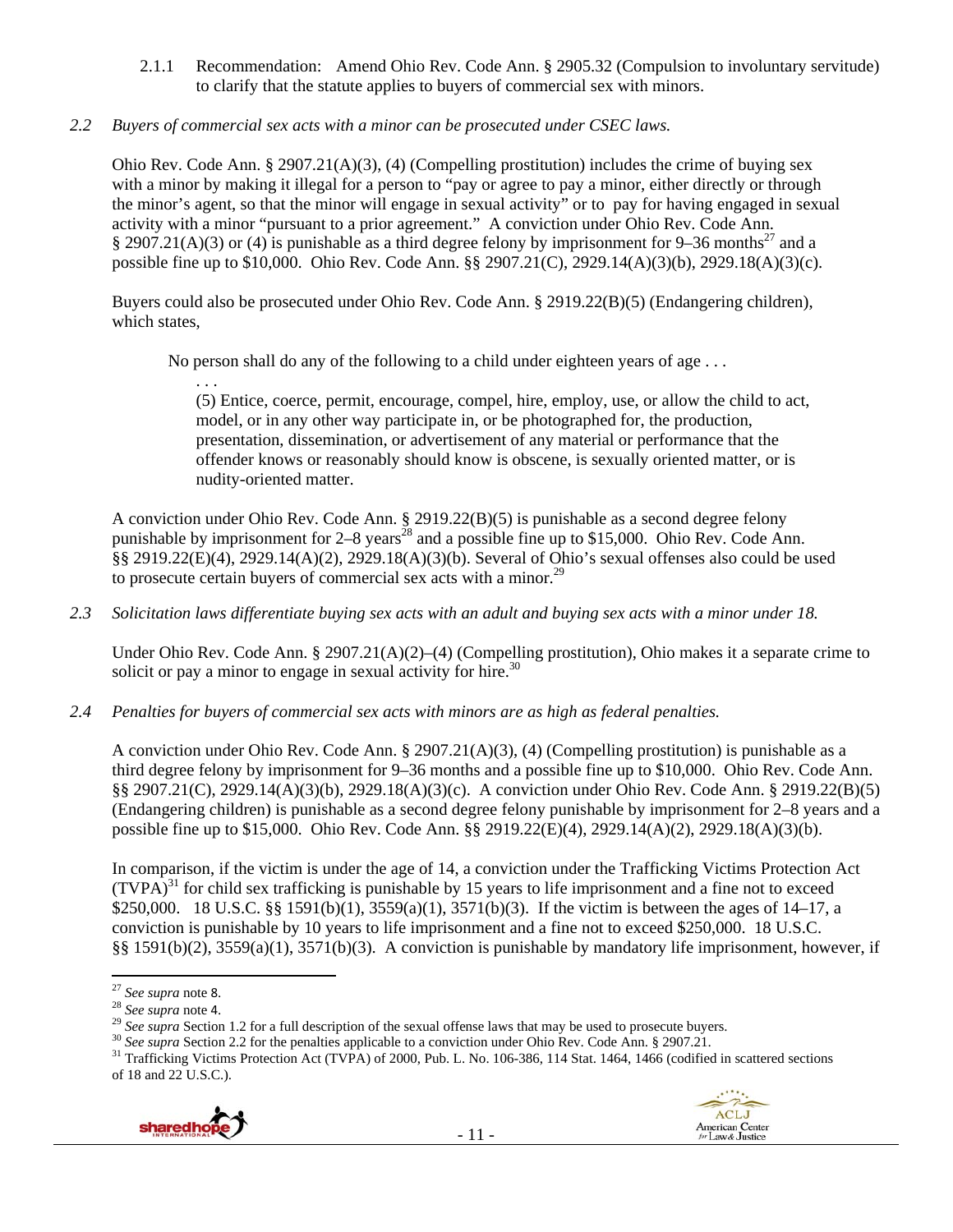the buyer has a prior conviction for a federal sex offense<sup>32</sup> against a minor. 18 U.S.C. § 3559(e)(1). To the extent buyers can be prosecuted under other federal CSEC laws,<sup>33</sup> a conviction is punishable by penalties ranging from a fine not to exceed \$250,000 to life imprisonment and a fine not to exceed \$250,000.<sup>34</sup>

*2.5 Using the Internet to lure, entice, or purchase, or attempt to lure, entice, or purchase commercial sex acts with a minor is a separate crime or results in an enhanced penalty for buyers.* 

While not expressly commercial, Ohio Rev. Code Ann. § 2907.07(C), (D) (Importuning) makes it a crime to use the Internet to solicit a child under 16 to engage in sexual activity.<sup>35</sup> Where the child is under 13, a first conviction under Ohio Rev. Code Ann. § 2907.07(C) "carries a presumption that a prison term shall be imposed" and is punishable as a third degree by imprisonment for 9–36 months and a possible fine up to \$10,000. Ohio Rev. Code Ann. §§ 2907.07(F)(2), 2929.13(D), 2929.14(A)(3)(b), 2929.18(A)(3)(c). If the buyer was previously convicted of a "sexually oriented" or "child-victim oriented" offense a violation of Ohio Rev. Code Ann. § 2907.07(C) is punishable as a second degree felony by mandatory imprisonment for 2–8 years and a possible fine up to \$15,000. Ohio Rev. Code Ann. §§ 2907.07(F)(2), 2929.14(A)(2), 2929.18(A)(3)(b). Where the child is 13–15, a first conviction under Ohio Rev. Code Ann. § 2907.07(D) is punishable as a fifth degree felony by imprisonment for  $6-12$  months<sup>36</sup> with "a presumption that a prison term will be imposed" and a possible fine up to \$2,500. Ohio Rev. Code Ann. §§ 2907.07(F)(3), 2929.13(D),  $2929.14(A)(5)$ ,  $2929.18(A)(3)(e)$ . If the buyer was previously convicted of a "sexually oriented" or "childvictim oriented" offense a violation of Ohio Rev. Code Ann. § 2907.07(D) is punishable as a fourth degree felony by mandatory imprisonment for  $6-18$  months<sup>37</sup> and a possible fine up to \$5,000. Ohio Rev. Code Ann. §§ 2907.07(F)(3), 2929.14(A)(4), 2929.18(A)(3)(d).

2.5.1 Recommendation: Enact a law that creates a separate crime for use of the Internet to lure, entice, recruit, or purchase commercial sex acts with a minor or amend Ohio Rev. Code Ann. § 2907.07 (Importuning) to include commercial sexual activity and impose heightened penalties.

#### *2.6 No age mistake defense is permitted for a buyer of commercial sex acts with any minor under 18.*

Ohio Rev. Code Ann. § 2907.21(A)(3)–(4) (Compelling prostitution) prohibits the use of an age mistake defense by stating that the conduct prohibited under Ohio Rev. Code Ann. § 2907.21(A)(3)–(4) is illegal "whether or not the offender knows the age" of such person. However, an age mistake defense may be available under Ohio Rev. Code Ann. § 2907.07(C), (D) (Importuning), as it requires the offender to know of the minor's age or to be "reckless in that regard." Ohio Rev. Code Ann. § 2907.07(C), (D).





 $32$  Pursuant to 18 U.S.C. § 3559(e)(2), "federal sex offense" is defined as

an offense under section 1591 [18 USCS § 1591] (relating to sex trafficking of children), 2241 [18 USCS § 2241] (relating to aggravated sexual abuse),  $2242$  [18 USCS § 2242] (relating to sexual abuse),  $2244(a)(1)$  [18 USCS §  $2244(a)(1)$  (relating to abusive sexual contact),  $2245$  [18 USCS § 2245] (relating to sexual abuse resulting in death), 2251 [18 USCS § 2251] (relating to sexual exploitation of children), 2251A [18 USCS § 2251A] (relating to selling or buying of children), 2422(b) [18 USCS § 2422(b)] (relating to coercion and enticement of a minor into prostitution), or

<sup>2423(</sup>a) [18 USCS § 2423(a)] (relating to transportation of minors).<br><sup>33</sup> 18 U.S.C. §§ 2251A(b) (Selling or buying of children), 2251(a) (Sexual exploitation of children), 2423(a) (Transportation of a minor with intent for minor to engage in criminal sexual activity), 2422(a) (Coercion and enticement), 2252(a)(2), (a)(4) (Certain activities relating to material involving the sexual exploitation of minors).

<sup>34 18</sup> U.S.C. §§ 2251A(b) (conviction punishable by imprisonment for 30 years to life and a fine), 2251(e) (conviction punishable by imprisonment for 15–30 years and a fine), 2423(a) (conviction punishable by imprisonment for 10 years to life and a fine),  $2422(a)$  (conviction punishable by a fine, imprisonment up to 20 years, or both),  $2252(a)(2)$ , (4) (stating that a conviction under subsection (a)(2) is punishable by imprisonment for  $5-20$  years and a fine, while a conviction under subsection (a)(4) is punishable by imprisonment up to 10 years, a fine, or both); *see also* 18 U.S.C. §§ 3559(a)(1) (classifying all of the above listed offenses as felonies), 3571(b)(3) (providing a fine up to \$250,000 for any felony conviction).<br><sup>35</sup> See supra Section 1.2 for the relevant text of Ohio Rev. Code Ann. § 2907.07(C), (D).<br><sup>36</sup> See supra note 21.<br><sup>37</sup> See su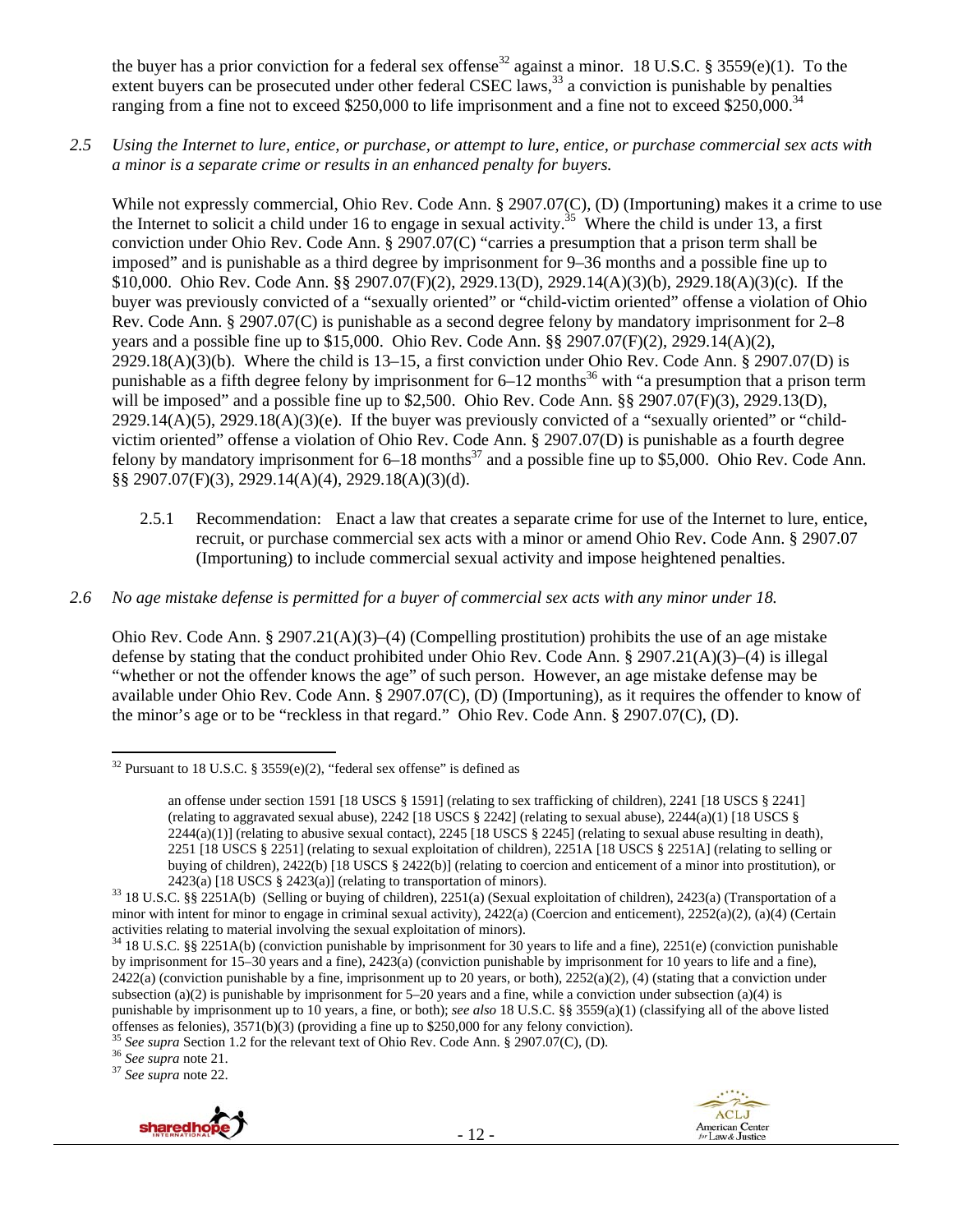- 2.6.1 Recommendation: Enact a law expressly prohibiting the defense of mistake of age in any prosecution for Ohio Rev. Code Ann. § 2907.07(C), (D) (Importuning).
- *2.7 Base penalties for buying sex acts with a minor are sufficiently high for all minors under 18 and not reduced for older minors.*

Neither Ohio Rev. Code Ann. § 2907.21(A)(3)–(4) (Compelling prostitution) nor § 2919.22(B)(5) (Endangering children) stagger penalties based on the minor's age. Regardless of the age of the minor-victim, a conviction under Ohio Rev. Code Ann. § 2907.21(A)(3)–(4) (Compelling prostitution) is punishable as a third degree felony by imprisonment for 9–36 months and a possible fine up to \$10,000. Ohio Rev. Code Ann. §§ 2907.21(C), 2929.14(A)(3)(b), 2929.18(A)(3)(c).

However, Ohio Rev. Code Ann. § 2907.07 (Importuning) only applies to minors under 16 and further imposes enhanced penalties where the victim is under the age of 13. Where the child is under 13, a first conviction under Ohio Rev. Code Ann. § 2907.07(C) carries "a presumption that a prison term shall be imposed" and is punishable as a third degree felony by imprisonment for 9–36 months and a possible fine up to \$10,000. Ohio Rev. Code Ann. §§ 2907.07(F)(2), 2929.13(D), 2929.14(A)(3)(b), 2929.18(A)(3)(c). If the offender was previously convicted of a "sexually oriented" or "child-victim oriented" offense a violation of Ohio Rev. Code Ann. § 2907.07(C) is punishable as a second degree felony by mandatory imprisonment for 2–8 years and a possible fine up to \$15,000. Ohio Rev. Code Ann. §§ 2907.07(F)(2), 2929.14(A)(2), 2929.18(A)(3)(b). Where the child is 13–15, a first conviction under Ohio Rev. Code Ann. § 2907.07(D) is punishable as a fifth degree felony by imprisonment for 6–12 months with "a presumption that a prison term shall be imposed" and a possible fine up to \$2,500. Ohio Rev. Code Ann. §§ 2907.07(F)(3), 2929.13(D), 2929.14(A)(5), 2929.18(A)(3)(e). If the offender was previously convicted of a "sexually oriented" or "child-victim oriented" offense a violation of Ohio Rev. Code Ann. § 2907.07(D) is punishable as a fourth degree felony by mandatory imprisonment for 6–18 months and a possible fine up to \$5,000. Ohio Rev. Code Ann. §§ 2907.07(F)(3), 2929.14(A)(4), 2929.18(A)(3)(d).

- 2.7.1 Recommendation: Amend Ohio Rev. Code Ann. § 2907.07 (Importuning) to impose the same penalties where the victim is any minor under 18.
- *2.8 Financial penalties for buyers of commercial sex acts with minors are sufficiently high to make it difficult for buyers to hide the crime.*

Buyers may be required to pay fines. Buyers convicted under Ohio Rev. Code Ann. § 2907.21(A)(3)–(4) (Compelling prostitution) may be ordered to pay a fine up to \$10,000. Ohio Rev. Code Ann. §§ 2905.32(E), 2907.21(C), 2929.18(A)(3)(b), (c). Buyers convicted under Ohio Rev. Code Ann. § 2907.07(C), (D) (Importuning) for the first time may be ordered to pay possible fines up to \$10,000, where the victim is under 13, or up to \$2,500, where the victim is 13–15. Ohio Rev. Code Ann. §§ 2907.07(F)(2), (3), 2929.18(A)(3)(c), (e). Buyers with prior convictions convicted under Ohio Rev. Code Ann. § 2907.07(C), (D) or may be required to pay a possible fine up to \$15,000, where the victim is under 13, or up to \$5,000, where the victim is 13–15. Ohio Rev. Code Ann. §§ 2907.07(F)(2), (3), 2929.18(A)(3)(b), (d). Buyers convicted under Ohio Rev. Code Ann. § 2919.22(B)(5) (Endangering children) may be ordered to pay possible fines up to \$15,000. Ohio Rev. Code Ann. §§ 2919.22(E)(4), 2929.18(A)(3)(b).

Buyers convicted of other crimes also may be ordered to make restitution under Ohio Rev. Code Ann. §  $2929.18(A)(1)$  for a "victim's economic loss."

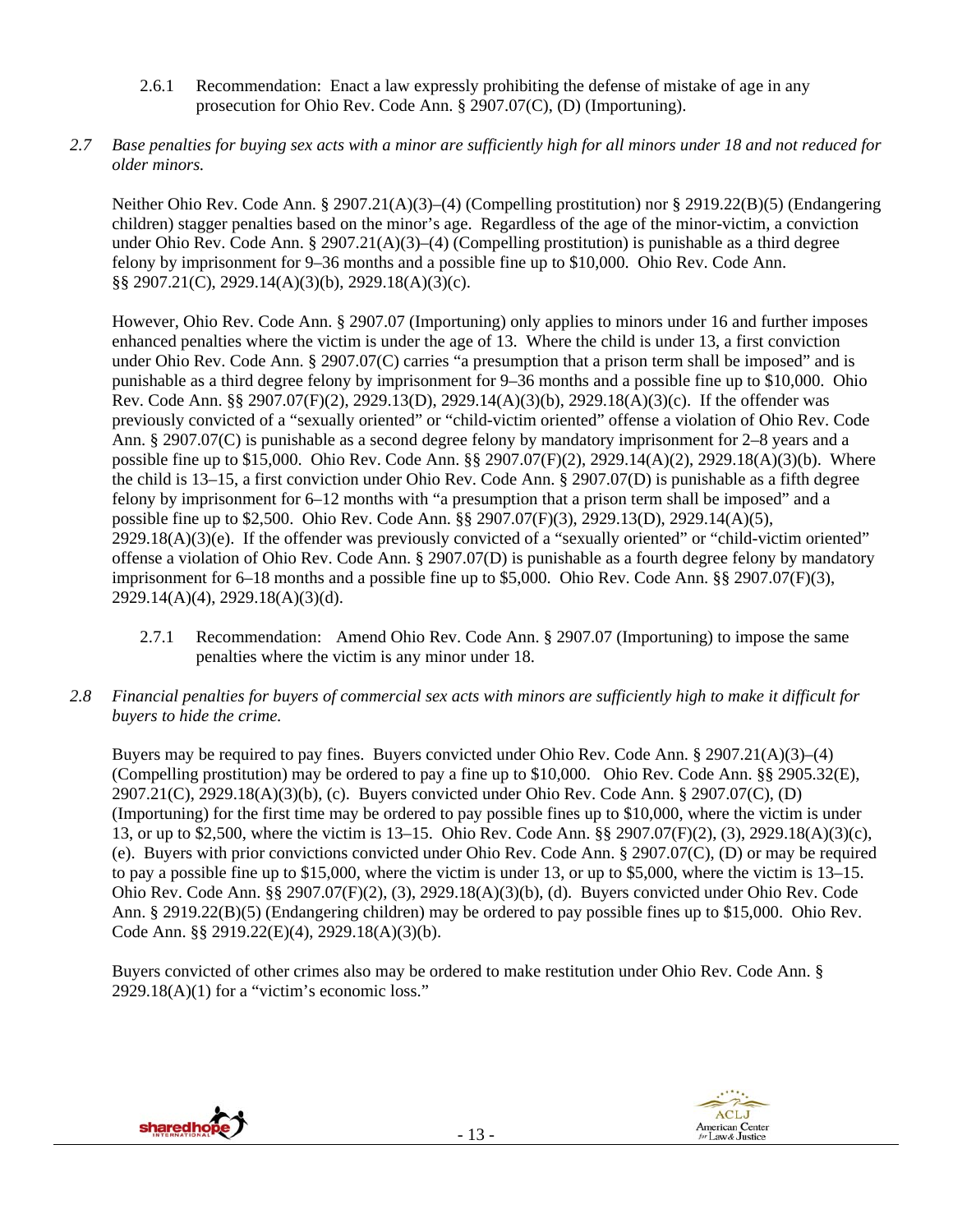Buyers convicted of an offense<sup>38</sup> such as Ohio Rev. Code Ann. § 2905.32, § 2907.21(A)(2)–(4), or § 2907.07 may be subject to asset forfeiture under Ohio Rev. Code Ann. § 2981.04 (Criminal forfeiture proceedings). Ohio Rev. Code Ann. § 2981.02(A) (Property subject to forfeiture; determination of use or intended use of instrumentality; motor vehicle law exclusion) states that property is subject to forfeiture if it is contraband of any offense or any instrumentality<sup>39</sup> used, or intended to be used, in the commission of a felony.

## *2.9 Buying and possessing child pornography carries penalties as high as similar federal offenses.*

Ohio criminalizes both buying and possessing child pornography. Ohio Rev. Code Ann. § 2907.321(A)(5) (Pandering obscenity involving a minor) makes it illegal to "[b]uy, procure, possess, or control any obscene material, that has a minor as one of its participants," while Ohio Rev. Code Ann. § 2907.322(A)(5) (Pandering sexually oriented matter involving a minor) makes it illegal for a person to "[k]knowingly solicit, receive, purchase, exchange, possess, or control any material that shows a minor participating or engaging in sexual activity, masturbation, or bestiality." A first conviction under Ohio Rev. Code Ann. § 2907.321(A)(5) or § 2907.322(A)(5) is punishable as a fourth degree felony by imprisonment for 6–18 months and a possible fine up to \$5,000. Ohio Rev. Code Ann. §§ 2907.321(C), 2907.322(C), 2929.14(A)(4), 2929.18(A)(3)(d). A subsequent conviction under either statute is punishable as a third degree felony by imprisonment for 9–36 months and a possible fine up to \$10,000. Ohio Rev. Code Ann. §§ 2907.321(C), 2907.322(C), 2929.14(A)(3)(b), 2929.18(A)(3)(c). Ohio Rev. Code Ann. § 2907.323(A)(3) (Illegal use of minor in nudityoriented material or performance) also bans possessing or viewing "any material or performance that shows a minor who is not the person's child or ward in a state of nudity" without proper purpose. A first conviction under Ohio Rev. Code Ann. § 2907.323(A)(3) is punishable as a fifth degree felony by imprisonment for 6–12 months and a possible fine up to \$2,500, while a conviction under Ohio Rev. Code Ann. § 2907.323(A)(3) after a prior conviction pursuant to Ohio Rev. Code Ann. § 2907.321, § 2907.322 or § 2907.323 is punishable as a fourth degree felony by imprisonment for 6–18 months and a possible fine up to \$5,000. Ohio Rev. Code Ann. §§ 2907.323(B), 2929.14(A)(4), (5), 2929.18(A)(3)(d), (e).

In comparison, a federal conviction for possession of child pornography $40$  is generally punishable by imprisonment for  $5-20$  years and a fine not to exceed \$250,000.<sup>41</sup> Subsequent convictions, however, are punishable by imprisonment up to 40 years and a fine not to exceed \$250,000.<sup>42</sup>

"offense" includes the commission of a delinquent act.<br><sup>39</sup> Ohio Rev. Code Ann. § 2981.01(B)(6) defines an "instrumentality" as including the following:

[P]roperty otherwise lawful to possess that is used in or intended to be used in an offense. . . . a firearm, a mobile instrumentality, a computer, a computer network, a computer system, computer software, a telecommunications device,

 $42$  18 U.S.C. §§ 2252(b) (stating if a person has a prior conviction under subsection (a)(2), or a list of other statutes, a conviction is punishable by a fine and imprisonment for 15–40 years, but if a person has a prior conviction under subsection (a)(4), or a list of other statutes, a conviction is punishable by a fine and imprisonment for 10–20 years), 2252A(b)(1) (stating if a person has a prior conviction under subsection (a)(2), (a)(3), or a list of other statutes, a conviction is punishable by a fine and imprisonment





  $38$  Ohio Rev. Code Ann. § 2981.01(B)(10) (Purposes of forfeitures; definitions) defines an "offense" as

any act or omission that could be charged as a criminal offense or a delinquent act, whether or not a formal criminal prosecution or delinquent child proceeding began at the time the forfeiture is initiated. Except as otherwise specified, an offense for which property may be forfeited includes any felony and any misdemeanor. The commission of an

money, and any other means of exchange.<br><sup>40</sup> 18 U.S.C. §§ 2252(a)(2), (a)(4) (Certain activities relating to material involving the sexual exploitation of minors), 2252A(a)(2)–(3) (Certain activities relating to material constituting or containing child pornography), 1466A(a), (b) (Obscene visual representations of the sexual abuse of children).

<sup>&</sup>lt;sup>41</sup> 18 U.S.C. §§ 2252(b) (stating that a conviction under subsection (a)(2) is punishable by imprisonment for 5–20 years and a fine, while a conviction under subsection (a)(4) is punishable by imprisonment up to 10 years, a fine, or both),  $2252A(b)(1)$  (a conviction is punishable by imprisonment for 5–20 years and a fine), 1466A(a), (b) (stating that a conviction under subsection (a) is "subject to the penalties provided in section 2252A(b)(1)," imprisonment for 5–20 years and a fine, while a conviction under subsection (b) is "subject to the penalties provided in section 2252A(b)(2)," imprisonment up to 10 years, a fine, or both); *see also* 18 U.S.C. §§ 3559(a)(1) (classifying all of the above listed offenses as felonies), 3571(b)(3) (providing a fine up to \$250,000 for any felony conviction).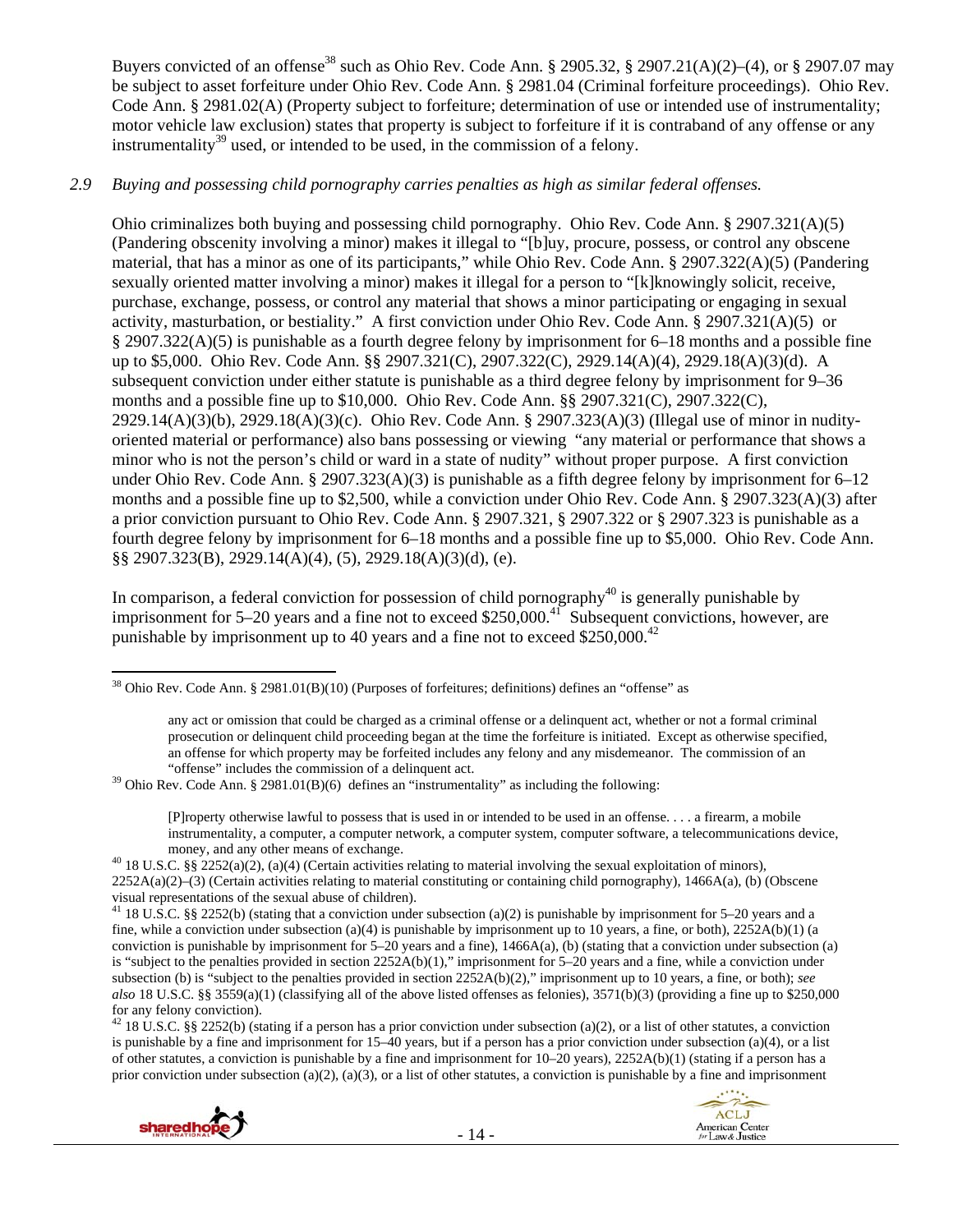- 2.9.1 Recommendation: Increase the penalties for violations of Ohio Rev. Code Ann. § 2907.323(A)(3) (Illegal use of minor in nudity-oriented material or performance) and Ohio Rev. Code Ann. § 2907.322(A)(5) (Pandering sexually oriented matter involving a minor).
- *2.10 Convicted buyers of commercial sex acts with minors and child pornography are required to register as sex offenders.*

Buyers are required to register as sex offenders if convicted under Ohio Rev. Code Ann. § 2907.21(A)(3)–(4) (Compelling prostitution).

Ohio Rev. Code Ann. § 2950.04(A)(1)(a) (Duty to register and comply with registration requirements) requires a person convicted of a "sexually oriented offense" to register as a sex offender. Ohio Rev. Code Ann. § 2950.01(A) (Definitions) defines a "sexually oriented offense" as

- any of the following violations or offenses committed by a person, regardless of the person's age: (1) A violation of section 2907.02 [Rape], 2907.03 [Sexual battery], 2907.05 [Gross sexual imposition], 2907.06 [Sexual imposition], 2907.07 [Importuning], 2907.08 [Voyeurism], 2907.21 [Compelling prostitution], 2907.32 [Pandering obscenity], 2907.321 [Pandering obscenity involving a minor], 2907.322 [Pandering sexually oriented matter involving a minor], or 2907.323 [Illegal use of minor in nudity-oriented material or performance] of the Revised Code; (2) A violation of section 2907.04 [Unlawful sexual conduct with minor] of the Revised Code when the offender is less than four years older than the other person with whom the offender engaged in sexual conduct, the other person did not consent to the sexual conduct, and the offender previously has not been convicted of or pleaded guilty to a violation of section 2907.02, 2907.03, or 2907.04 of the Revised Code or a violation of former section 2907.12 [Repealed] of the Revised Code; (3) A violation of section 2907.04 of the Revised Code when the offender is at least four years older than the other person with whom the offender engaged in sexual conduct or when the offender is less than four years older than the other person with whom the offender engaged in sexual conduct and the offender previously has been convicted of or pleaded guilty to a violation of section 2907.02 , 2907.03, or 2907.04 of the Revised Code or a violation of former section 2907.12 of the Revised Code;
	- . . .

(11) A violation of any former law of this state, any existing or former municipal ordinance or law of another state or the United States, any existing or former law applicable in a military court or in an Indian tribal court, or any existing or former law of any nation other than the United States that is or was substantially equivalent to any offense listed in division  $(A)(1)$ ,  $(2)$ ,  $(3)$ ,  $(4)$ ,  $(5)$ ,  $(6)$ ,  $(7)$ , (8), (9), or (10) of this section;

(12) Any attempt to commit, conspiracy to commit, or complicity in committing any offense listed in division  $(A)(1)$ ,  $(2)$ ,  $(3)$ ,  $(4)$ ,  $(5)$ ,  $(6)$ ,  $(7)$ ,  $(8)$ ,  $(9)$ ,  $(10)$ , or  $(11)$  of this section.

<u> 1989 - Jan Samuel Barbara, martxa a shekara tsa 1989 - An tsa 1989 - An tsa 1989 - An tsa 1989 - An tsa 198</u> for 15–40 years), 1466A(a), (b) (stating that the penalty scheme for section 2252A(b) applies); *see also* 18 U.S.C. §§ 3559(a)(1) (classifying all of the above listed offenses as felonies), 3571(b)(3) (providing a fine up to \$250,000 for any felony conviction).



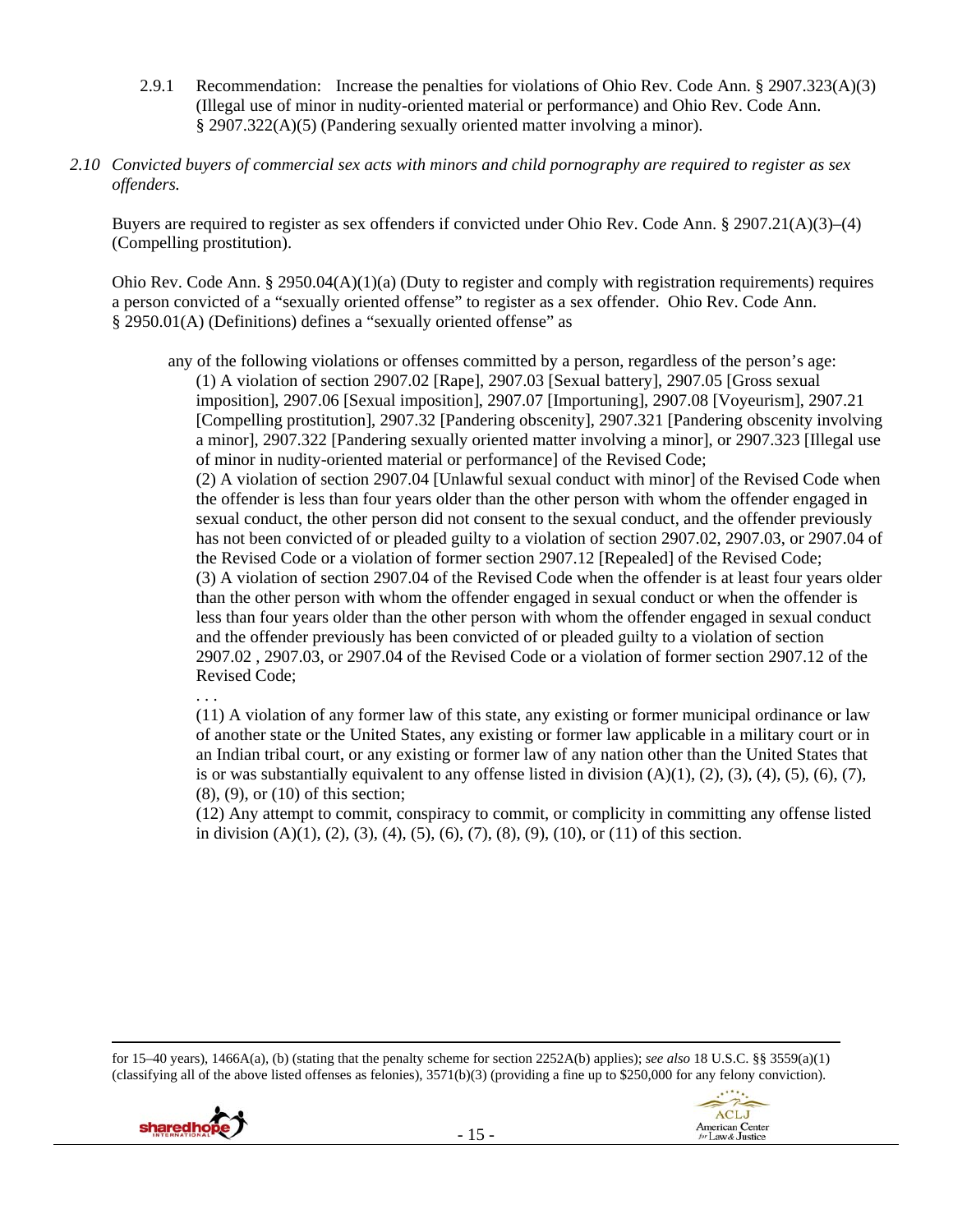#### **Framework Issue 3: Criminal provisions for traffickers**

#### *Legal Components:*

- *3.1 Penalties for trafficking a child for sexual exploitation are as high as federal penalties.*
- *3.2 Creating and distributing child pornography carries penalties as high as similar federal offenses.*
- *3.3 Using the Internet to lure, entice, recruit or sell commercial sex acts with a minor is a separate crime or results in an enhanced penalty for traffickers.*
- *3.4 Financial penalties for traffickers, including asset forfeiture, are sufficiently high.*
- *3.5 Convicted traffickers are required to register as sex offenders.*
- *3.6 Laws relating to termination of parental rights for certain offenses include sex trafficking or CSEC offenses in order to remove the children of traffickers from their control and potential exploitation. \_\_\_\_\_\_\_\_\_\_\_\_\_\_\_\_\_\_\_\_\_\_\_\_\_\_\_\_\_\_\_\_\_\_\_\_\_\_\_\_\_\_\_\_\_\_\_\_\_\_\_\_\_\_\_\_\_\_\_\_\_\_\_\_\_\_\_\_\_\_\_\_\_\_\_\_\_\_\_\_\_\_\_\_\_\_\_\_\_\_\_\_\_\_*

#### *Legal Analysis:*

*3.1 Penalties for trafficking a child for sexual exploitation are as high as federal penalties.* 

A conviction under Ohio Rev. Code Ann. § 2905.32 (Compulsion to involuntary servitude)<sup>43</sup> is punishable as a second degree felony by imprisonment for  $2-8$  years<sup>44</sup> and a possible fine up to \$15,000. Ohio Rev. Code Ann. §§ 2905.32(E), 2929.14(A)(2), 2929.18(A)(3)(b). Traffickers who knowingly "[i]nduce, procure, encourage, solicit, request, or otherwise facilitate . . . [a] minor to engage in sexual activity for hire" may be convicted under Ohio Rev. Code Ann. § 2907.21(A)(2) (Compelling prostitution). A conviction under Ohio Rev. Code Ann. § 2907.21(A)(2) is punishable as a third degree felony by imprisonment for 9–36 months<sup>45</sup> and a possible fine up to \$10,000. Ohio Rev. Code Ann. §§ 2907.21(C), 2929.14(A)(3)(b), 2929.18(A)(3)(c). However, if a trafficker convicted under Ohio Rev. Code Ann. § 2907.21 committed the offense "in furtherance of human trafficking," enhanced penalties apply under Ohio Rev. Code Ann. § 2941.1422 (Human trafficking specification) and § 2929.14(B)(7) (Basic prison terms). Ohio Rev. Code Ann. § 2907.21(C). In such a case, a conviction under Ohio Rev. Code Ann. § 2907.21(A)(2)–(5) is punishable as a third degree felony by mandatory imprisonment for 3 years and a possible fine up to \$10,000. Ohio Rev. Code Ann. §§ 2907.21(C), 2929.14(A)(3)(b), (B)(7)(a)(ii), 2929.18(A)(3)(c).

Traffickers also may be convicted under Ohio Rev. Code Ann. § 2907.22(A) (Promoting prostitution).<sup>46</sup> Where the victim is a minor, a conviction under Ohio Rev. Code Ann. § 2907.22(A) is punishable as a third degree felony by imprisonment for 9–36 months and a possible fine up to \$10,000. Ohio Rev. Code Ann. §§ 2907.22(B), 2929.14(A)(3)(b), 2929.18(A)(3)(c). If a trafficker convicted under Ohio Rev. Code Ann. § 2907.22 committed the offense "in furtherance of human trafficking," enhanced penalties apply pursuant to Ohio Rev. Code Ann. § 2941.1422 and § 2929.14(B)(7). Ohio Rev. Code Ann. § 2907.22(B). In such a case, a conviction under Ohio Rev. Code Ann. § 2907.22 is punishable as a third degree felony by mandatory imprisonment for 3 years and a possible fine up to \$10,000. Ohio Rev. Code Ann. §§ 2907.22(B), 2929.14(A)(3)(b), (B)(7)(a)(ii), 2929.18(A)(3)(c).

Additionally, traffickers may be prosecuted under Ohio Rev. Code Ann. § 2923.32 (Engaging in pattern of corrupt activity; forfeiture). Ohio Rev. Code Ann. § 2923.32(A) states,

<sup>&</sup>lt;sup>44</sup> See supra note 4.<br><sup>45</sup> See supra note 8.<br><sup>45</sup> See supra section 1.2 for the provisions of Ohio Rev. Code Ann. § 2907.22(A).





<sup>&</sup>lt;sup>43</sup> See supra section 1.1 for the provisions of Ohio Rev. Code Ann. § 2905.32.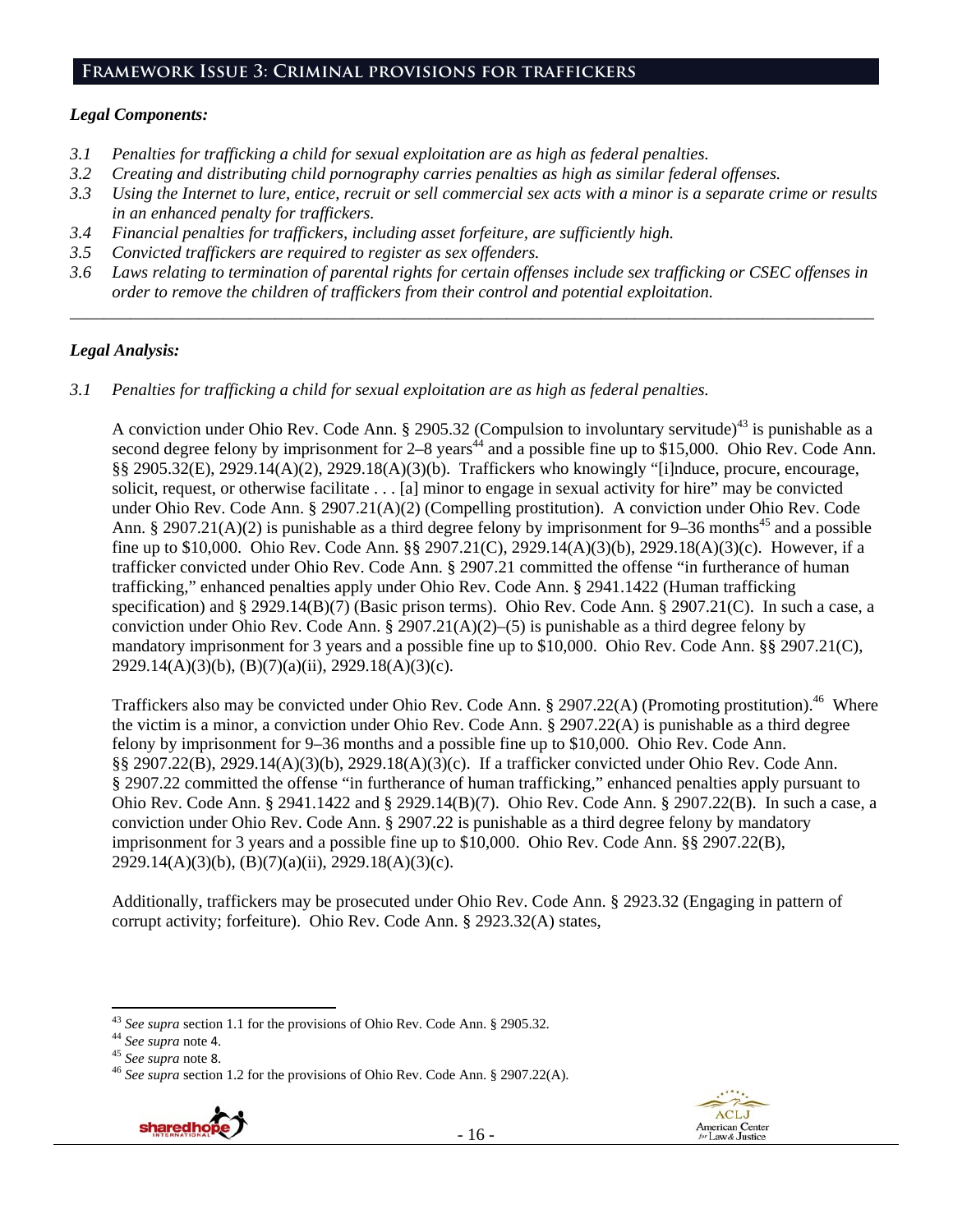(1) No person employed by, or associated with, any enterprise $47$  shall conduct or participate in, directly or indirectly, the affairs of the enterprise through a pattern of corrupt activity<sup>48</sup> or the collection of an unlawful debt.

(2) No person, through a pattern of corrupt activity or the collection of an unlawful debt, shall acquire or maintain, directly or indirectly, any interest in, or control of, any enterprise or real property.

(3) No person, who knowingly has received any proceeds derived, directly or indirectly, from a pattern of corrupt activity or the collection of any unlawful debt, shall use or invest, directly or indirectly, any part of those proceeds, or any proceeds derived from the use or investment of any of those proceeds, in the acquisition of any title to, or any right, interest, or equity in, real property or in the establishment or operation of any enterprise.

. . . .

Ohio Rev. Code Ann. § 2923.31(I) (Definitions) defines "corrupt activity" as

engaging in, attempting to engage in, conspiring to engage in, or soliciting, coercing, or intimidating another person to engage in any of the following:

(1) Conduct defined as "racketeering activity" under the "Organized Crime Control Act of 1970," 84 Stat. 941, 18 U.S.C. 1961(1)(B), (1)(C), (1)(D), and (1)(E), as amended;

(2) Conduct constituting any of the following:

(a) A violation of section 1315.55 [Additional money laundering prohibitions], . . . 2907.321[Pandering obscenity involving a minor], 2907.322 [Pandering sexually oriented matter involving a minor], 2907.323 [Illegal use of minor in nudity-oriented material or performance] . . . .

. . . .

(c) Any violation of section 2907.21 [Compelling prostitution], 2907.22 [Promoting prostitution] . . . .

. . . .

(e) Any violation or combination of violations of section 2907.32 [Pandering obscenity] of the Revised Code involving any material or performance containing a display of bestiality or of sexual conduct, as defined in section 2907.01 [Definitions] of the Revised Code, that is explicit and depicted with clearly visible penetration of the genitals or clearly visible penetration by the penis of any orifice when the total proceeds of the violation or combination of violations, the payments made in the violation or combination of violations, or the value of the contraband or

For the purposes of the criminal penalties that may be imposed pursuant to section 2923.32 of the Revised Code, at least one of the incidents forming the pattern shall constitute a felony under the laws of this state in existence at the time it was committed or, if committed in violation of the laws of the United States or of any other state, shall constitute a felony under the law of the United States or the other state and would be a criminal offense under the law of this state if committed in this state.





<sup>&</sup>lt;sup>47</sup> Ohio Rev. Code Ann. § 2923.31(C) (Definitions) defines an "enterprise" as including "any individual, sole proprietorship, partnership, limited partnership, corporation, trust, union, government agency, or other legal entity, or any organization, association, or group of persons associated in fact although not a legal entity. 'Enterprise' includes illicit as well as licit enterprises."

<sup>48</sup> Ohio Rev. Code Ann. § 2923.31(E) defines a "pattern of corrupt activity" as

two or more incidents of corrupt activity, whether or not there has been a prior conviction, that are related to the affairs of the same enterprise, are not isolated, and are not so closely related to each other and connected in time and place that they constitute a single event.

At least one of the incidents forming the pattern shall occur on or after January 1, 1986. Unless any incident was an aggravated murder or murder, the last of the incidents forming the pattern shall occur within six years after the commission of any prior incident forming the pattern, excluding any period of imprisonment served by any person engaging in the corrupt activity.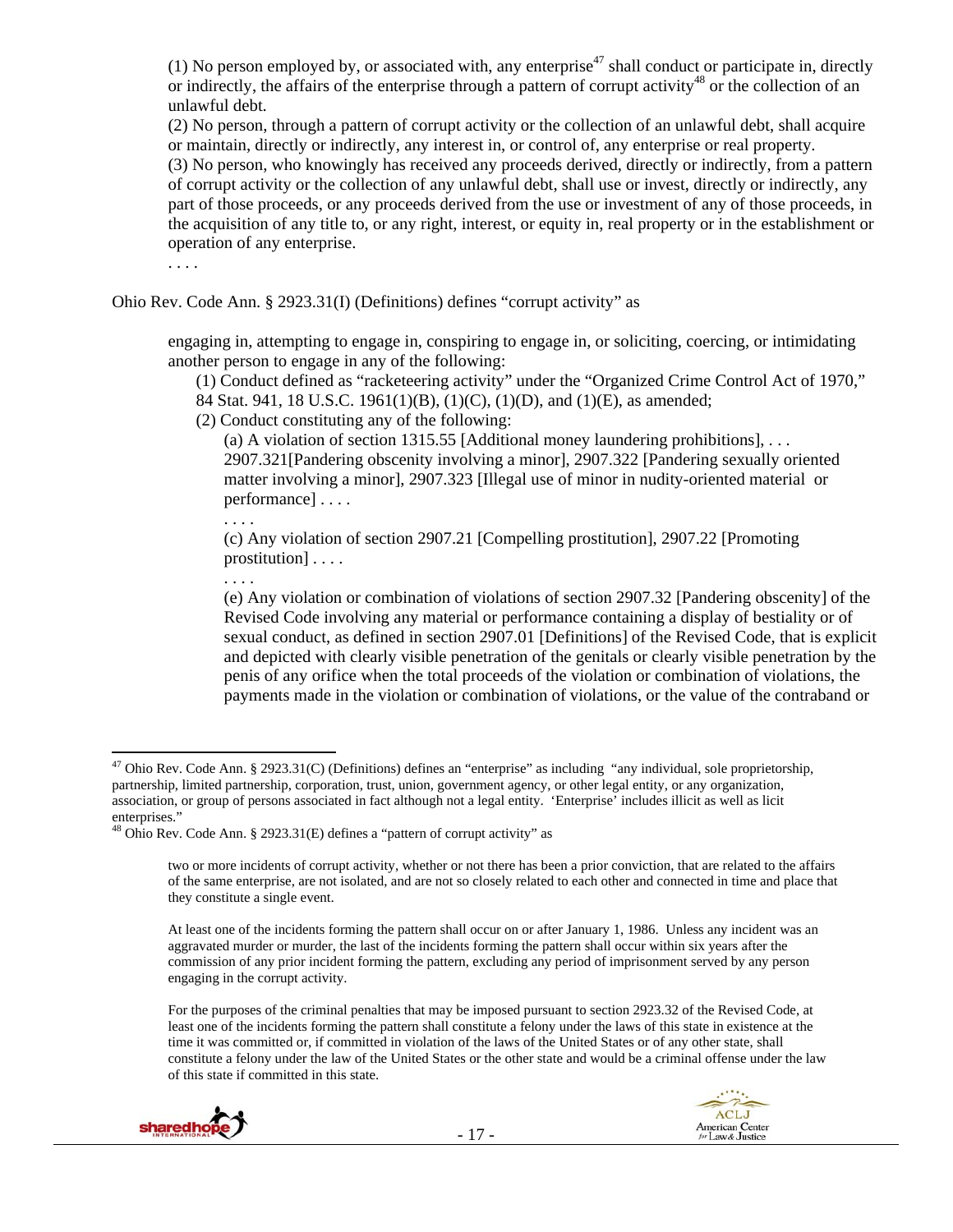other property illegally possessed, sold, or purchased in the violation or combination of violations exceeds one thousand dollars;

(f) Any combination of violations described in division  $(I)(2)(c)$  of this section and violations of section 2907.32 of the Revised Code involving any material or performance containing a display of bestiality or of sexual conduct, as defined in section 2907.01 of the Revised Code, that is explicit and depicted with clearly visible penetration of the genitals or clearly visible penetration by the penis of any orifice when the total proceeds of the combination of violations, payments made in the combination of violations, amount of the claims for payment or for other benefits that is false or deceptive and that is involved in the combination of violations, or value of the contraband or other property illegally possessed, sold, or purchased in the combination of violations exceeds one thousand dollars;

(g) Any violation of section 2905.32 [Compulsion to involuntary servitude] of the Revised Code to the extent the violation is not based solely on the same conduct that constitutes corrupt activity pursuant to division  $(I)(2)(c)$  of this section due to the conduct being in violation of section 2907.21 of the Revised Code.

(3) Conduct constituting a violation of any law of any state other than this state that is substantially similar to the conduct described in division  $(I)(2)$  of this section, provided the defendant was convicted of the conduct in a criminal proceeding in the other state;

. . . .

A conviction under Ohio Rev. Code Ann. § 2923.32(A) generally is punishable as a second degree felony by imprisonment for 2–8 years and a possible fine up to \$15,000 or 3 times the greater of "the gross value gained" or "the gross loss caused." Ohio Rev. Code Ann. §§ 2923.32(B)(1), (2)(a), 2929.14(A)(2), 2929.18(A)(3)(b). However, where at least "one of the incidents of corrupt activity is a felony of the first, second, or third degree," a conviction under Ohio Rev. Code Ann. § 2923.32(A) is punishable as a first degree felony by imprisonment for 3–11 years<sup>49</sup> and a possible fine up to \$20,000 or 3 times the greater of "the gross value gained" or "the gross loss caused." Ohio Rev. Code Ann. §§ 2923.32(B)(1), (2)(a), 2929.14(A)(1), 2929.18(A)(3)(a).

Traffickers also may face prosecution under Ohio's laws relating to money laundering. Ohio Rev. Code Ann. § 1315.55(A) states,

(1) No person shall conduct or attempt to conduct a transaction<sup>50</sup> knowing that the property<sup>51</sup> involved in the transaction is the proceeds of some form of unlawful activity with the purpose of committing or furthering the commission of corrupt activity. $52$ 

(2) No person shall conduct or attempt to conduct a transaction knowing that the property involved in the transaction is the proceeds of some form of unlawful activity<sup>53</sup> with the intent to conceal or disguise the nature, location, source, ownership, or control of the property or the intent to avoid a transaction reporting requirement under section 1315.53 [Duty to report transactions, keep records; money laundering prohibitions] of the Revised Code or federal law.

is committed and, if the act is committed in a state other than this state, would be a criminal offense if committed in this state."





 <sup>49</sup> Ohio Rev. Code Ann. § 2929.14(A)(1) states, "the prison term shall be three, four, five, six, seven, eight, nine, ten, or eleven years."

 $50$  Ohio Rev. Code Ann. § 1315.51(L) (Definitions) defines a "transaction" to include "a purchase, sale, trade, loan, pledge, investment, gift, transfer, transmission, delivery, deposit, withdrawal, payment, transfer between accounts, exchange of currency, extension of credit, purchase or sale of a payment instrument, use of a safe deposit box, or any other acquisition or disposition of property."

 $51$  Ohio Rev. Code Ann. § 1315.51(I) defines "property" as "anything of value and includes an interest in property, including a benefit, privilege, claim, or right with respect to anything of value, whether real or personal, tangible or intangible."<br><sup>52</sup> Ohio Rev. Code Ann. § 1315.51(B) provides that "'[c]orrupt activity' has the same meaning as in

Code." See supra section 3.1 for the definition of "corrupt activity" provided in Ohio Rev. Code Ann. § 2923.31(I).<br><sup>53</sup> Ohio Rev. Code Ann. § 1315.51(O) defines "unlawful activity" as "an act that is a criminal offense in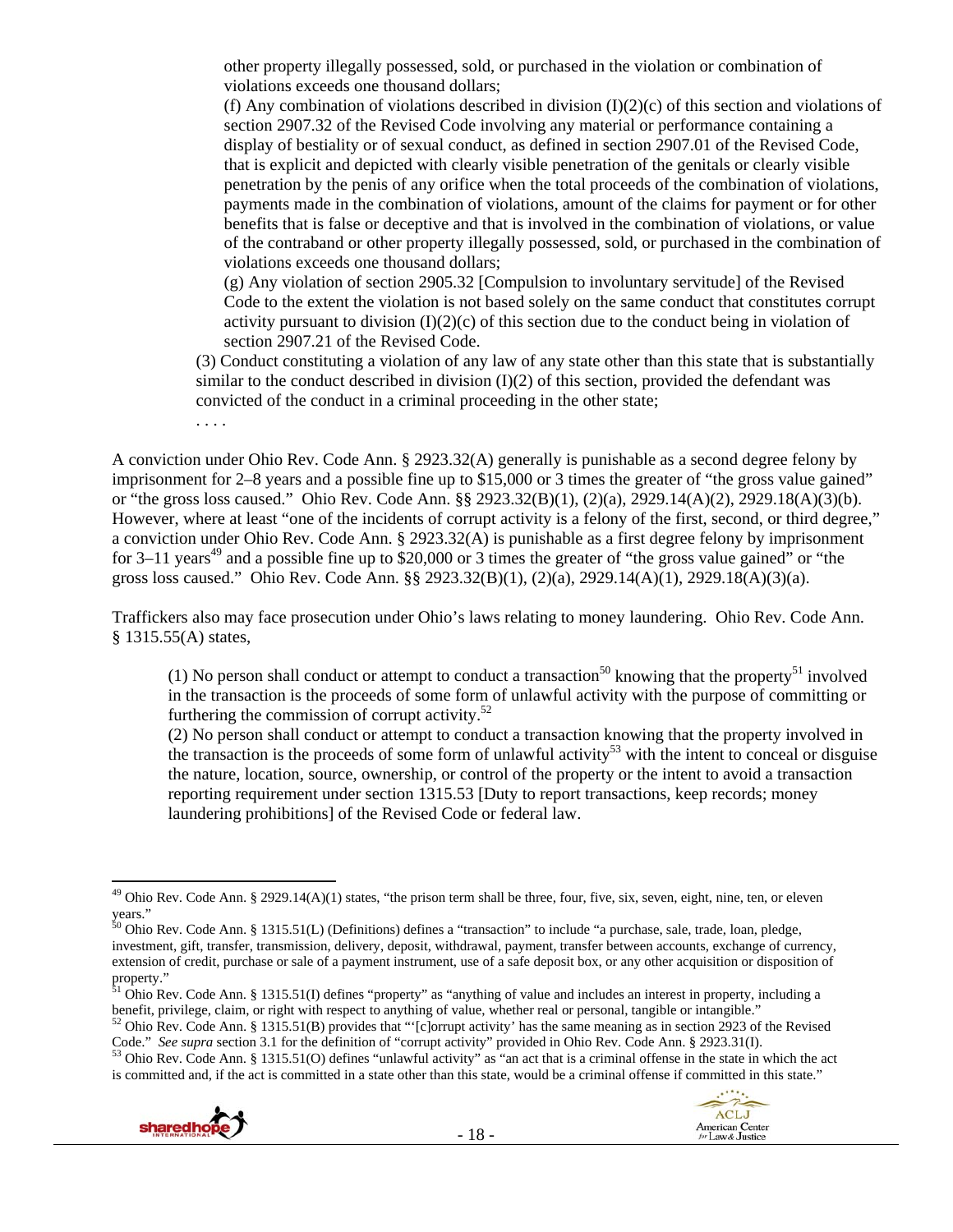(3) No person shall conduct or attempt to conduct a transaction with the purpose to promote, manage, establish, carry on, or facilitate the promotion, management, establishment, or carrying on of corrupt activity.

(4) No person shall conduct or structure or attempt to conduct or structure a transaction that involves the proceeds of corrupt activity that is of a value greater than ten thousand dollars if the person knows or has reasonable cause to know that the transaction involves the proceeds of corrupt activity. (5) No person shall conduct or attempt to conduct a transaction that involves what has been represented to the person by a law enforcement officer or another person at the direction of or with the approval of a law enforcement officer to be the proceeds of corrupt activity or property used to conduct or facilitate corrupt activity with the intent to promote, manage, establish, carry on, or facilitate promotion, management, establishment, or carrying on of corrupt activity, to conceal or disguise the nature, location, source, ownership, or control of the property believed to be the proceeds of corrupt activity, or to avoid a transaction reporting requirement under section 1315.53 of the Revised Code or federal law.

A conviction under Ohio Rev. Code Ann. § 1315.55(A) is punishable as a third degree felony by imprisonment for 9–36 months and a possible fine of the greater of \$7,500 or up to "twice the value of the property involved," and a possible additional fine of up to 3 times the "value of the property involved in the transaction," which will "be paid to the state treasury to the credit of the general revenue fund." Ohio Rev. Code Ann. §§ 1315.99(C), 1315.55(B), 2929.14(A)(3)(b).

In comparison, if the victim is under the age of 14, a conviction under the Trafficking Victims Protection Act  $(TVPA)^{54}$  for child sex trafficking is punishable by 15 years to life imprisonment and a fine not to exceed \$250,000. 18 U.S.C. §§ 1591(b)(1), 3559(a)(1), 3571(b)(3). If the victim is between the ages of 14–17, a conviction is punishable by 10 years to life imprisonment and a fine not to exceed \$250,000. 18 U.S.C. §§ 1591(b)(2), 3559(a)(1), 3571(b)(3). A conviction is punishable by mandatory life imprisonment, however, if the trafficker has a prior conviction for a federal sex offense<sup>55</sup> against a minor.

#### *3.2 Creating and distributing child pornography carries penalties as high as similar federal offenses.*

Both the creation and distribution of child pornography is criminalized under Ohio law. Ohio Rev. Code Ann.  $§$  2907.321(A)(1)–(4), (6) (Pandering obscenity involving a minor) states,

No person, with knowledge of the character of the material or performance involved, shall do any of the following:

(1) Create, reproduce, or publish any obscene material that has a minor as one of its participants or portrayed observers;

(2) Promote or advertise for sale or dissemination; sell, deliver, disseminate, display, exhibit, present, rent, or provide; or offer or agree to sell, deliver, disseminate, display, exhibit, present, rent, or provide, any obscene material that has a minor as one of its participants or portrayed observers;

(3) Create, direct, or produce an obscene performance that has a minor as one of its participants; (4) Advertise or promote for presentation, present, or participate in presenting an obscene performance that has a minor as one of its participants;

. . .

(6) Bring or cause to be brought into this state any obscene material that has a minor as one of its participants or portrayed observers.

A conviction under Ohio Rev. Code Ann.  $\S 2907.321(A)(1)–(4)$ , (6) is punishable as a second degree felony by imprisonment for 2–8 years and a possible fine up to \$15,000. Ohio Rev. Code Ann. §§ 2907.321(C), 2929.14(A)(2), 2929.18(A)(3)(b).



 <sup>54</sup> *See supra* note 31. 55 *See supra* note 32.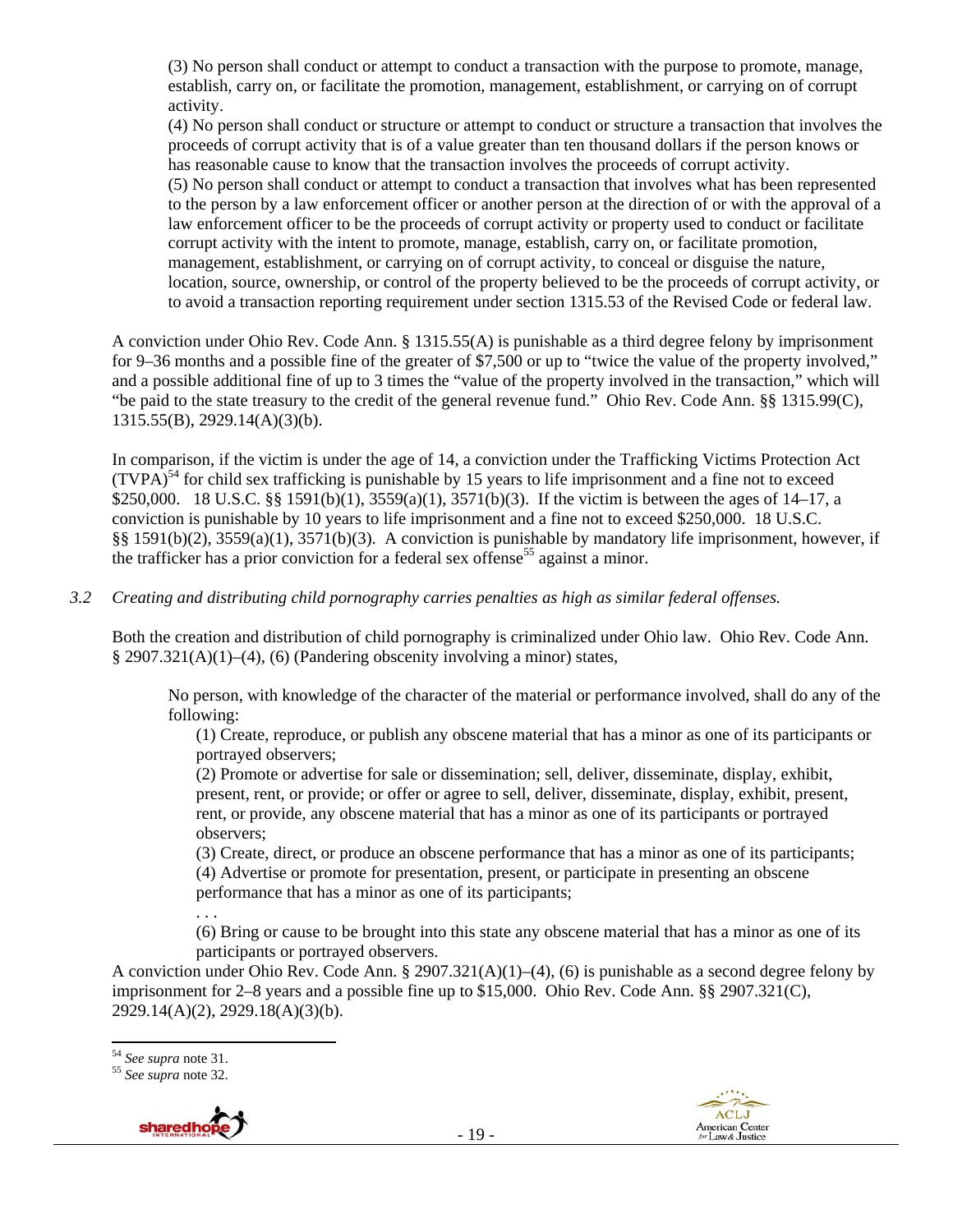Similarly, Ohio Rev. Code Ann. § 2907.322(A)(1)–(4), (6) (Pandering sexually oriented matter involving a minor) states,

No person, with knowledge of the character of the material or performance involved, shall do any of the following:

(1) Create, record, photograph, film, develop, reproduce, or publish any material that shows a minor participating or engaging in sexual activity, masturbation, or bestiality;

(2) Advertise for sale or dissemination, sell, distribute, transport, disseminate, exhibit, or display any material that shows a minor participating or engaging in sexual activity, masturbation, or bestiality;

(3) Create, direct, or produce a performance that shows a minor participating or engaging in sexual activity, masturbation, or bestiality;

(4) Advertise for presentation, present, or participate in presenting a performance that shows a minor participating or engaging in sexual activity, masturbation, or bestiality;

. . .

 (6) Bring or cause to be brought into this state any material that shows a minor participating or engaging in sexual activity, masturbation, or bestiality, or bring, cause to be brought, or finance the bringing of any minor into or across this state with the intent that the minor engage in sexual activity, masturbation, or bestiality in a performance or for the purpose of producing material containing a visual representation depicting the minor engaged in sexual activity, masturbation, or bestiality.

A conviction under Ohio Rev. Code Ann. § 2907.322(A)(1)–(4), (6) is punishable as a second degree felony by imprisonment for 2–8 years and a possible fine up to \$15,000. Ohio Rev. Code Ann. §§ 2907.322(C), 2929.14(A)(2), 2929.18(A)(3)(b).

Additionally, Ohio Rev. Code Ann. § 2907.323(A)(1) (Illegal use of minor in nudity-oriented material or performance) states,

No person shall do any of the following:

(1) Photograph any minor who is not the person's child or ward in a state of nudity, or create, direct, produce, or transfer any material or performance that shows the minor in a state of nudity, unless both of the following apply:

(a) The material or performance is, or is to be, sold, disseminated, displayed, possessed, controlled, brought or caused to be brought into this state, or presented for a bona fide artistic, medical, scientific, educational, religious, governmental, judicial, or other proper purpose, by or to a physician, psychologist, sociologist, scientist, teacher, person pursuing bona fide studies or research, librarian, member of the clergy, prosecutor, judge, or other person having a proper interest in the material or performance;

(b) The minor's parents, guardian, or custodian consents in writing to the photographing of the minor, to the use of the minor in the material or performance, or to the transfer of the material and to the specific manner in which the material or performance is to be used.

A conviction under Ohio Rev. Code Ann. § 2907.323(A)(1), (2) is punishable as a second degree felony by imprisonment for 2–8 years and a possible fine up to \$15,000. Ohio Rev. Code Ann. §§ 2907.323(B),  $2929.14(A)(2), 2929.18(A)(3)(b).$ <sup>56</sup>

 <sup>56</sup> Ohio Rev. Code Ann. § 2941.1422 (Human trafficking specification) may be applicable to impose enhanced penalties upon conviction. *See supra* note 10 for the text of the provision and Section 1.2 for an explanation of its applicability.



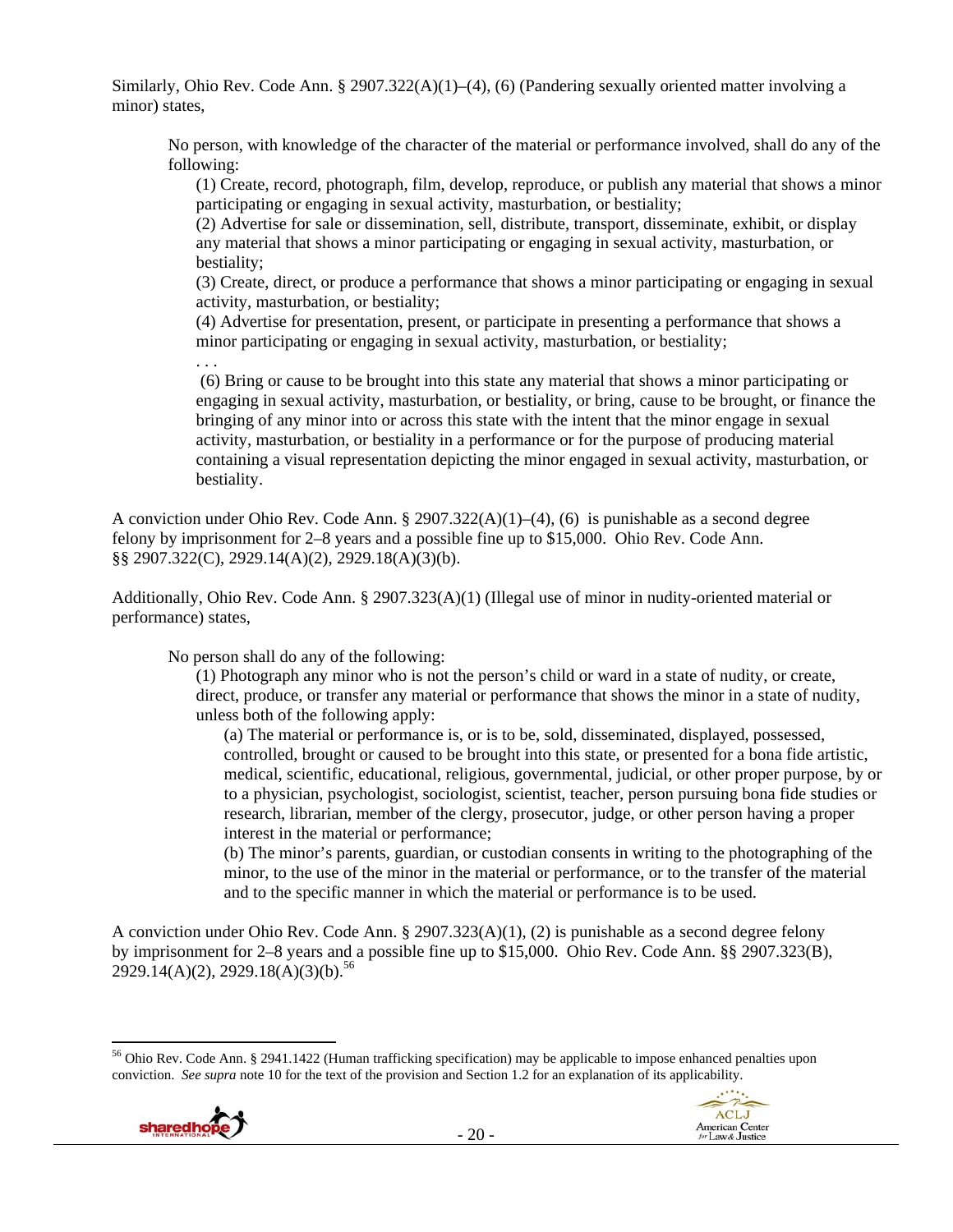Traffickers may also be convicted under Ohio Rev. Code Ann. § 2919.22(B)(5) (Endangering children), which states,

No person shall do any of the following to a child under eighteen years of age . . .

. . . (5) Entice, coerce, permit, encourage, compel, hire, employ, use, or allow the child to act, model, or in any other way participate in, or be photographed for, the production, presentation, dissemination, or advertisement of any material or performance that the offender knows or reasonably should know is obscene, is sexually oriented matter, or is nudity-oriented matter.

A conviction under Ohio Rev. Code Ann. § 2919.22(B)(5) is punishable as a second degree felony punishable by imprisonment for 2–8 years and a possible fine up to \$15,000. Ohio Rev. Code Ann. §§ 2919.22(E)(4), 2929.14(A)(2), 2929.18(A)(3)(b).

In comparison, if the victim is under the age of 14, a conviction under the TVPA for child sex trafficking is punishable by 15 years to life imprisonment and a fine not to exceed \$250,000. 18 U.S.C. §§ 1591(b)(1),  $3559(a)(1)$ ,  $3571(b)(3)$ . If the victim is between the ages of  $14-17$ , a conviction is punishable by 10 years to life imprisonment and a fine not to exceed \$250,000. 18 U.S.C. §§ 1591(b)(2), 3559(a)(1), 3571(b)(3). A conviction is punishable by mandatory life imprisonment, however, if the trafficker has a prior conviction for a federal sex offense<sup>57</sup> against a minor. Additionally, a federal conviction for distribution of child pornography<sup>58</sup> is generally punishable by imprisonment for  $5-20$  years and a fine not to exceed \$250,000.<sup>59</sup> Subsequent convictions, however, are punishable by imprisonment up to 40 years and a fine not to exceed \$250,000.<sup>60</sup>

*3.3 Using the Internet to lure, entice, recruit or sell commercial sex acts with a minor is a separate crime or results in an enhanced penalty for traffickers.* 

Although Ohio Rev. Code Ann. § 2907.07(C), (D) (Importuning)<sup>61</sup> makes it illegal to use the Internet to solicit a child under 16 to engage in sexual activity, Ohio Rev. Code Ann. § 2907.07(C), (D) is most likely inapplicable to traffickers because Ohio Rev. Code Ann. § 2907.07(C), (D) requires the offender, and not a third party, to engage in the sexual activity with the minor. Ohio Rev. Code Ann. § 2907.07(C), (D).

*3.4 Financial penalties for traffickers, including asset forfeiture, are sufficiently high.* 

Traffickers may be required to pay fines. Traffickers convicted under Ohio Rev. Code Ann. § 2905.32 (Compulsion to involuntary servitude) or § 2919.22(B)(5) (Endangering children) may be ordered to pay a possible fine up to \$15,000, while those convicted under Ohio Rev. Code Ann. § 2709.21(A)(2) (Compelling

<sup>&</sup>lt;sup>60</sup> 18 U.S.C. §§ 2252(b) (stating if a person has a prior conviction under subsection (a)(1), (a)(2), or (a)(3) or a list of other statutes, a conviction is punishable by a fine and imprisonment for 15–40 years), 2252A(b)(1) (stating if a person has a prior conviction under subsection (a)(2), (a)(3), or a list of other statutes, a conviction is punishable by a fine and imprisonment for  $15-$ 40 years), 1466A(a), (b) (stating that the penalty scheme for section 2252A(b) applies); *see also* 18 U.S.C. §§ 3559(a)(1) (classifying all of the above listed offenses as felonies), 3571(b)(3) (providing a fine up to \$250,000 for any felony conviction). 61 *See supra* section 2.5 for the provisions of Ohio Rev. Code Ann. § 2907.07(C), (D).





<sup>&</sup>lt;sup>57</sup> *See supra* note 32.<br><sup>58</sup> 18 U.S.C. §§ 2252(a)(1), (a)(2), (a)(3) (Certain activities relating to material involving the sexual exploitation of minors),  $2252A(a)(2)$ , (a)(3) (Certain activities relating to material constituting or containing child pornography), 1466A(a) (Obscene visual representations of the sexual abuse of children).

<sup>&</sup>lt;sup>59</sup> 18 U.S.C. §§ 2252(b) (stating that a conviction under subsection (a)(1), (a)(2), or (a)(3) is punishable by imprisonment for 5– 20 years and a fine), 2252A(b)(1) (a conviction is punishable by imprisonment for 5–20 years and a fine), 1466A(a), (b) (stating that a conviction under subsection (a) is "subject to the penalties provided in section 2252A(b)(1)," imprisonment for 5–20 years and a fine, while a conviction under subsection (b) is "subject to the penalties provided in section  $2252A(b)(2)$ ," imprisonment up to 10 years, a fine, or both); *see also* 18 U.S.C.

<sup>§§ 3559(</sup>a)(1) (classifying all of the above listed offenses as felonies), 3571(b)(3) (providing a fine up to \$250,000 for any felony conviction).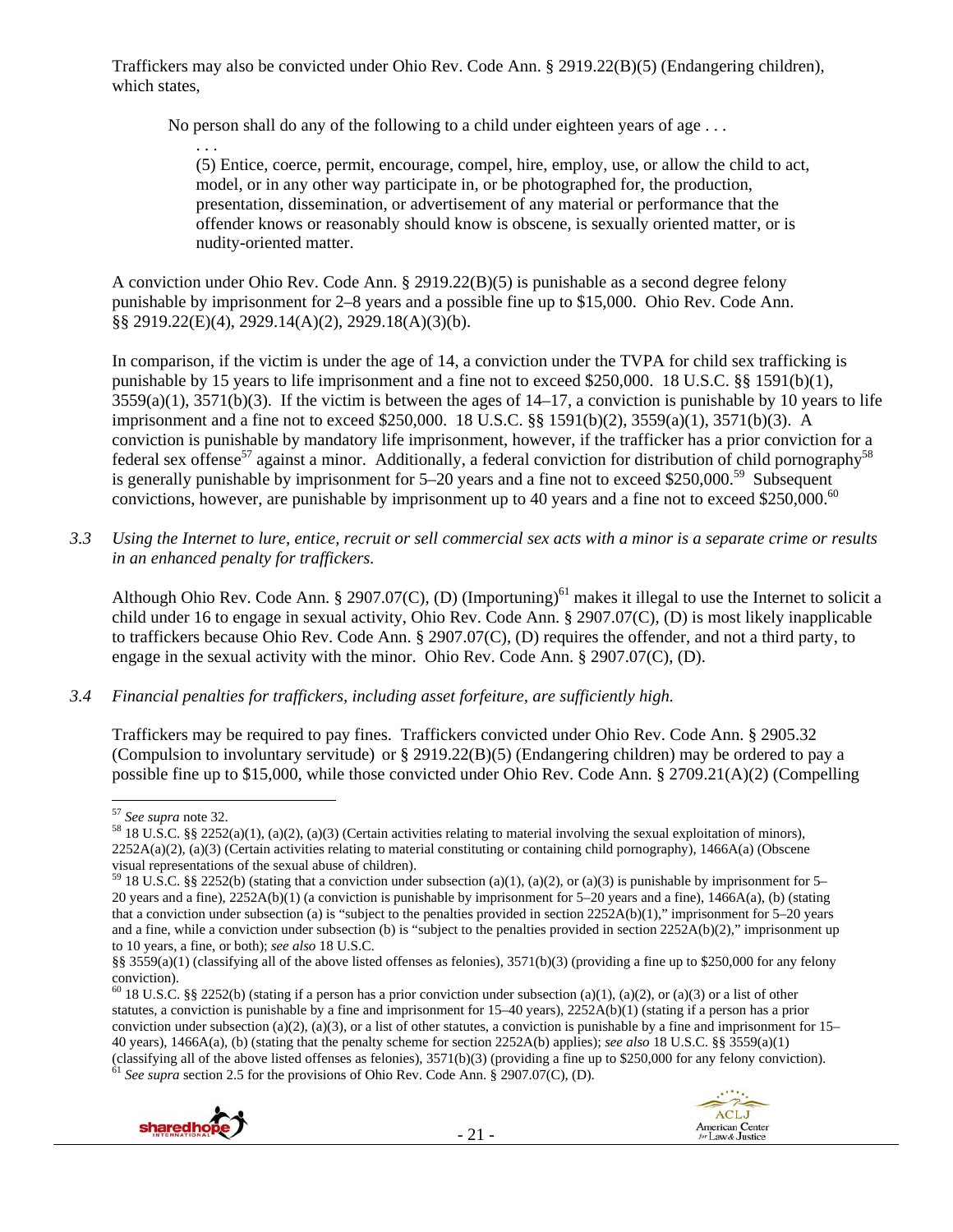prostitution) and § 2907.22(A) (Promoting prostitution) may be ordered to pay fines up to \$10,000. Ohio Rev. Code Ann. §§ 2905.32(E), 2907.21(C), 2907.22(B), 2929.18(A)(3)(b), (c). Those convicted under Ohio Rev. Code Ann. § 2923.32 (Engaging in a pattern of corrupt activity; forfeiture) face a possible fine up to \$20,000 or 3 times the greater of "the gross value gained" or "the gross loss caused," and may be ordered to pay court and investigation costs, while those convicted under Ohio Rev. Code Ann. § 1315.55(A) (Additional money laundering prohibitions) may be ordered to pay a possible fine of the greater of \$7,5000 or up to "twice the value of the property involved," and a possible additional fine of up to 3 times the "value of the property involved in the transaction," which will "be paid to the state treasury to the credit of the general revenue fund." Ohio Rev. Code Ann. §§ 2923.32(B)(2), 2929.18(A)(3)(a), (b), 1315.99(C), 1315.55(B).

Ohio Rev. Code Ann. § 2929.18(B)(8)(a) (Financial sanctions; restitution; reimbursements)<sup>62</sup> requires traffickers convicted of an offense committed in furtherance of human trafficking to make restitution, while traffickers convicted of other crimes also may be ordered to make restitution under Ohio Rev. Code Ann. § 2929.18(A)(1) for a "victim's economic loss."

Traffickers convicted of an offense such as of Ohio Rev. Code Ann. § 2905.32, § 2907.21(A)(2)–(4), and § 2907.22(A) also may be subject to asset forfeiture under Ohio Rev. Code Ann. § 2981.04 (Criminal forfeiture proceedings). Ohio Rev. Code Ann. § 2981.02(A) (Property subject to forfeiture; determination of use or intended use of instrumentality; motor vehicle law exclusion) states that property is subject to forfeiture if it is contraband and proceeds<sup>63</sup> of any offense<sup>64</sup> or any instrumentality<sup>65</sup> used, or intended to be used, in the commission of a felony. Additionally, Ohio Rev. Code Ann. § 2923.32(B)(3) states,

In addition to any other penalty or disposition authorized or required by law, the court shall order any person who is convicted of or pleads guilty to a violation of this section or who is adjudicated delinquent by reason of a violation of this section to criminally forfeit to the state under Chapter 2981. of the Revised Code any personal or real property in which the person has an interest and that was used in the course of or intended for use in the course of a violation of this section, or that was derived from or realized through conduct in violation of this section, including any property constituting an interest in, means of control over, or influence over the enterprise involved in the violation and any property constituting proceeds derived from the violation . . .

Traffickers convicted under Ohio Rev. Code Ann. § 2923.32 also may be liable for civil damages under Ohio Rev. Code Ann. § 2923.34(A), (E) (Civil proceedings for relief from violation; civil penalty), which states,

(A) Any person who is injured or threatened with injury by a violation of section 2923.32 of the Revised Code may institute a civil proceeding in an appropriate court seeking relief from any person whose conduct violated or allegedly violated section 2923.32 of the Revised Code or who conspired or allegedly conspired to violate that section, except that the pattern of corrupt activity alleged by an injured person or person threatened with injury shall include at least one incident other than a violation

. . . .





<sup>&</sup>lt;sup>62</sup> *See supra* section 2.8 for the provisions of Ohio Rev. Code Ann. § 2929.18(B)(8)(a). <sup>63</sup> Ohio Rev. Code Ann. § 2981.01(B)(11) states,

<sup>(11) &</sup>quot;Proceeds" means both of the following:

<sup>(</sup>a) In cases involving unlawful goods, services, or activities, "proceeds" means any property derived directly or indirectly from an offense. "Proceeds" may include, but is not limited to, money or any other means of exchange. "Proceeds" is not limited to the net gain or profit realized from the offense.

<sup>(</sup>b) In cases involving lawful goods or services that are sold or provided in an unlawful manner, "proceeds" means the amount of money or other means of exchange acquired through the illegal transactions resulting in the forfeiture, less the direct costs lawfully incurred in providing the goods or services. The lawful costs deduction does not include any part of the overhead expenses of, or income taxes paid by, the entity providing the goods or services. The alleged offender or delinquent child has the burden to prove that any costs are lawfully incurred.<br><sup>64</sup> See supra note 38 for the definition of "offense."<br><sup>65</sup> See supra note 39 for the definition of "instrum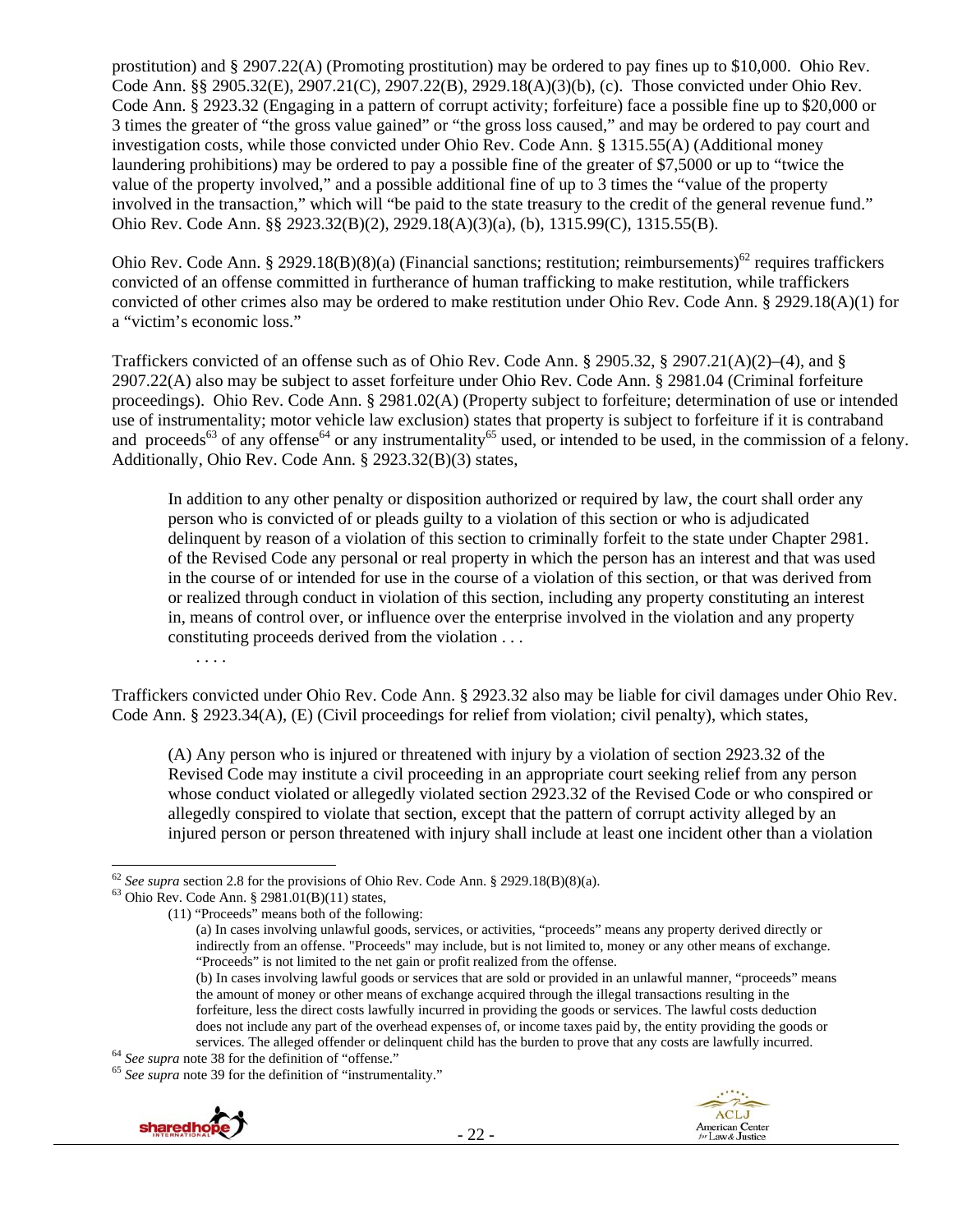of division (A)(1) or (2) of section 1707.042 [Prohibited acts relating to control bids] or division (B), (C)(4), (D), (E), or (F) of section 1707.44 [Prohibited acts] of the Revised Code, of 18 U.S.C. 1341, 18 U.S.C. 1343, 18 U.S.C. 2314, or any other offense involving fraud in the sale of securities.

. . . .

(E) In a civil proceeding under division (A) of this section, any person directly or indirectly injured by conduct in violation of section 2923.32 of the Revised Code or a conspiracy to violate that section . . . shall have a cause of action for triple the actual damages the person sustained. . . . Damages under this division may include, but are not limited to, competitive injury and injury distinct from the injury inflicted by corrupt activity.

*3.5 Convicted traffickers are required to register as sex offenders.* 

Traffickers will be required to register as sex offenders if convicted under Ohio Rev. Code Ann. § 2907.21 (Compelling prostitution), § 2907.321 (Pandering obscenity involving minor), or § 2907.322 (Pandering sexually oriented matter involving a minor), but not if convicted under Ohio Rev. Code Ann. § 2905.32 (Compulsion to involuntary servitude) or § 2907.22 (Promoting prostitution). Ohio Rev. Code Ann. §§ 2950.01(A), 2950.04(A)(1)(a).

Ohio Rev. Code Ann. § 2950.04(A)(1)(a) (Duty to register and comply with registration requirements) requires a person convicted of a "sexually oriented offense" to register as a sex offender. Ohio Rev. Code Ann. § 2950.01(A) (Definitions)<sup>66</sup> defines a sexually oriented offenses to include convictions under Ohio Rev. Code Ann. § 2907.21, § 2907.321, and § 2907.322.

- 3.5.1 Recommendation: Amend Ohio Rev. Code Ann. § 2950.01(A) (Definitions) to include Ohio Rev. Code Ann. § 2905.32 (Compulsion to involuntary servitude) and § 2907.22 (Promoting prostitution) when the commercially sexually exploited victim is a minor.
- *3.6 Laws relating to termination of parental rights for certain offenses include sex trafficking or CSEC offenses in order to remove the children of traffickers from their control and potential exploitation.*

While convictions for certain enumerated crimes constitute grounds for the termination of parental rights, Ohio Rev. Code Ann. § 2905.32 (Compulsion to involuntary servitude) is not included among those crimes. Ohio Admin. Code § 5101:2-42-95(A)(1)(a) (Obtaining permanent custody: termination of parental rights) states,

Unless the public children services agency (PCSA) or private child placing agency (PCPA) has compelling reasons for not pursuing a request for permanent custody of a child, the agency, pursuant to section 2151.413 [Motion requesting permanent custody] of the Revised Code, shall petition the court that issued the current order of disposition to request permanent custody of a child when any of the following conditions are present:

(1) A court of competent jurisdiction has determined that the parent from whom the child was removed has:

(a) Been convicted of or pleaded guilty to one of the following:

(iv) An offense under section 2907.02 (rape), 2907.03 (sexual battery), 2907.04 (sexual corruption of a minor), 2907.05 (gross sexual imposition), or 2907.06 (sexual imposition) of the Revised Code or under existing or former law of this state, any other state, or the United States that is substantially equivalent to an offense described in those sections and the victim of the offense is the child, a sibling of the child, or another child who lived in the parent's household at the time of the offense.

. . . .





 <sup>66</sup> *See supra* section 2.10 for the text of Ohio Rev. Code Ann. § 2950.01(A).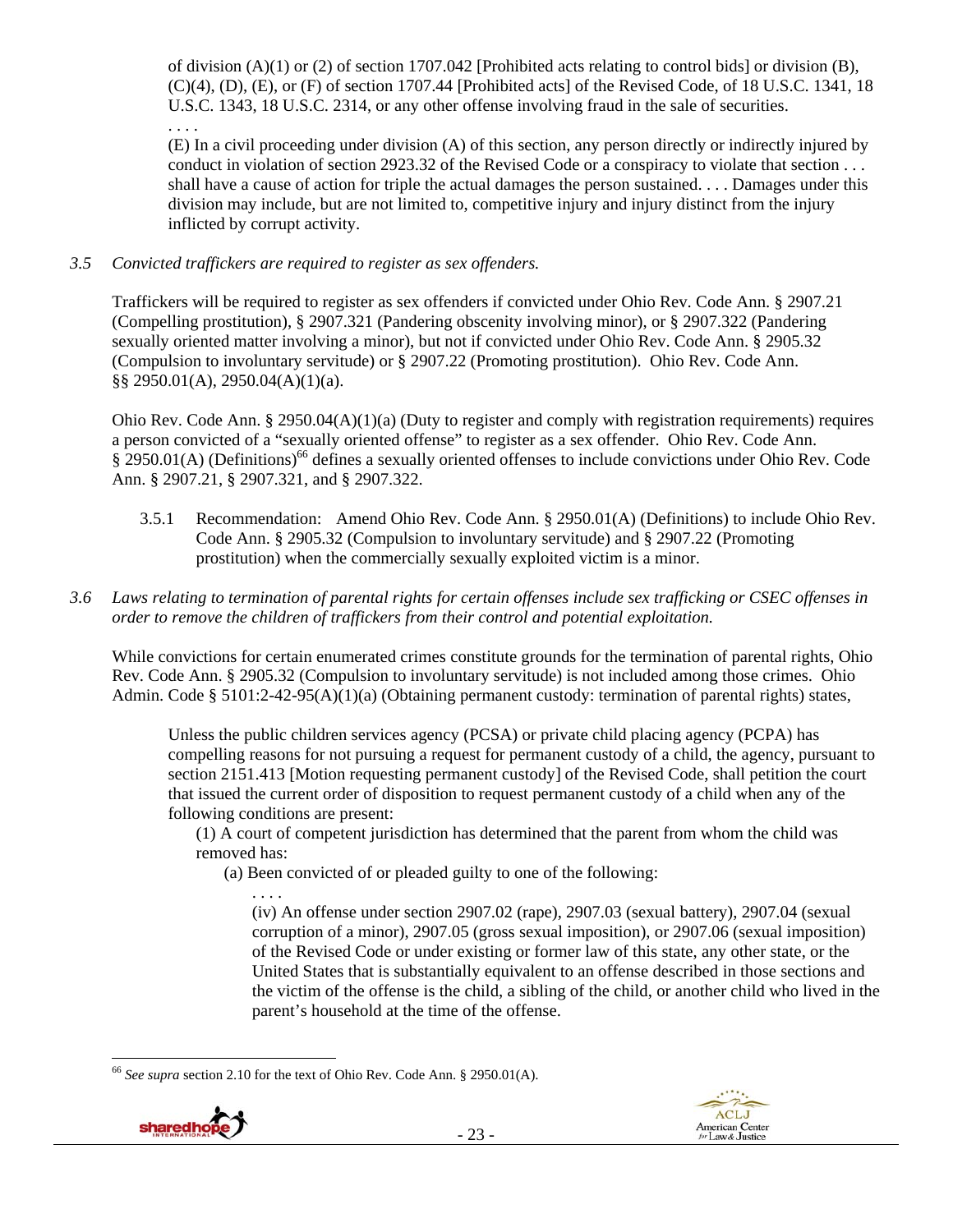(v) A conspiracy or attempt to commit, or complicity to committing, an offense described in paragraph  $(A)(1)(a)(i)$  or  $(A)(1)(a)(iv)$  of this rule.

3.6.1 Recommendation: Amend Ohio Admin. Code § 5101:2-42-95(A)(1)(a) (Obtaining permanent custody: termination of parental rights) to include convictions under Ohio Rev. Code Ann. § 2905.32 (Compulsion to involuntary servitude) when the sex trafficking victim is a minor and Ohio's CSEC crimes as grounds for termination of parental rights.

## **Framework Issue 4: Criminal provisions for facilitators**

#### *Legal Components:*

- *4.1 The acts of assisting, enabling, or financially benefitting from child sex trafficking are included as criminal offenses in the state sex trafficking statute.*
- *4.2 Financial penalties, including asset forfeiture laws, are in place for those who benefit financially from or aid and assist in committing domestic minor sex trafficking.*

*\_\_\_\_\_\_\_\_\_\_\_\_\_\_\_\_\_\_\_\_\_\_\_\_\_\_\_\_\_\_\_\_\_\_\_\_\_\_\_\_\_\_\_\_\_\_\_\_\_\_\_\_\_\_\_\_\_\_\_\_\_\_\_\_\_\_\_\_\_\_\_\_\_\_\_\_\_\_\_\_\_\_\_\_\_\_\_\_\_\_\_\_\_\_* 

- *4.3 Promoting and selling child sex tourism is illegal.*
- *4.4 Promoting and selling child pornography is illegal.*

#### *Legal Analysis:*

*4.1 The acts of assisting, enabling, or financially benefitting from child sex trafficking are included as criminal offenses in the state sex trafficking statute.* 

Ohio Rev. Code Ann. § 2905.32 (Compulsion to involuntary servitude) does not criminalize assisting, enabling, or financially benefitting from domestic minor sex trafficking, but may apply to facilitators who knowingly "harbor" or "transport . . . another person knowing that the person will be subjected to involuntary servitude or be compelled to engage in sexual activity for hire . . . ." A conviction under Ohio Rev. Code Ann. § 2905.32<sup>67</sup> is punishable as a second degree felony by imprisonment for  $2-8$  years<sup>68</sup> and a possible fine up to \$15,000. Ohio Rev. Code Ann. §§ 2905.32(E), 2929.14(A)(2), 2929.18(A)(3)(b).

Facilitators who knowingly "[i]nduce, procure, . . . or otherwise facilitate . . . a minor to engage in sexual activity for hire" may be convicted under Ohio Rev. Code Ann. § 2907.21(A)(2) (Compelling prostitution).<sup>69</sup> A conviction under Ohio Rev. Code Ann. § 2907.21(A)(2) is punishable as a third degree felony by imprisonment for 9–36 months<sup>70</sup> and a possible fine up to \$10,000. Ohio Rev. Code Ann. §§ 2907.21(C), 2929.14(A)(3)(b), 2929.18(A)(3)(c). However, if the facilitator convicted under Ohio Rev. Code Ann. § 2907.21(A)(2) committed the offense "in furtherance of human trafficking," enhanced penalties apply under Ohio Rev. Code Ann. § 2941.1422 (Human trafficking specification) $^{71}$  and § 2929.14(B)(7) (Basic prison terms). Ohio Rev. Code Ann. § 2907.21(C). In such a case, a conviction under Ohio Rev. Code Ann. § 2907.21(A)(2) is punishable as a third degree felony by mandatory imprisonment for 3 years and a possible fine up to \$10,000. Ohio Rev. Code Ann. §§ 2907.21(C), 2929.14(A)(3)(b), (B)(7)(a)(ii), 2929.18(A)(3)(c).

Facilitators also may be convicted under Ohio Rev. Code Ann. § 2907.22(A) (Promoting prostitution).<sup>72</sup> Where the victim is a minor,<sup>73</sup> a conviction under Ohio Rev. Code Ann. § 2907.22(A) is punishable as a third degree





 $67$  See supra Section 1.1 for the provisions of Ohio Rev. Code Ann. § 2905.32.

<sup>&</sup>lt;sup>68</sup> See supra note 4.<br>
<sup>69</sup> See supra Section 1.2 for a detailed explanation and the text of Ohio Rev. Code Ann. § 2907.21.<br>
<sup>70</sup> See supra note 8.<br>
<sup>71</sup> See supra Section 1.2 for a detailed explanation and the text of O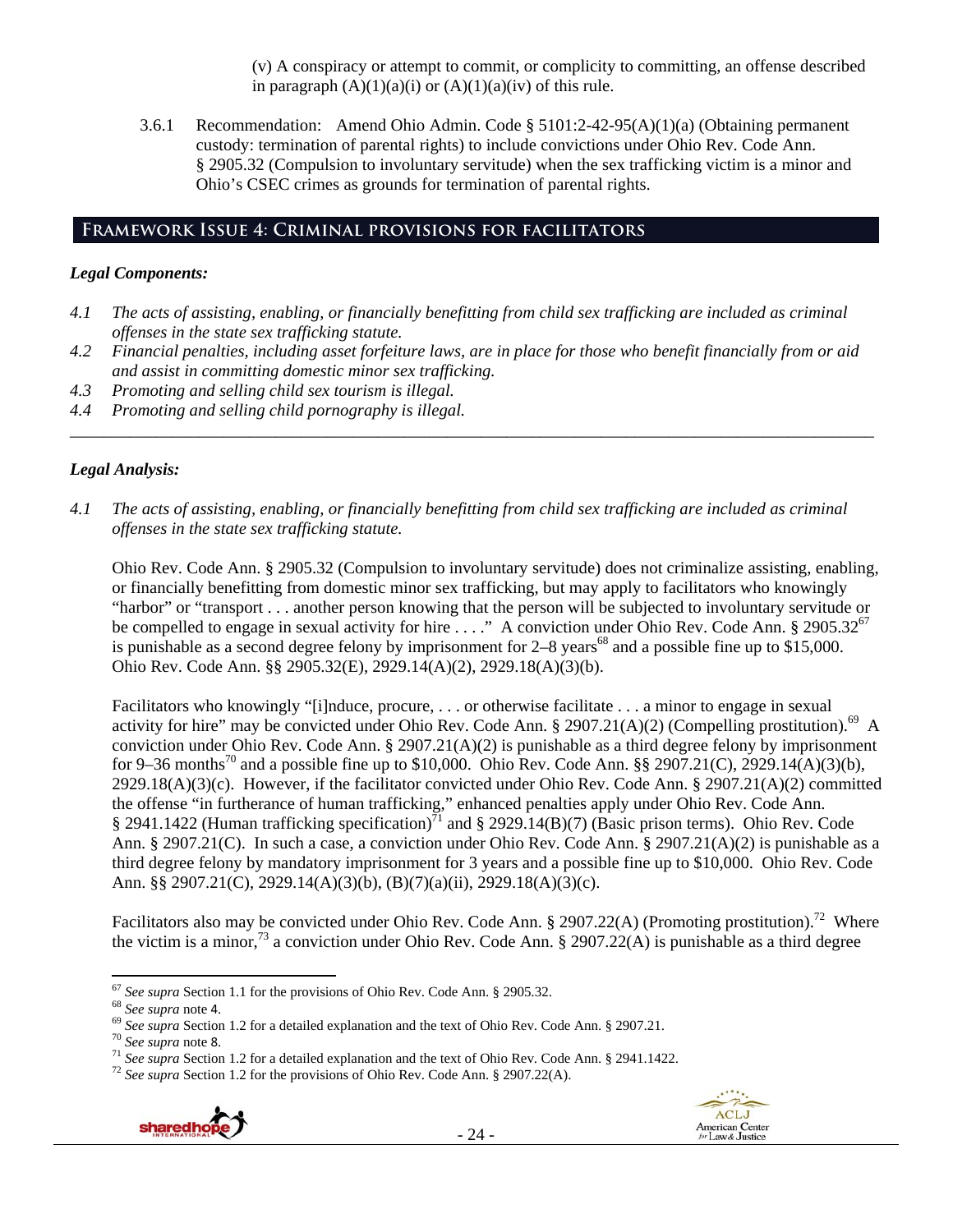felony by imprisonment for 9–36 months and a possible fine up to \$10,000. Ohio Rev. Code Ann. §§ 2907.22(B), 2929.14(A)(3)(b), 2929.18(A)(3)(c). If a facilitator convicted under Ohio Rev. Code Ann. § 2907.22(A) committed the offense "in furtherance of human trafficking," enhanced penalties apply pursuant to Ohio Rev. Code Ann. § 2941.1422 and § 2929.14(B)(7). In such a case, a conviction under Ohio Rev. Code Ann. § 2907.22(A) is punishable as a third degree felony by mandatory imprisonment for 3 years and a possible fine up to \$10,000. Ohio Rev. Code Ann. §§ 2907.22(B), 2929.14(A)(3)(b), (B)(7)(a)(ii), 2929.18(A)(3)(c).

Additionally, facilitators may be prosecuted under Ohio Rev. Code Ann. § 2923.32 (Engaging in a pattern of corrupt activity; forfeiture).<sup>74</sup> A conviction under Ohio Rev. Code Ann. § 2923.32(A) generally is punishable as a second degree felony by imprisonment for 2–8 years and a possible fine up to \$15,000 or 3 times the greater of "the gross value gained" or "the gross loss caused." Ohio Rev. Code Ann. §§ 2923.32(B)(1), (2)(a),  $2929.14(A)(2)$ ,  $2929.18(A)(3)(b)$ . However, where at least "one of the incidents of corrupt activity is a felony of the first, second, or third degree," a conviction under Ohio Rev. Code Ann. § 2923.32(A) is punishable as a first degree felony by imprisonment for  $3-11$  years<sup>75</sup> and a possible fine up to \$20,000 or 3 times the greater of "the gross value gained" or "the gross loss caused." Ohio Rev. Code Ann. §§ 2923.32(B)(1), (2)(a), 2929.14(A)(1), 2929.18(A)(3)(a).

Facilitators also may face prosecution under Ohio's laws relating to money laundering. Ohio Rev. Code Ann. § 1315.55(A).76 A conviction under Ohio Rev. Code Ann. § 1315.55(A) (Additional money laundering prohibitions) is punishable as a third degree felony by imprisonment for 9–36 months and a possible fine of the greater of \$7,500 or up to "twice the value of the property involved," and a possible additional fine of up to 3 times the "value of the property involved in the transaction," which will "be paid to the state treasury to the credit of the general revenue fund." Ohio Rev. Code Ann. §§ 1315.99(C), 1315.55(B), 2929.14(A)(3)(b).

- 4.1.1 Recommendation: Amend Ohio Rev. Code Ann. § 2905.32 (Compulsion to involuntary servitude) to include assisting, enabling, or financially benefitting from domestic minor sex trafficking.
- *4.2 Financial penalties, including asset forfeiture laws, are in place for those who benefit financially from or aid and assist in committing domestic minor sex trafficking.*

Facilitators may be required to pay fines. Facilitators convicted under Ohio Rev. Code Ann. § 2905.32 (Compulsion to involuntary servitude) may be ordered to pay a possible fine up to \$15,000, while facilitators convicted under Ohio Rev. Code Ann. § 2709.21(A)(2) (Compelling prostitution) and § 2907.22(A) (Promoting prostitution) may be ordered to pay fines up to \$10,000. Ohio Rev. Code Ann. §§ 2905.32(E), 2907.21(C), 2907.22(B), 2929.18(A)(3)(b), (c). Persons convicted under Ohio Rev. Code Ann. § 2923.32 (Engaging in a pattern of corrupt activity; forfeiture) face a possible fine up to \$20,000 or 3 times the greater of "the gross value gained" or "the gross loss caused," and may be ordered to pay court and investigation costs, while those convicted under Ohio Rev. Code Ann. § 1315.55(A) (Additional money laundering prohibitions) may be ordered to pay a possible fine of the greater of \$7,500 or up to "twice the value of the property involved," and a possible additional fine of up to 3 times the "value of the property involved in the transaction," which will "be paid to the state treasury to the credit of the general revenue fund." Ohio Rev. Code Ann. §§ 2923.32(B)(2), 2929.18(A)(3)(a), (b), 1315.99(C), 1315.55(B).

Ohio Rev. Code Ann. § 2929.18(B)(8)(a) (Financial sanctions; restitution; reimbursements)<sup>77</sup> requires facilitators convicted of an offense committed in furtherance of human trafficking to make restitution, while traffickers





<sup>&</sup>lt;sup>73</sup> See supra note 13 for the text of Ohio Rev. Code Ann. § 2907.22(B).<br><sup>74</sup> See supra Section 3.1 for a detailed discussion of Ohio Rev. Code Ann. § 2923.32 and the relevant definitions.<br><sup>75</sup> See supra note 9.<br><sup>76</sup> See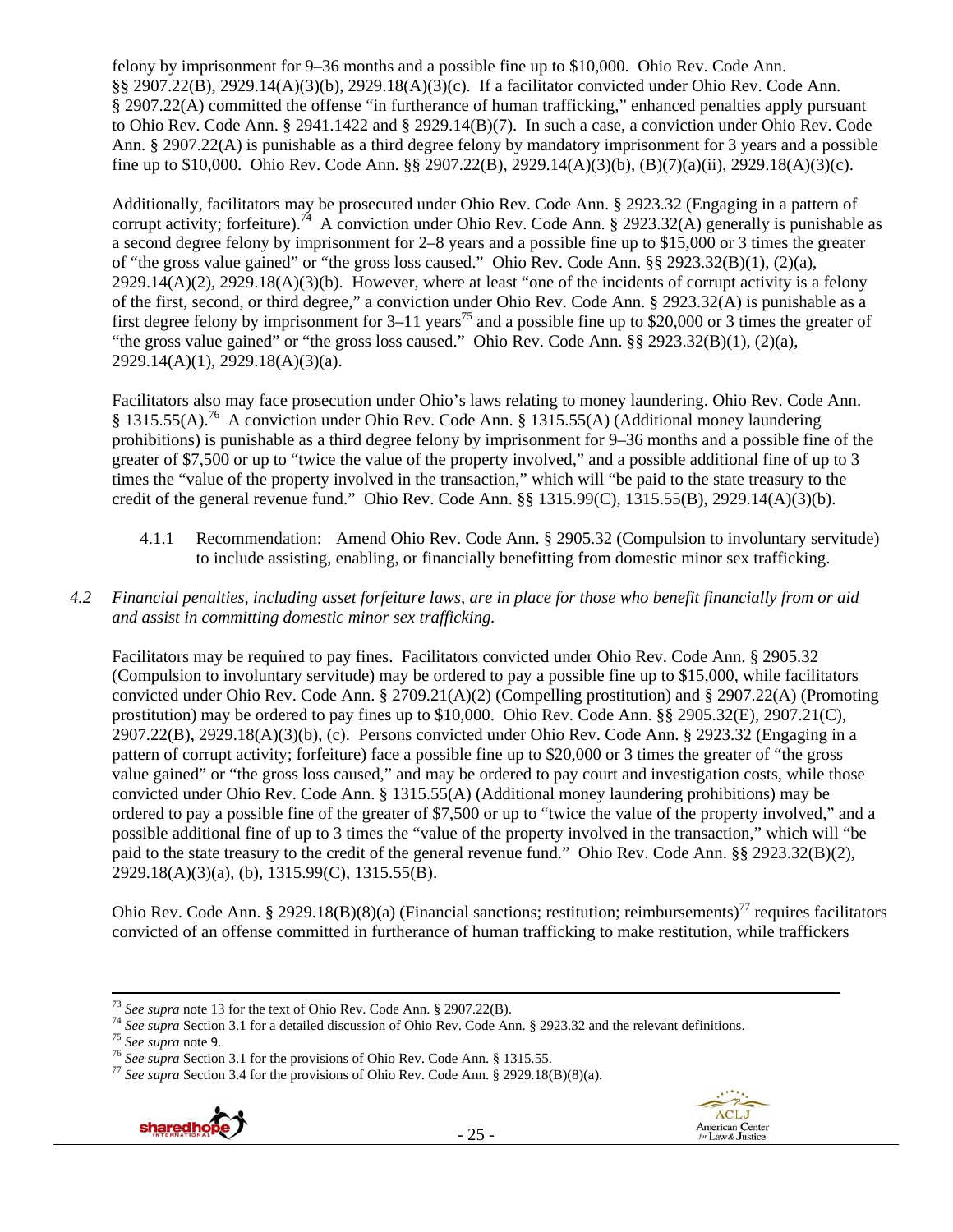convicted of other crimes also may be ordered to make restitution under Ohio Rev. Code Ann. § 2929.18(A)(1) for a "victim's economic loss."

Facilitators convicted of an offense<sup>78</sup> such as Ohio Rev. Code Ann. § 2905.32, § 2907.21(A)(2), or § 2907.22(A) also may be subject to asset forfeiture under Ohio Rev. Code Ann. § 2981.04 (Criminal forfeiture proceedings). Ohio Rev. Code Ann. § 2981.02(A) (Property subject to forfeiture; determination of use or intended use of instrumentality; motor vehicle law exclusion) states that property is subject to forfeiture if it is contraband and proceeds<sup>79</sup> of any offense<sup>80</sup> and any instrumentality<sup>81</sup> used, or intended to be used, in the commission of a felony. Additionally, Ohio Rev. Code Ann. § 2923.32(B)(3)<sup>82</sup> expressly requires facilitators convicted of engaging in a pattern of corrupt activity to forfeit property "used in the course of," or "derived from," a violation of Ohio Rev. Code Ann. § 2923.32. Lastly, facilitators convicted under Ohio Rev. Code Ann. § 2923.32 also may be liable for civil damages under Ohio Rev. Code Ann. § 2923.34(A), (E) (Civil proceeding for relief from violation; civil penalty). $83$ 

*4.3 Promoting and selling child sex tourism is illegal.* 

Ohio does not specifically prohibit sex tourism.

- 4.3.1 Recommendation: Enact a law that specifically prohibits selling or offering to sell travel services that include or facilitate travel for the purpose of engaging in commercial sexual exploitation of a minor or prostitution of a minor, if occurring in Ohio.
- *4.4 Promoting and selling child pornography is illegal.*

. . .

. . .

Ohio criminalizes both promoting and selling child pornography. Ohio Rev. Code Ann. § 2907.321(A)(2), (4) (Pandering obscenity involving a minor) states,

No person, with knowledge of the character of the material<sup>84</sup> or performance<sup>85</sup> involved, shall do any of the following:

(2) Promote or advertise for sale or dissemination; sell, deliver, disseminate, display, exhibit, present, rent, or provide; or offer or agree to sell, deliver, disseminate, display, exhibit, present, rent, or provide, any obscene material that has a minor as one of its participants or portrayed observers;

(4) Advertise or promote for presentation, present, or participate in presenting an obscene performance that has a minor as one of its participants.

A conviction under Ohio Rev. Code Ann. § 2907.321(A)(2), (4), is punishable as a second degree felony by imprisonment for 2–8 years and a possible fine up to \$15,000. Ohio Rev. Code Ann. §§ 2907.321(C), 2929.14(A)(2), 2929.18(A)(3)(b).

Similarly, Ohio Rev. Code Ann. § 2907.322(A)(2), (4) (Pandering sexually oriented matter involving a minor) states,





<sup>&</sup>lt;sup>78</sup> See supra note 38.<br><sup>79</sup> See supra note 63 for the definition of "proceeds."<br><sup>80</sup> See supra note 38 for the definition of "offense."<br><sup>81</sup> See supra note 39 for the definition of "instrumentality."<br><sup>82</sup> See supra Secti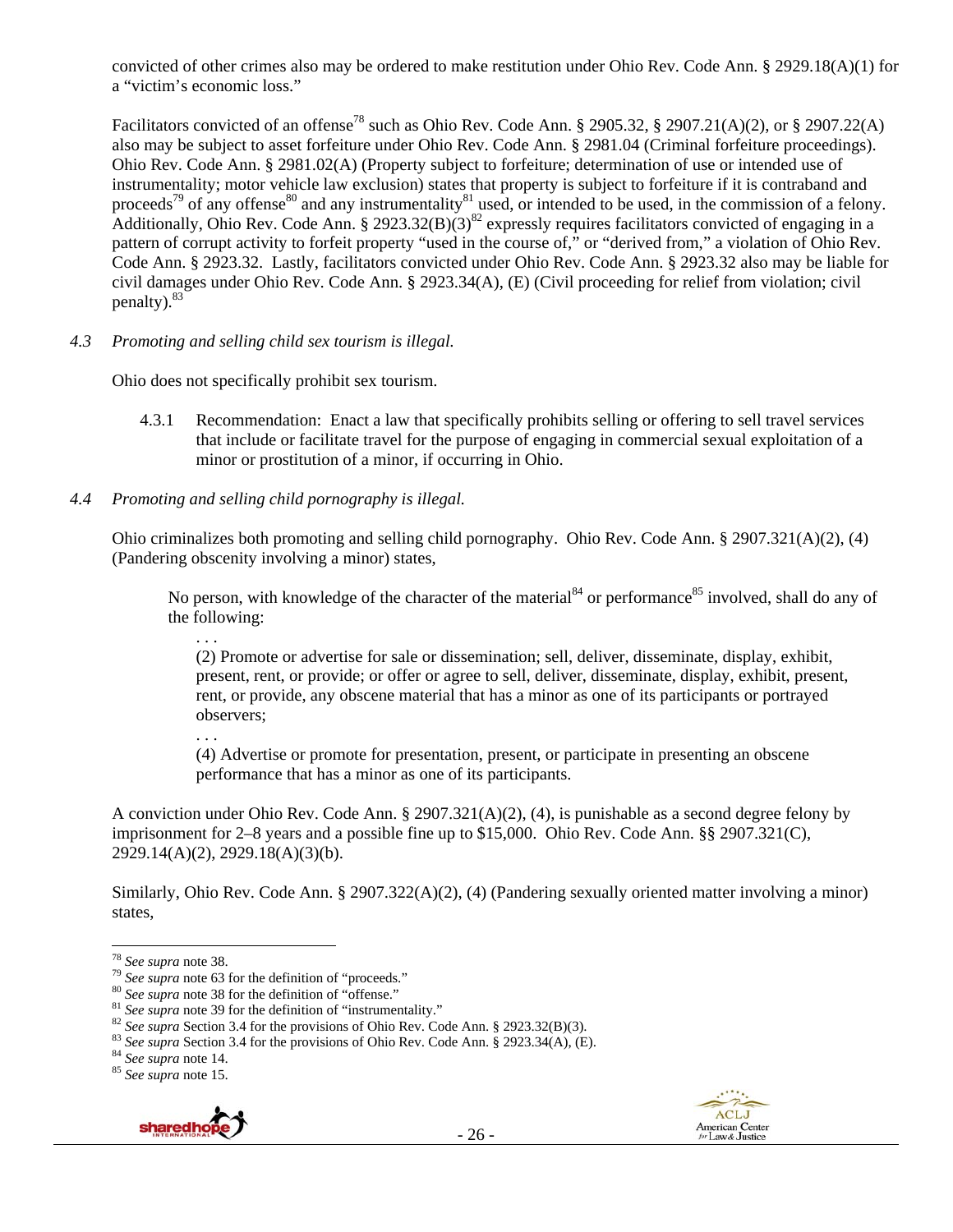No person, with knowledge of the character of the material or performance involved, shall do any of the following:

. . . (2) Advertise for sale or dissemination, sell, distribute, transport, disseminate, exhibit, or display any material that shows a minor  $86$  participating or engaging in sexual activity, masturbation, or bestiality;

(4) Advertise for presentation, present, or participate in presenting a performance that shows a minor participating or engaging in sexual activity, masturbation, or bestiality;

A conviction under Ohio Rev. Code Ann. § 2907.322(A)(1)–(4),(6) is punishable as a second degree felony by imprisonment for 2–8 years and a possible fine up to \$15,000. Ohio Rev. Code Ann. §§ 2907.322(C), 2929.14(A)(2), 2929.18(A)(3)(b).

# **Framework Issue 5: Protective provisions for the child victims**

# *Legal Components:*

. . .

- *5.1 A victim of domestic minor sex trafficking or CSEC is defined as a victim for purposes of qualifying for crime victims' compensation and other victim benefits.*
- *5.2 The state sex trafficking statute expressly prohibits a defendant from raising consent of the minor to the commercial sex acts as a defense.*
- *5.3 Prostitution laws apply only to adults, making minors under 18 specifically immune from this offense.*
- *5.4 Commercially sexually exploited children are provided with a child protection response, including specialized shelter and services, and are not detained in juvenile detention facilities.*
- *5.5 Commercial sexual exploitation is identified as a type of abuse and neglect within child protection statutes.*
- *5.6 The definition of "caregiver" (or similar term) in the child welfare statutes is broad enough to include a trafficker who has custody or control of a child in order to bring a trafficked child into protection of child protective services.*
- *5.7 Crime victims' compensation is specifically available to a child victim of sex trafficking or CSEC without regard to ineligibility factors.*
- *5.8 Victim-friendly procedures and protections are provided in the trial process for minors under 18.*
- *5.9 Expungement or sealing of juvenile arrest or criminal records resulting from arrests or adjudications for prostitution-related offenses committed as a result of, or in the course of, the commercial sexual exploitation of a minor is available within a reasonable time after turning 18.*
- *5.10 Victim restitution and civil remedies are authorized by law for minor victims of sex trafficking or CSEC.*
- *5.11 Statutes of limitations for civil and criminal actions for child sex trafficking or CSEC offenses are eliminated or lengthened sufficiently to allow prosecutors and victims a realistic opportunity to pursue criminal actions and legal remedies.*

*\_\_\_\_\_\_\_\_\_\_\_\_\_\_\_\_\_\_\_\_\_\_\_\_\_\_\_\_\_\_\_\_\_\_\_\_\_\_\_\_\_\_\_\_\_\_\_\_\_\_\_\_\_\_\_\_\_\_\_\_\_\_\_\_\_\_\_\_\_\_\_\_\_\_\_\_\_\_\_\_\_\_\_\_\_\_\_\_\_\_\_\_\_* 

# *Legal Analysis:*

*5.1 A victim of domestic minor sex trafficking or CSEC is defined as a victim for purposes of qualifying for crime victims' compensation and other victim benefits.* 

In the context of Ohio statute's chapter of victim's rights, Ohio Rev. Code Ann. § 2930.01(H)(1) (Definitions) defines a "victim" as the following:

 <sup>86</sup> *See supra* note 16.



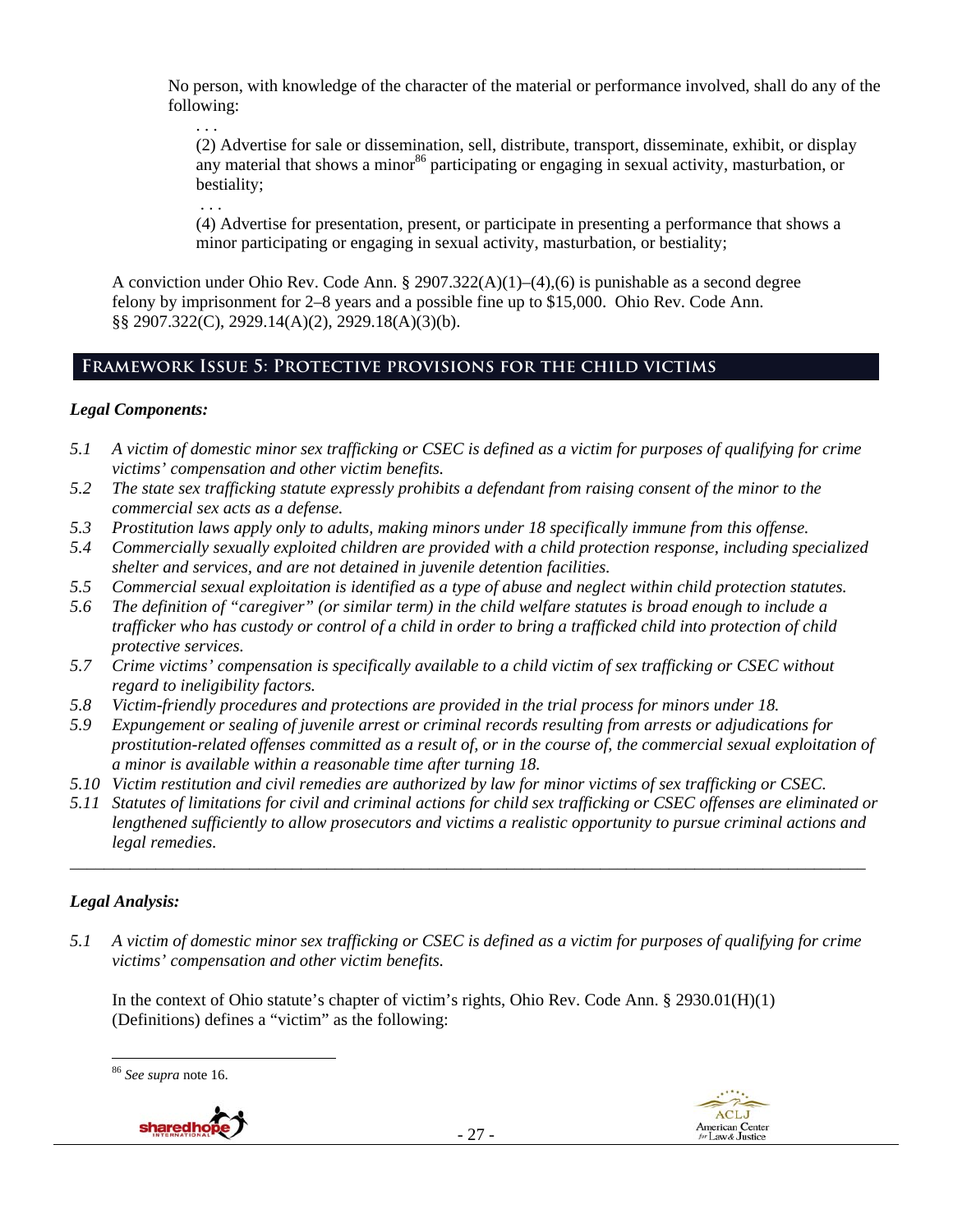A person who is identified as the victim of a crime<sup>87</sup> or specified delinquent act in a police report or in a complaint, indictment, or information that charges the commission of a crime and that provides the basis for the criminal prosecution or delinquency proceeding and subsequent proceedings to which this chapter makes reference.

For purposes of crime victims' compensation, Ohio Rev. Code Ann. § 2743.51(L)(1) (Definitions) defines a victim as including "a person who suffers personal injury or death as a result of . . . [c]riminally injurious conduct."88

*5.2 The state sex trafficking statute expressly prohibits a defendant from raising consent of the minor to the commercial sex acts as a defense.* 

Ohio Rev. Code Ann. § 2905.32 (Compulsion to involuntary servitude) and Ohio's CSEC laws do not expressly prohibit a defendant from raising a defense that the subject minor consented to the commercial sex act.

- 5.2.1 Recommendation: Enact a provision expressly prohibiting a consent defense to any commercial sexual offense when the victim is a minor.
- *5.3 Prostitution laws apply only to adults, making minors under 18 specifically immune from this offense.*

Ohio Rev. Code Ann. § 2907.25(A) (Prostitution; after positive HIV test) does not make minors immune from prosecution or limit its applicability to adults. Ohio Rev. Code Ann. § 2907.25(A) states, "No person shall engage in sexual activity for hire." A conviction under Ohio Rev. Code Ann. § 2907.25 is punishable as a third degree misdemeanor by imprisonment for up to 60 days and a possible fine up to \$500. Ohio Rev. Code Ann. §§ 2907.25(C)(1), 2929.24(A)(3), 2929.28(A)(2)(a)(iii).

- 5.3.1 Recommendation: Amend Ohio Rev. Code Ann. § 2907.25 (Prostitution; after positive HIV test) to apply only to adults, making minors immune from prosecution. Refer any case of a minor involved in prostitution to Ohio Rev. Code Ann. § 2905.32 (Compulsion to involuntary servitude).
- *5.4 Commercially sexually exploited children are provided with a child protection response, including specialized shelter and services, and are not detained in juvenile detention facilities.*

Ohio Rev. Code Ann. § 2151.421(A)(1)(a) (Duty to report child abuse or neglect; investigation and followup procedures) requires attorneys and specified healthcare and education professionals, among others, who have "reasonable cause to suspect based on facts that would cause a reasonable person in a similar position to suspect, that a child under eighteen years of age . . . has suffered or faces a threat of

. . . .

<sup>(2)</sup> For the purposes of any person described in division (A)(2) of this section, any conduct that occurs or is attempted in another state, district, territory, or foreign country; poses a substantial threat of personal injury or death; and is punishable by fine, imprisonment, or death, or would be so punishable but for the fact that the person engaging in the conduct lacked capacity to commit the crime under the laws of the state, district, territory, or foreign country in which the conduct occurred or was attempted. . . ..





 $87$  Ohio Rev. Code Ann. § 2930.01(A)(1) defines "crime" in part as "[a] felony."

 $88$  Ohio Rev. Code Ann. § 2743.51(C) defines "criminally injurious conduct" as

one of the following:

<sup>(1)</sup> For the purposes of any person described in division (A)(1) [Definition of claimant] of this section, any conduct that occurs or is attempted in this state; poses a substantial threat of personal injury or death; and is punishable by fine, imprisonment, or death, or would be so punishable but for the fact that the person engaging in the conduct lacked capacity to commit the crime under the laws of this state. . . .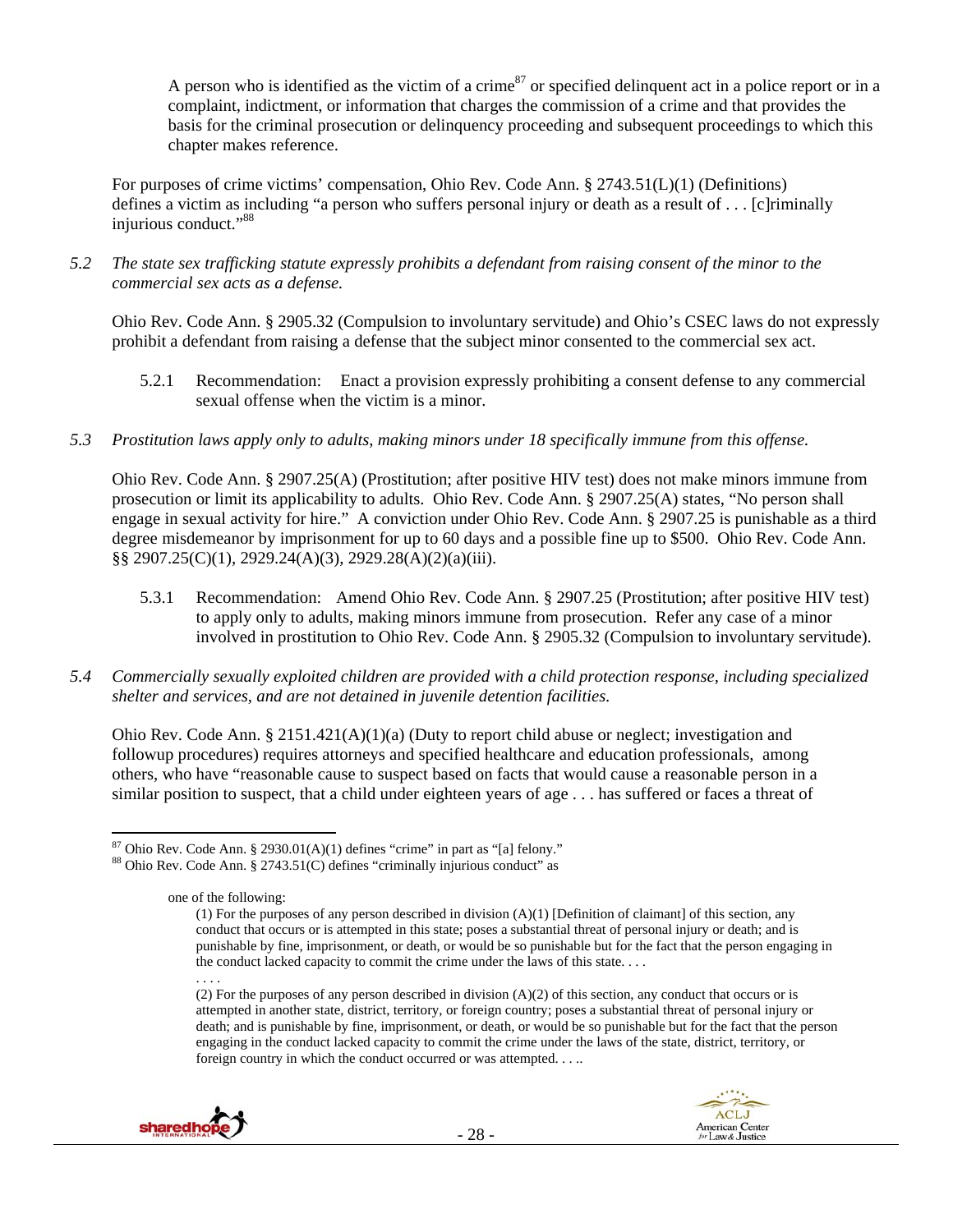suffering any physical or mental wound, injury, disability, or condition of a nature that reasonably indicates abuse or neglect of the child" to report the suspected abuse.

Ohio Rev. Code Ann. § 2151.31(A) (Apprehension, custody, and detention) provides that a child may be taken into custody,

(1) Pursuant to an order of the court under this chapter or pursuant to an order of the court upon a motion filed pursuant to division (B) of section 2930.05 [Notice of arrest of defendant or alleged juvenile offender; affidavit concerning violence or intimidation] of the Revised Code;

(2) Pursuant to the laws of arrest;

(3) By a law enforcement officer or duly authorized officer of the court when any of the following conditions are present:

(a) There are reasonable grounds to believe that the child is suffering from illness or injury and is not receiving proper care, as described in section 2151.03 [Neglected child defined; failure to provide medical care for religious reasons; duty to report child abuse] of the Revised Code, and the child's removal is necessary to prevent immediate or threatened physical or emotional harm; (b) There are reasonable grounds to believe that the child is in immediate danger from the child's surroundings and that the child's removal is necessary to prevent immediate or threatened physical or emotional harm;

(c) There are reasonable grounds to believe that a parent, guardian, custodian, or other household member of the child's household has abused or neglected another child in the household and to believe that the child is in danger of immediate or threatened physical or emotional harm from that person.

. . . .

(5) By a law enforcement officer or duly authorized officer of the court when there are reasonable grounds to believe that the child has run away from the child's parents, guardian, or other custodian; (6) By a law enforcement officer or duly authorized officer of the court when any of the following apply:

(a) There are reasonable grounds to believe that the conduct, conditions, or surroundings of the child are endangering the health, welfare, or safety of the child.

(b) A complaint has been filed with respect to the child under section 2151.27 [Complaint] or 2152.021 [Complaint alleging that child is delinquent child or juvenile traffic offender; initiation of serious youthful offender proceedings] of the Revised Code or the child has been indicted under division (A) of section 2152.13 [Serious youthful offender dispositional sentence] of the Revised Code or charged by information as described in that section and there are reasonable grounds to believe that the child may abscond or be removed from the jurisdiction of the court.

(c) The child is required to appear in court and there are reasonable grounds to believe that the child will not be brought before the court when required.

(d) There are reasonable grounds to believe that the child committed a delinquent act and that taking the child into custody is necessary to protect the public interest and safety.

Ohio Rev. Code Ann. § 2151.31(B) explains that taking a child into custody under Ohio Rev. Code Ann. § 2151.31(A) is not considered an arrest. Ohio Rev. Code Ann. § 2151.31(C) states the following:

 $(1)$  Except as provided in division  $(C)(2)$  of this section, a child taken into custody shall not be confined in a place of juvenile detention or placed in shelter care prior to the implementation of the court's final order of disposition, unless detention or shelter care is required to protect the child from immediate or threatened physical or emotional harm, because the child is a danger or threat to one or more other persons and is charged with violating a section of the Revised Code that may be violated by an adult, because the child may abscond or be removed from the jurisdiction of the court, because the child has no parents, guardian, or custodian or other person able to provide supervision and care for the child and



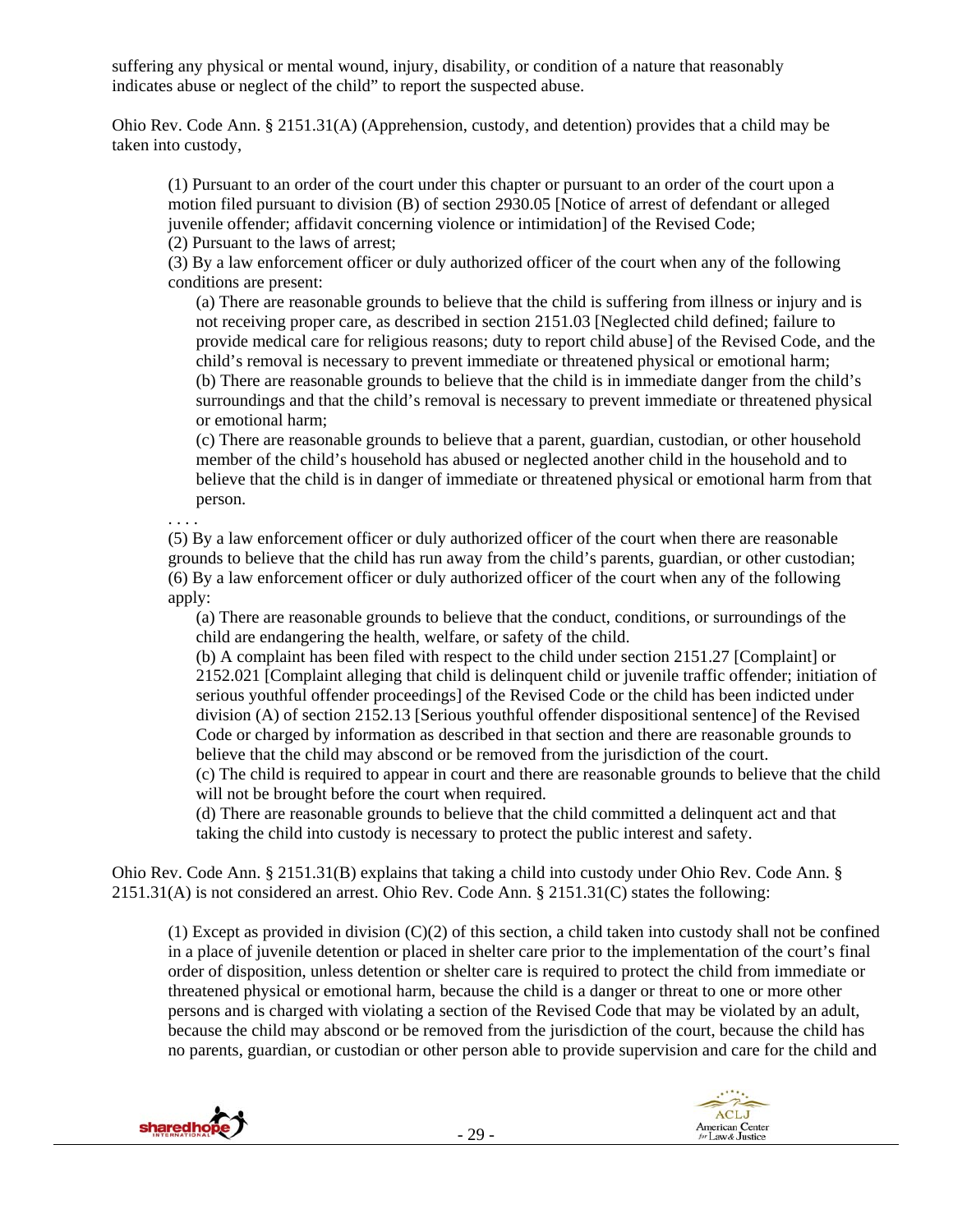return the child to the court when required, or because an order for placement of the child in detention or shelter care has been made by the court pursuant to this chapter.

(2) A child alleged to be a delinquent child who is taken into custody may be confined in a place of juvenile detention prior to the implementation of the court's final order of disposition if the confinement is authorized under section 2152.04 [Confinement of delinquent child for purposes of preparing social history] of the Revised Code or if the child is alleged to be a serious youthful offender under section 2152.13 of the Revised Code and is not released on bond.

Ohio Rev. Code Ann. § 2151.311(A) (Procedure upon apprehension) explains that, once taken into custody, a child must be released to the "child's parents, guardian, or other custodian, unless the child's detention or shelter care appears to be warranted or required as provided in section 2151.31 of the Revised Code" or "[b]ring the child to the court or  $\dots$  a place of detention or shelter care  $\dots$ ."

Pursuant to Ohio Rev. Code Ann. § 2151.312(B)(1), (2) (Places where neglected, abused, dependent, or unruly child may or may not be held),

(B) (1) Except as provided under division (C)(1) of section 2151.311 of the Revised Code, a child alleged to be or adjudicated a neglected child,  $89$  an abused child,  $90$  a dependent child,  $91$  or an unruly child $92$  may not be held in any of the following facilities:

(a) A state correctional institution, county, multicounty, or municipal jail or workhouse, or other place in which an adult convicted of a crime, under arrest, or charged with a crime is held; (b) A secure correctional facility.

(2) Except as provided under sections 2151.27 to 2151.59 of the Revised Code and division (B)(3) of this section and except when a case is transferred under section 2152.12 of the Revised Code, a child

As used in this chapter, "dependent child" means any child:

(A) Who is homeless or destitute or without adequate parental care, through no fault of the child's parents, guardian, or custodian;

(B) Who lacks adequate parental care by reason of the mental or physical condition of the child's parents,

guardian, or custodian;

(C) Whose condition or environment is such as to warrant the state, in the interests of the child, in assuming the child's guardianship;

(D) To whom both of the following apply:

(1) The child is residing in a household in which a parent, guardian, custodian, or other member of the household committed an act that was the basis for an adjudication that a sibling of the child or any other child who resides in the household is an abused, neglected, or dependent child.

(2) Because of the circumstances surrounding the abuse, neglect, or dependency of the sibling or other child and the other conditions in the household of the child, the child is in danger of being abused or neglected by

that parent, guardian, custodian, or member of the household. 92 Ohio Rev. Code Ann. § 2151.022 (Unruly child defined) states,

As used in this chapter, "unruly child" includes any of the following:

(A) Any child who does not submit to the reasonable control of the child's parents, teachers, guardian, or custodian, by reason of being wayward or habitually disobedient;

(B) Any child who is an habitual truant from school and who previously has not been adjudicated an unruly child for being an habitual truant;

(C) Any child who behaves in a manner as to injure or endanger the child's own health or morals or the health or morals of others;

(D) Any child who violates a law, other than division (C) of section 2907.39 [Permitting juvenile on premises of adult entertainment establishment; use by juvenile of false information to enter adult entertainment establishment], division (A) of section 2923.211 [Underage purchase of firearm or handgun], division (C)(1) or (D) of section 2925.55 [Definitions; prohibitions concerning purchasing pseudoephedrine products], or section 2151.87 [Child prohibited from possessing, using, purchasing or receiving cigarettes or other tobacco products] of the Revised Code, that is applicable only to a child.





<sup>&</sup>lt;sup>89</sup> *See infra* Section 5.6 for the definition of "neglected child."<br><sup>90</sup> *See infra* Section 5.6 for the definition of "abused child."<br><sup>91</sup> Ohio Rev. Code Ann. § 2151.04 (Dependent child defined) states,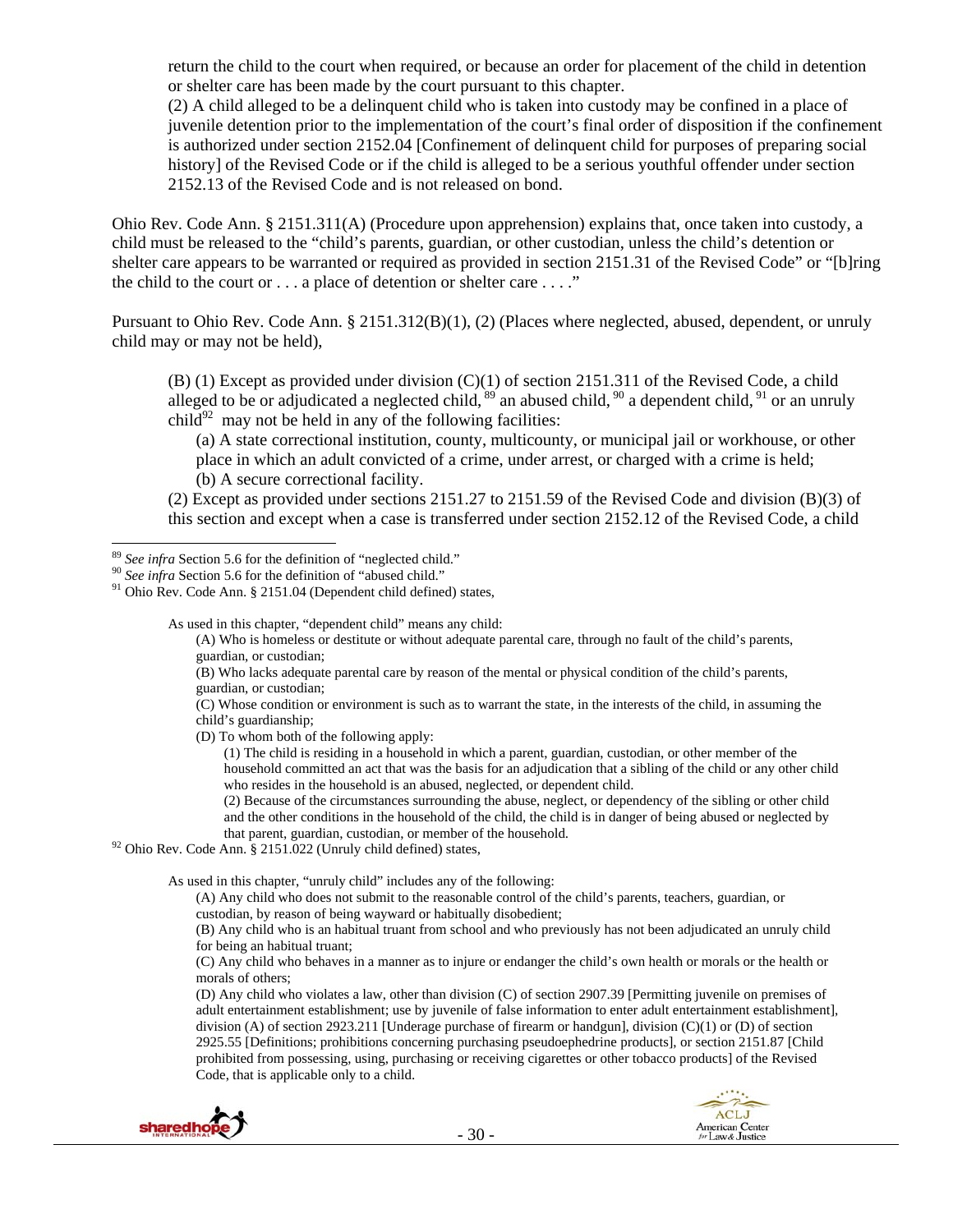alleged to be or adjudicated an unruly child may not be held for more than twenty-four hours in a detention facility. A child alleged to be or adjudicated a neglected child, an abused child, or a dependent child shall not be held in a detention facility.

Ohio. Rev. Code Ann. § 2151.331 (Placement options for alleged or adjudicated abused, neglected, dependent or unruly child) states,

A child alleged to be or adjudicated an abused, neglected, dependent, or unruly child or a juvenile traffic offender may be detained after a complaint is filed in a certified foster home for a period not exceeding sixty days or until the final disposition of the case, whichever comes first. The court also may arrange with a public children services agency or private child placing agency to receive, or with a private noncustodial agency for temporary care of, the child within the jurisdiction of the court. A child alleged to be or adjudicated an unruly child also may be assigned to an alternative diversion program established by the court for a period not exceeding sixty days after a complaint is filed or until final disposition of the case, whichever comes first.

. . . .

If the court adjudicates the child to be an abused, neglected, or dependent child, pursuant to Ohio. Rev. Code Ann. § 2151.353 (Disposition of abused, neglected or dependent child), the court may enter an order for any of the following dispositions:

(1) Place the child in protective supervision;

(2) Commit the child to the temporary custody of a public children services agency, a private child placing agency, either parent, a relative residing within or outside the state, or a probation officer for placement in a certified foster home, or in any other home approved by the court; (3) Award legal custody of the child to either parent or to any other person who, prior to the dispositional hearing, files a motion requesting legal custody of the child or is identified as a proposed legal custodian in a complaint or motion filed prior to the dispositional hearing by any party to the proceedings. . . .

. . . . (4) Commit the child to the permanent custody of a public children services agency or private child placing agency, if the court determines in accordance with division (E) of section 2151.414 of the Revised Code that the child cannot be placed with one of the child's parents within a reasonable time or should not be placed with either parent and determines in accordance with division  $(D)(1)$  of section 2151.414 of the Revised Code that the permanent commitment is in the best interest of the child. . . . (5) Place the child in a planned permanent living arrangement with a public children services agency or private child placing agency, if a public children services agency or private child placing agency requests the court to place the child in a planned permanent living arrangement and if the court finds, by clear and convincing evidence, that a planned permanent living arrangement is in the best interest of the child and that one of the following exists:

(a) The child, because of physical, mental, or psychological problems or needs, is unable to function in a family-like setting and must remain in residential or institutional care now and for the foreseeable future beyond the date of the dispositional hearing held pursuant to section 2151.35 of the Revised Code.

(b) The parents of the child have significant physical, mental, or psychological problems and are unable to care for the child because of those problems, adoption is not in the best interest of the child, as determined in accordance with division (D)(1) of section 2151.414 of the Revised Code, and the child retains a significant and positive relationship with a parent or relative.

(c) The child is sixteen years of age or older, has been counseled on the permanent placement options available to the child, is unwilling to accept or unable to adapt to a permanent placement, and is in an agency program preparing the child for independent living.



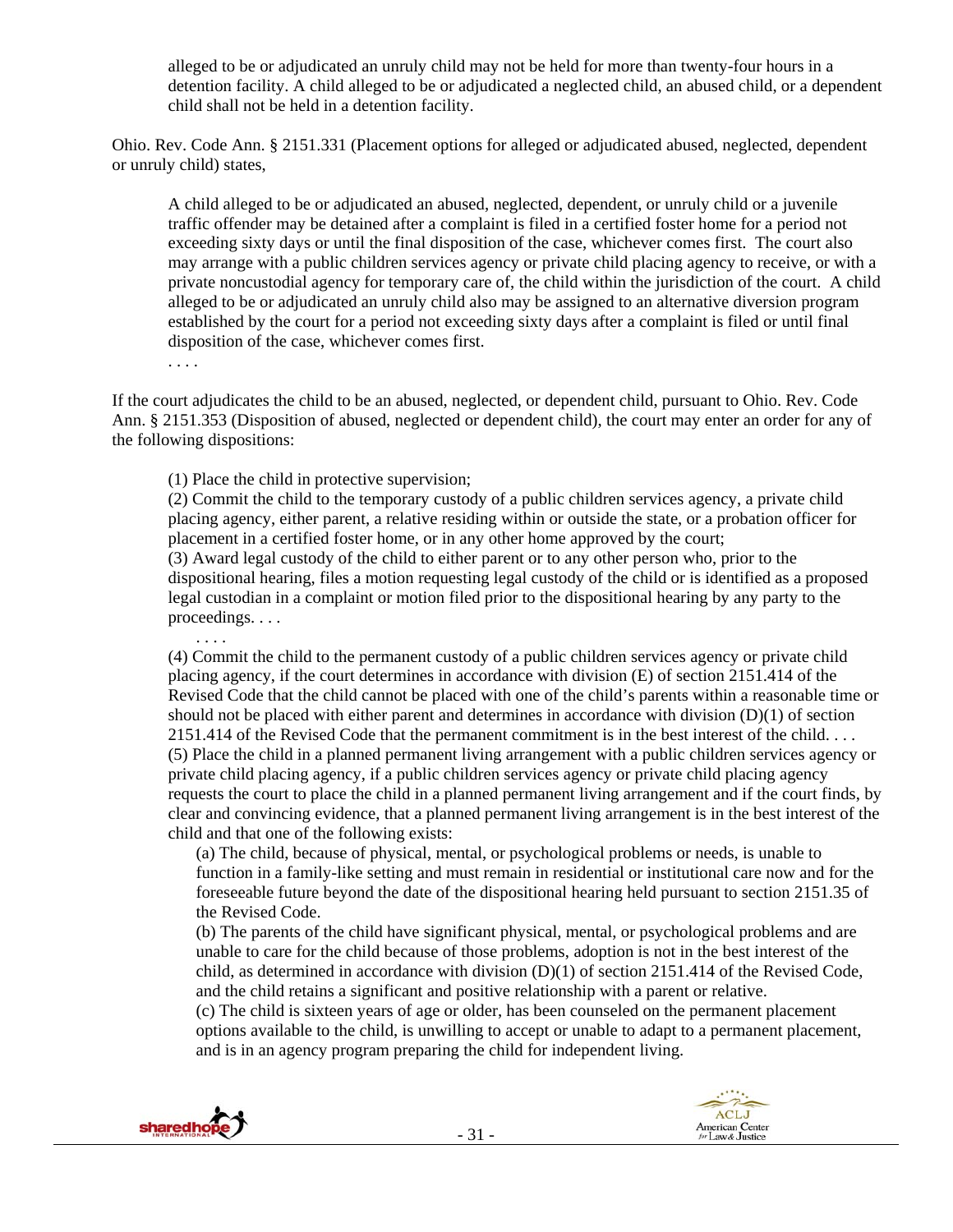(6) Order the removal from the child's home until further order of the court of the person who committed abuse as described in section 2151.031 of the Revised Code against the child, who caused or allowed the child to suffer neglect as described in section 2151.03 of the Revised Code, or who is the parent, guardian, or custodian of a child who is adjudicated a dependent child and order any person not to have contact with the child or the child's siblings.

For a child adjudicated to be an unruly child, the court may enter a disposition order for any of the dispositions provided in Ohio Rev. Code Ann. § 2151.353, or pursuant to Ohio Rev. Code Ann. § 2151.354(A) (Disposition of unruly child) the court may

(2) Place the child on community control under any sanctions, services, and conditions that the court prescribes, as described in division (A)(4) of section 2152.19 of the Revised Code, provided that, if the court imposes a period of community service upon the child, the period of community service shall not exceed one hundred seventy-five hours;

. . . .

(4) Commit the child to the temporary or permanent custody of the court;

(5) Make any further disposition the court finds proper that is consistent with sections 2151.312 and 2151.56 [Interstate compact for juveniles] to 2151.59 [Department of youth services to administer compact] of the Revised Code;

. . . .

Despite these protections, commercially sexually exploited children who are taken into custody as an allegedly delinquent child<sup>93</sup> may be detained in adult correctional facilities under certain circumstances. Ohio Rev. Code Ann. § 2151.311(C)(1) permits an allegedly delinquent child to be held "in a county, multicounty, or municipal jail or workhouse, or other place where an adult convicted of crime  $\dots$  is held" for processing purposes  $94$  up to 6 hours, if "the child is alleged to be a delinquent child for" an offense "that would be a felony if committed by an adult," or up to 3 hours "[i]f the child is alleged to be a delinquent child" for having committed an act "that would be a misdemeanor if committed by an adult, . . . [or] for being a chronic truant or an habitual truant who previously has been adjudicated an unruly child for being an habitual truant, or is alleged to be an unruly child .  $\ldots$ ." Ohio Rev. Code Ann. § 2151.311(C)(1)(a), (b). If a child is so detained, the child must be supervised by personnel, no handcuffs may be put on the child, and the child must be out of reach of adult detainees. Ohio Rev. Code Ann. § 2151.311(C)(1).

"Delinquent child" includes any of the following:

(3) Any child who violates division (C) of section 2907.39, division (A) of section 2923.211 [Underage purchase of firearm or handgun], or division (C)(1) or (D) of section 2925.55 [Unlawful purchase of pseudoephedrine product] of the Revised Code;

(4) Any child who is a habitual truant and who previously has been adjudicated an unruly child for being a habitual truant;<br>(5) Any child who is a chronic truant.

<sup>94</sup> Ohio Rev. Code Ann. § 2151.311 (Procedure upon taking child into custody) explains that "processing purposes" include the following:

(1) Fingerprinting, photographing, or fingerprinting and photographing the child in a secure area of the facility;

(2) Interrogating the child, contacting the child's parent or guardian, arranging for placement of the child, or arranging for transfer or transferring the child, while holding the child in a nonsecure area of the facility.





 <sup>93</sup> Ohio Rev. Code Ann. § 2151.011(B)(13) (Definitions) defines a "delinquent child" by referring to Ohio Rev. Code Ann. § 2152.02(F) (Definitions), which states,

<sup>(1)</sup> Any child, except a juvenile traffic offender, who violates any law of this state or the United States, or any ordinance of a political subdivision of the state, that would be an offense if committed by an adult;

<sup>(2)</sup> Any child who violates any lawful order of the court made under this chapter or under Chapter 2151 [Juvenile court] of the Revised Code other than an order issued under section 2151.87 [Prohibiting child from possessing, using, purchasing or receiving cigarettes or other tobacco products] of the Revised Code;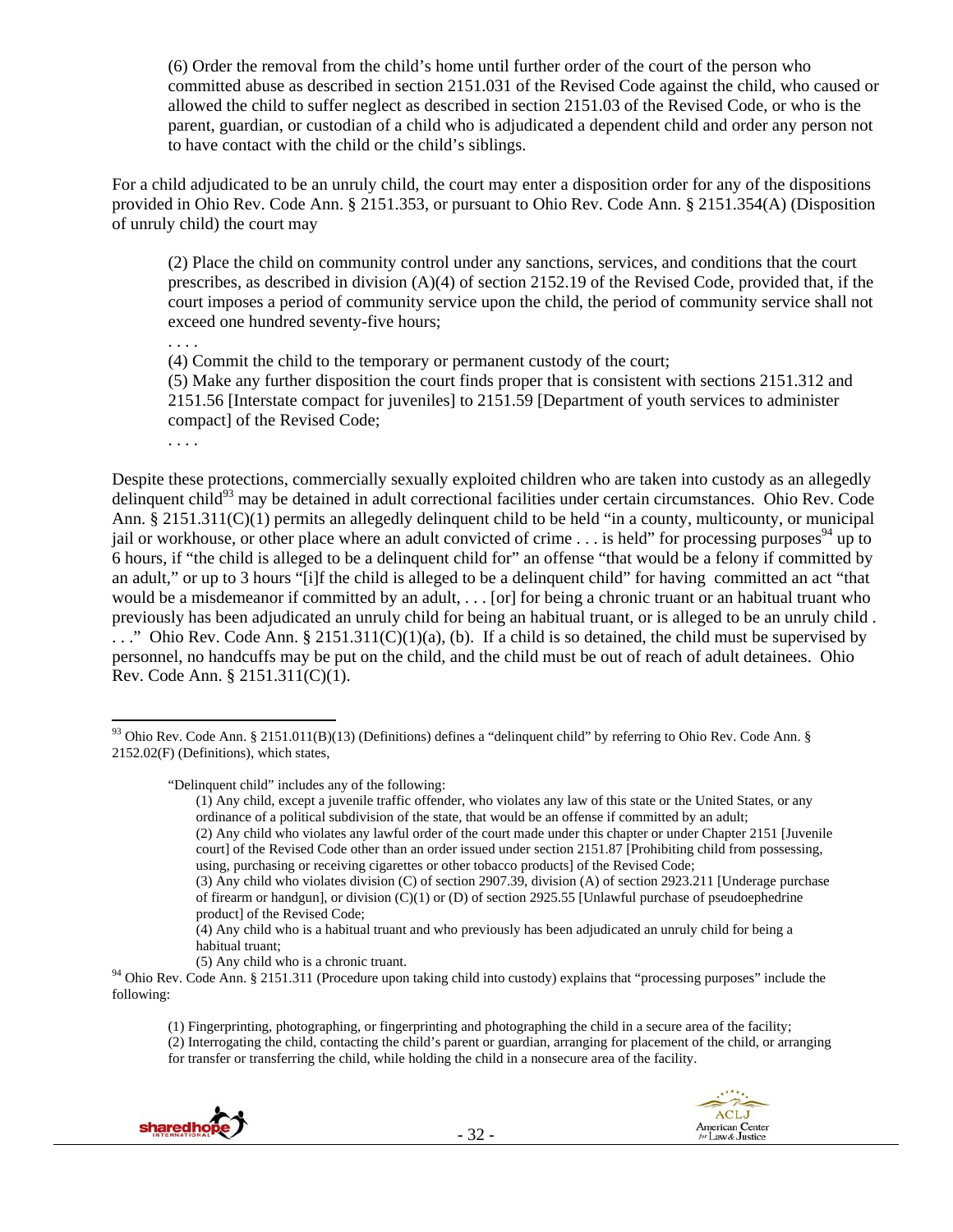Additionally, Ohio Rev. Code Ann. § 2152.04 states,

A child who is alleged to be, or who is adjudicated, a delinquent child may be confined in a place of juvenile detention provided under section 2152.41 [County or district detention facility; temporary boarding in private homes] of the Revised Code for a period not to exceed ninety days, during which time a social history may be prepared to include court record, family history, personal history, school and attendance records, and any other pertinent studies and material that will be of assistance to the juvenile court in its disposition of the charges against that alleged or adjudicated delinquent child.

Ohio Rev. Code Ann. § 2152.41(A) reiterates that detention facilities "may be used to detain alleged delinquent children until final disposition for evaluation pursuant to section 2152.04" or "to confine children who are adjudicated delinquent children and placed in the facility pursuant to division (A)(3) of section 2152.19 of the Revised Code."

When adjudicated a delinquent child, Ohio Rev. Code Ann. § 2152.19(A) (Additional orders of disposition; motor vehicle license suspension; victim restitution, impact statement; truancy warnings; searches) states,

[T]he court may make any of the following orders of disposition, in addition to any other disposition authorized or required by this chapter:

(1) Any order that is authorized by section 2151.353 of the Revised Code for the care and protection of an abused, neglected, or dependent child;

(2) Commit the child to the temporary custody of any school, camp, institution, or other facility operated for the care of delinquent children by the county, by a district organized under section 2152.41 or 2151.65 of the Revised Code, or by a private agency or organization, within or without the state, that is authorized and qualified to provide the care, treatment, or placement required, including, but not limited to, a school, camp, or facility operated under section 2151.65 of the Revised Code;

(3) Place the child in a detention facility or district detention facility operated under section 2152.41 of the Revised Code, for up to ninety days;

(4) Place the child on community control under any sanctions, services, and conditions that the court prescribes. . . .

(5) Commit the child to the custody of the court;

. . . .

. . . .

(6) Require the child to not be absent without legitimate excuse from the public school the child is supposed to attend for five or more consecutive days, seven or more school days in one school month, or twelve or more school days in a school year;

(7)(a) If a child is adjudicated a delinquent child for being a chronic truant or an habitual truant who previously has been adjudicated an unruly child for being a habitual truant, do either or both of the following:

(i) Require the child to participate in a truancy prevention mediation program;

(ii) Make any order of disposition as authorized by this section, except that the court shall not commit the child to a facility described in division (A)(2) or (3) of this section unless the court determines that the child violated a lawful court order made pursuant to division  $(C)(1)(e)$  of section 2151.354 of the Revised Code or division (A)(6) of this section.

(8) Make any further disposition that the court finds proper, except that the child shall not be placed in any of the following:

(a) A state correctional institution, a county, multicounty, or municipal jail or workhouse, or another place in which an adult convicted of a crime, under arrest, or charged with a crime is held;

(b) A community corrections facility, if the child would be covered by the definition of public safety beds for purposes of sections 5139.41 to 5139.43 of the Revised Code if the court



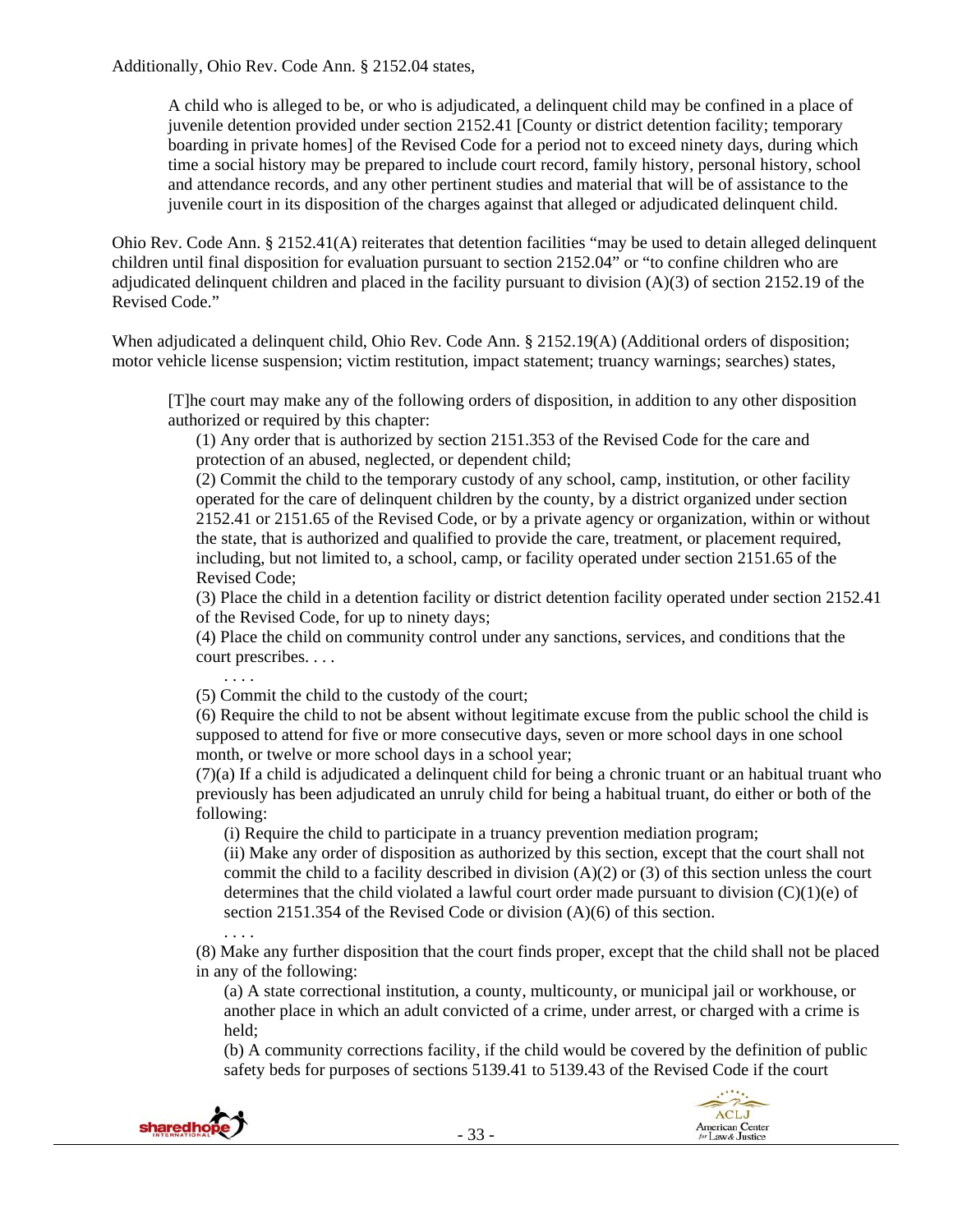exercised its authority to commit the child to the legal custody of the department of youth services for institutionalization or institutionalization in a secure facility pursuant to this chapter.

- 5.4.1 Recommendation: Enact a law to route commercially sexually exploited children directly into a protective response system.
- *5.5 Commercial sexual exploitation is identified as a type of abuse and neglect within child protection statutes.*

The definition of an "abused child" includes victims of commercial sexual exploitation. Ohio Rev. Code Ann. § 2151.031 (Abused child defined) states,

As used in this chapter, an "abused child" includes any child who:

(A) Is the victim of "sexual activity"  $95$  as defined under Chapter 2907 [Sex offenses] of the Revised Code, where such activity would constitute an offense under that chapter, except that the court need not find that any person has been convicted of the offense in order to find that the child is an abused child;

(B) Is endangered as defined in section 2919.22 [Endangering children] of the Revised Code, except that the court need not find that any person has been convicted under that section in order to find that the child is an abused child;

. . . .

Ohio's CSEC laws are located throughout chapter 2907 entitled "Sex Offenses." Thus, commercially sexually exploited children are considered abused children under Ohio Rev. Code Ann. § 2151.031(A). However, Ohio Rev. Code Ann. § 2905.32 (Compulsion to involuntary servitude) is not considered a sex offense, and thus these victims are not expressly defined as abused children.

Ohio Rev. Code Ann. § 2151.03(A) (Neglected child defined; failure to provide medical or surgical care for religious reasons; duty to report child abuse) defines a "neglected child" as one,

(2) Who lacks adequate parental care because of the faults or habits of the child's parents, guardian, or custodian;

(3) Whose parents, guardian, or custodian neglects the child or refuses to provide proper or necessary subsistence, education, medical or surgical care or treatment, or other care necessary for the child's health, morals, or well being;

. . .

(6) Who, because of the omission of the child's parents, guardian, or custodian, suffers physical or mental injury that harms or threatens to harm the child's health or welfare; (7) Who is subjected to out-of-home care child neglect.

- 5.5.1 Recommendation: Amend Ohio Rev. Code Ann. § 2151.031 (Abused child defined) to include minors victimized under Ohio Rev. Code Ann. § 2905.32 (Compulsion to involuntary servitude).
- *5.6 The definition of "caregiver" (or similar term) in the child welfare statutes is broad enough to include a trafficker who has custody or control of a child in order to bring a trafficked child into protection of child protective services.*

Ohio Rev. Code Ann. § 2151.011(12) (Definitions) defines a "custodian" as "a person who has legal custody of a child or a public children services agency or private child placing agency that has permanent, temporary, or legal custody of a child."

 <sup>95</sup> *See supra* note 18 for the definition of "sexual activity."



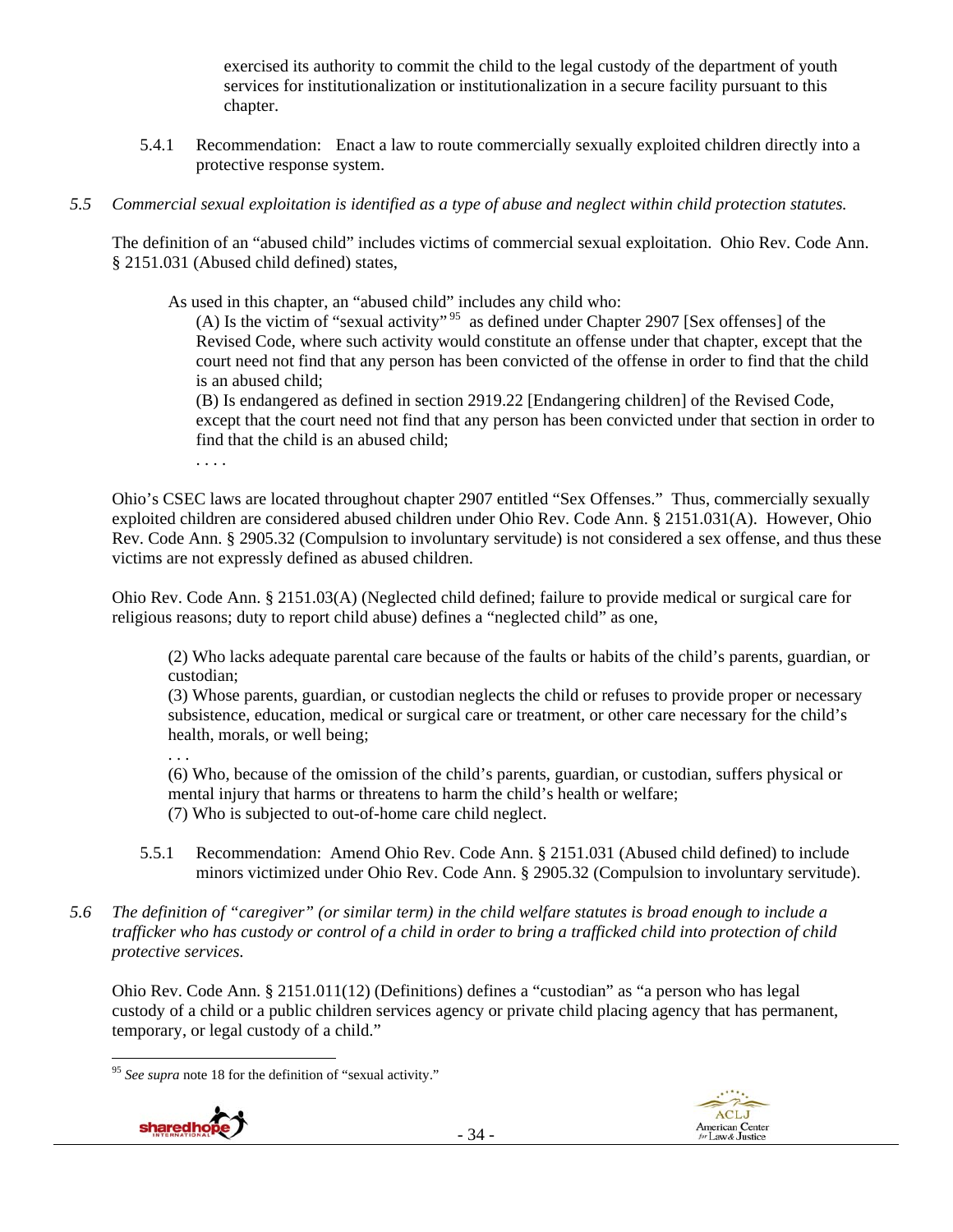- 5.6.1 Recommendation: Amend Ohio Rev. Code Ann. § 2151.011(12) (Definitions) to amend the definition of custodian to include persons in control or custody of a minor.
- *5.7 Crime victims' compensation is specifically available to a child victim of sex trafficking or CSEC without regard to ineligibility factors.*

Ohio Rev. Code Ann. § 2743.52(A), (B) (Attorney general to determine reparations awards; OVI findings not lawful evidence) provides for victim compensation, stating,

(A) The attorney general shall make awards of reparations for economic loss arising from criminally injurious conduct,  $96$  if satisfied by a preponderance of the evidence that the requirements for an award of reparations have been met.

(B) A court of claims panel of commissioners or a judge of the court of claims has appellate jurisdiction to order awards of reparations for economic loss arising from criminally injurious conduct, if satisfied by a preponderance of the evidence that the requirements for an award of reparations have been met. (C) A decision of the attorney general, an order of a court of claims panel of commissioners, or the judgment of a judge of the court of claims concerning an OVI violation shall not be used as the basis for any civil or criminal action and shall not be admissible as evidence in any civil or criminal proceeding.

A victim of Ohio Rev. Code Ann. § 2905.32 and Ohio's CSEC laws should fall within the definition of a victim $97$  and a "claimant"<sup>98</sup> used within Ohio's laws regarding crime victims compensation.

However, Ohio's laws contain certain ineligibility criteria that could bar victims of Ohio Rev. Code Ann. § 2905.32 and Ohio's other CSEC laws from receiving compensation. Ohio Rev. Code Ann. § 2743.60(B)(1)(a) (Grounds for denial of claim or reduction of award; limit on aggregate awarded) prohibits a victim from receiving compensation where the victim was "an accomplice of the offender who committed the criminally injurious conduct, or the award would unjustly benefit the offender or accomplice," while Ohio Rev. Code Ann. § 2743.60(A) prohibits an award where the victim fails to report the crime to law enforcement. Additionally, Ohio Rev. Code Ann. § 2743.60(C) authorizes the denial or reduction of a claim for compensation where the victim did not fully cooperate with law enforcement.

A claim also may be denied or reduced based on a finding of the victim's contributory misconduct. Ohio Rev. Code Ann. § 2743.60(F). Ohio Rev. Code Ann. § 2743.51(M) (Definitions) defines "contributory misconduct" as "any conduct of the claimant . . . that is unlawful or intentionally tortious and that, without regard to the conduct's proximity in time or space to the criminally injurious conduct, has a causal relationship to the criminally injurious conduct that is the basis of the claim."

Additionally, Ohio Rev. Code Ann. § 2743.56(B) (Applications for award of reparations) establishes the time limits for filing an application for an award, stating,

(B) All applications for an award of reparations shall be filed as follows:

- (1) Any of the following persons who claim an award of reparations under sections 2743.51 to 2743.72 of the Revised Code:
	- (a) A victim who was one of the following at the time of the criminally injurious conduct: (i) A resident of the United States;
		- (ii) A resident of a foreign country the laws of which permit residents of this state to recover compensation as victims of offenses committed in that country.





<sup>&</sup>lt;sup>96</sup> See supra note 88 for the definition of "criminally injurious conduct."<br><sup>97</sup> See supra Section 5.1 for the definition of "victim" provided in Ohio Rev. Code Ann. § 2743.51(L) (Reparation award to victim of crime definitions).

<sup>&</sup>lt;sup>98</sup> Ohio Rev. Code Ann. § 2743.51(A)(1)(a) (Reparation award to victim of crime definitions) defines a "claimant" as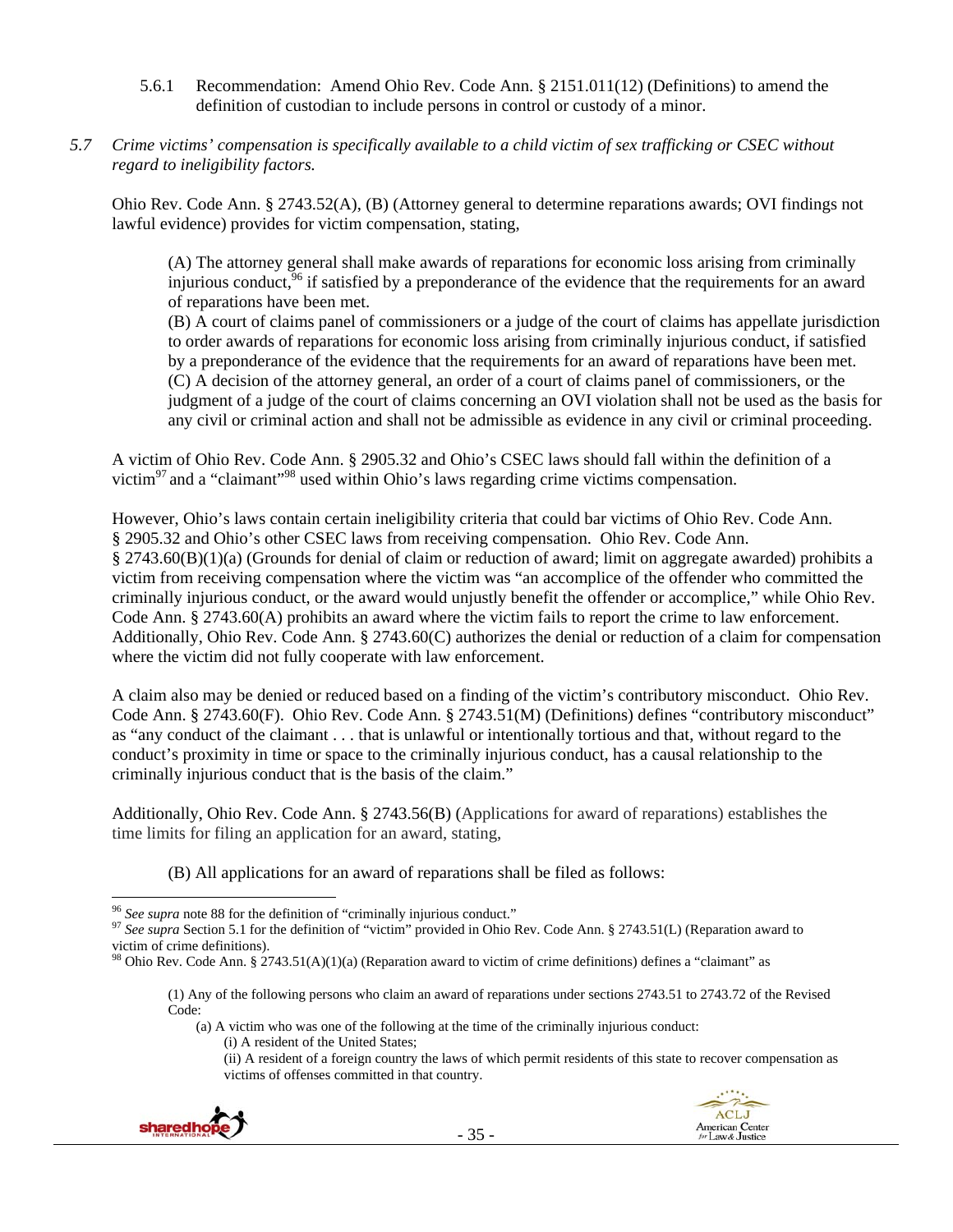(1) If the victim of the criminally injurious conduct was a minor, within two years of the victim's eighteenth birthday or within two years from the date a complaint, indictment, or information is filed against the alleged offender, whichever is later. This division does not require that a complaint, indictment, or information be filed against an alleged offender in order for an application for an award of reparations to be filed pertaining to a victim who was a minor if the application is filed within two years of the victim's eighteenth birthday , and does not affect the provisions of section 2743.64 of the Revised Code.

(2) If the victim of the criminally injurious conduct was an adult, at any time after the occurrence of the criminally injurious conduct.

5.7.1 Recommendation: Amend Ohio Rev. Code Ann. § 2743.60 (Grounds for denial of claim or reduction of award; limit on aggregate awarded) to create exceptions to the listed ineligibility provisions for commercially sexually exploited children.

## *5.8 Victim-friendly procedures and protections are provided in the trial process for minors under 18.*

Some victim-friendly criminal justice procedures or protections may be afforded to victims of Ohio Rev. Code Ann. § 2905.32 (Compulsion to involuntary servitude) and Ohio's CSEC laws.

Ohio Rev. Code Ann. § 2945.481(A), (B) (Deposition of child victim; videotaping; testimony taken outside courtroom and televised into it or replayed in courtroom) permits a victim of certain offenses, including Ohio Rev. Code Ann. § 2907.21 (Compelling prostitution), § 2907.321 (Pandering obscenity involving a minor), or § 2907.322 (Pandering sexually oriented material involving a minor), who is under 13 to provide testimony via a deposition, which may be videotaped. Similarly, under Ohio Rev. Code Ann. § 2945.481(C)–(E), under specified circumstances, the judge may permit victims of the same crimes who are under 13 years old to give testimony via closed-circuit television or videotaped testimony..

While Ohio has "rape shield" provisions for victims of Ohio Rev. Code Ann. § 2907.02(D) (Rape) or § 2907.05(E) (Gross sexual imposition), which prohibit the admission of evidence of the victim's sexual history unless such evidence is needed to show "the origin of semen, pregnancy, or disease, or the victims past sexual history with the offender,"<sup>99</sup> these protections are not available to victims of Ohio Rev. Code Ann. § 2905.32 (Compulsion to involuntary servitude) and Ohio's CSEC laws unless their offenders are prosecuted under Ohio Rev. Code Ann. § 2907.02 or § 2907.05. As an added protection, victims of Ohio Rev. Code Ann. § 2907.05 or § 2907.02 may receive court-appointed counsel. Ohio Rev. Code Ann. §§ 2907.05(G), 2907.02(F). Moreover,

Ohio Rev. Code Ann. § 2907.26(A)–(C) (Rules of evidence in prostitution cases) states,

(A) In any case in which it is necessary to prove that a place is a brothel, evidence as to the reputation of such place and as to the reputation of the persons who inhabit or frequent it, is admissible on the question of whether such place is or is not a brothel.

(B) In any case in which it is necessary to prove that a person is a prostitute, evidence as to the reputation of such person is admissible on the question of whether such person is or is not a prostitute. (C) In any prosecution for a violation of sections 2907.21 to 2907.25 of the Revised Code, proof of a prior conviction of the accused of any such offense or substantially equivalent offense is admissible in support of the charge.

Victims of Ohio Rev. Code Ann. § 2905.32 (Compulsion to involuntary servitude) and Ohio's CSEC laws will be afforded those rights generally afforded to crime victims. Under Ohio Rev. Code Ann. § 2930.04

 $99$  Additionally, this evidence it admissible "only to the extent that the court finds that the evidence is material to a fact at issue in the case and that its inflammatory or prejudicial nature does not outweigh its probative value." Ohio Rev. Code Ann. §§ 2907.02(D), 2907.05(E).



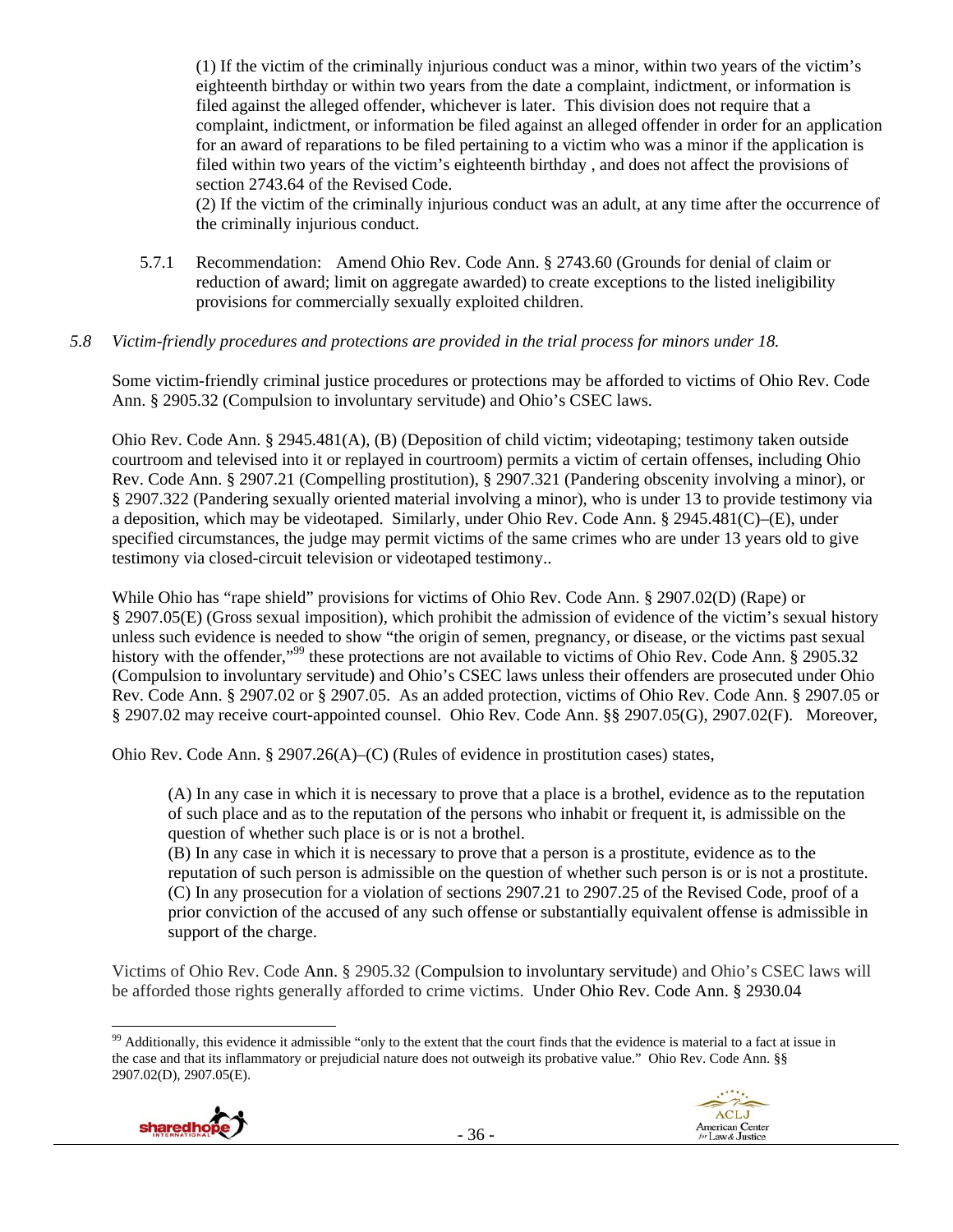(Information to be given to victim by investigating law enforcement agency), a victim is entitled to information regarding counseling, housing, victim compensation, information about protection orders, and contact information for law enforcement. Pursuant to Ohio Rev. Code Ann. § 2930.07 (Concealment of victim's or representative's address, telephone number and similar identifying facts), in certain circumstances the court may keep the victim's personal information confidential. Under Ohio Rev. Code Ann. § 2930.10 (Minimization of unwanted contact between prosecution and defense sides), the court shall minimize contact between the victim and the offender, and provide a separate waiting area for the victim in order to protect the victim.

- 5.8.1 Recommendation: Amend Ohio Rev. Code Ann. § 2905.32 (Compulsion to involuntary servitude) and Ohio's CSEC laws to include protections prohibiting the admission of the victim's sexual history with limited exceptions, similar to the protections afforded victims under of Ohio Rev. Code Ann. § 2907.02(D) (Rape) or § 2907.05(E) (Gross sexual imposition).
- *5.9 Expungement or sealing of juvenile arrest or criminal records resulting from arrests or adjudications for prostitution-related offenses committed as a result of, or in the course of, the commercial sexual exploitation of a minor is available within a reasonable time after turning 18.*

Ohio Rev. Code Ann. § 2151.356(B)(1)(e) (Procedure for sealing records of alleged and adjudicated delinquent and unruly children and adjudicated juvenile traffic offenders) orders the juvenile court to seal the records of a child adjudicated an unruly child who has turned 18 and is "not under the jurisdiction of the court in relation to a complaint alleging the person to be a delinquent child," while Ohio Rev. Code Ann. § 2151.356(C)(1) authorizes the court, in its discretion, to seal the records of a child adjudicated a delinquent child, if "the person is not under the jurisdiction of the court in relation to a complaint alleging the person to be a delinquent child." The court may consider whether to seal the records within 2 years from the later of "[t]he termination of any order made by the court" related to the adjudication or "[t]he unconditional discharge of the person from the department of youth services" or another facility to which the child was committed. Ohio Rev. Code Ann. § 2151.356(C)(1)(a), (b). Ohio Rev. Code Ann. § 2151.358(A) (Expungement of records) further authorizes the court to expunge records sealed under Ohio Rev. Code Ann. § 2151.356 "five years after the court issues a sealing order or upon the twenty-third birthday of the person who is the subject of the sealing order, whichever date is earlier."

*5.10 Victim restitution and civil remedies are authorized by law for minor victims of sex trafficking or CSEC.* 

Under Ohio Rev. Code Ann. § 2929.18(B)(8)(a) (Financial sanctions; restitution; reimbursements), victims whose offenders are convicted of committing an offense in furtherance of human trafficking under Ohio Rev. Code Ann. § 2941.1422 (Human trafficking specification) may receive restitution. Ohio Rev. Code Ann.  $§$  2929.18(B)(8)(a) states,

If an offender who is convicted of or pleads guilty to a violation of section 2905.01 [Kidnapping], 2905.02 [Abduction], 2907.21 [Compelling prostitution], 2907.22 [Promoting prostitution], or 2923.32 [Engaging in a pattern of corrupt activity; forfeiture], division (A)(1) or (2) of section 2907.323 [Illegal use of a minor in nudity-oriented material or performance], or division  $(B)(1)$ ,  $(2)$ ,  $(3)$ ,  $(4)$ , or  $(5)$  of section 2919.22 [Endangering children] of the Revised Code also is convicted of or pleads guilty to a specification of the type described in section 2941.1422 [Human trafficking specification] of the Revised Code that charges that the offender knowingly committed the offense in furtherance of human trafficking, the sentencing court shall sentence the offender to a financial sanction of restitution by the offender to the victim or any survivor of the victim, with the restitution including the costs of housing, counseling, and medical and legal assistance incurred by the victim as a direct result of the offense and the greater of the following:

(i) The gross income or value to the offender of the victim's labor or services;



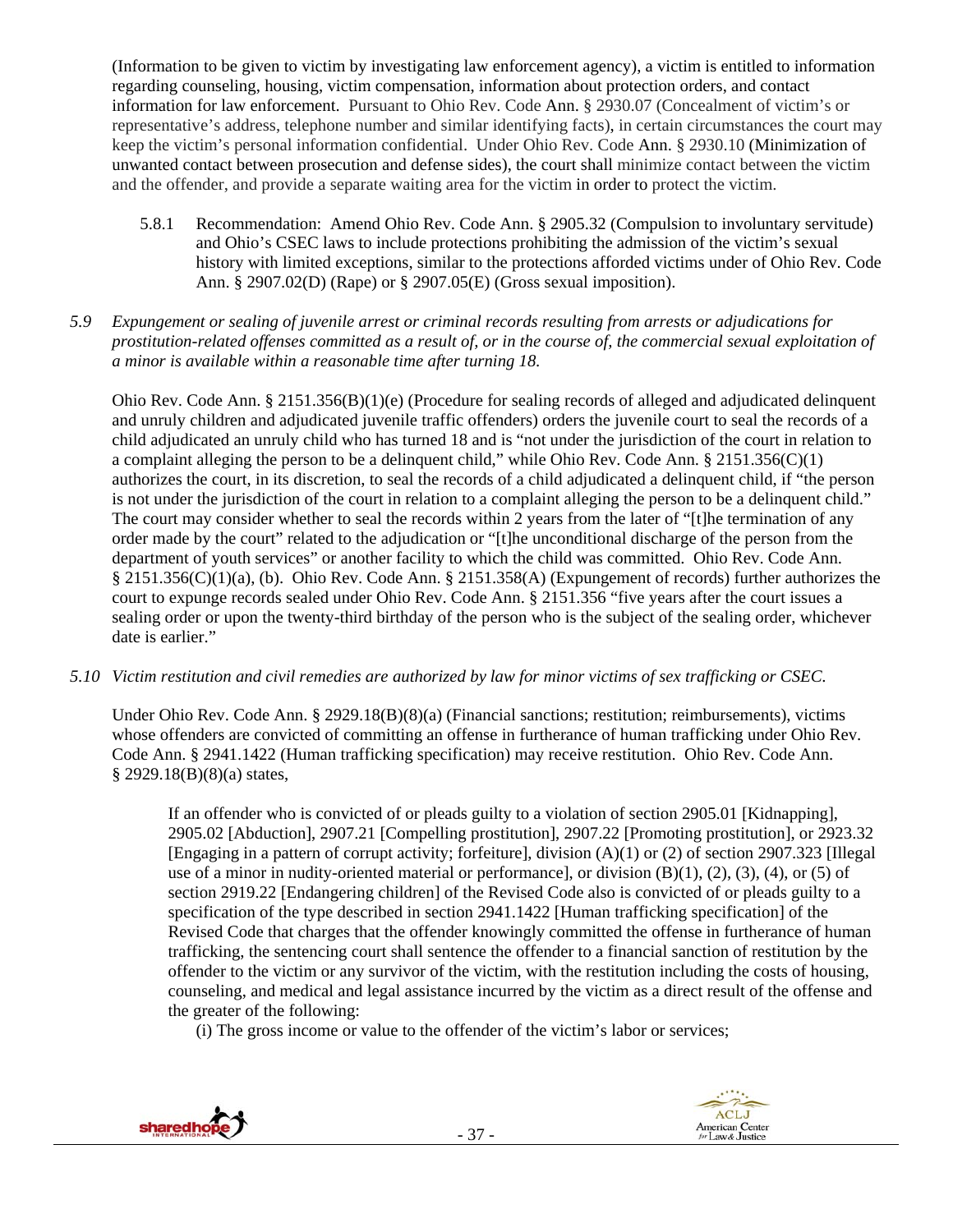(ii) The value of the victim's labor as guaranteed under the minimum wage and overtime provisions of the "Federal Fair Labor Standards Act of 1938," 52 Stat. 1060, 20 U.S.C. 207, and state labor laws.

Victims whose offenders are convicted of other crimes also may receive restitution under Ohio Rev. Code Ann. § 2929.18(A)(1) for their "economic loss."

No civil remedies are specifically provided to CSEC victims in Ohio; however, victims whose offenders are convicted of engaging in a pattern of corrupt activity under Ohio Rev. Code Ann. § 2923.32 may be able to pursue civil remedies under Ohio Rev. Code Ann. § 2923.34(A), (E) (Civil proceedings for relief from violation; civil penalty).

5.10.1 Recommendation: Enact civil remedies for victims of domestic minor sex trafficking.

*5.11 Statutes of limitations for civil and criminal actions for child sex trafficking or CSEC offenses are eliminated or lengthened sufficiently to allow prosecutors and victims a realistic opportunity to pursue criminal actions and legal remedies.* 

Ohio Rev. Code Ann. § 2901.13(A)(1)(a) (Limitations of criminal prosecutions) imposes a 6-year statute of limitations for prosecution of most felonies including Ohio Rev. Code Ann. § 2905.32 (Compulsion to involuntary servitude) and most of Ohio's CSEC laws. However, Ohio Rev. Code Ann. § 2901.13(A)(3)(a) provides a 20 year statute of limitations that is applicable to prosecutions of Ohio Rev. Code Ann. § 2907.21 (Compelling prostitution). Additionally, if the victim of a crime included in Ohio Rev. Code Ann. tit. 29 (Crimes—procedure) was a minor at the time of the offense, Ohio Rev. Code Ann. § 2901.13(I) states,

The period of limitation for a violation of any provision of Title XXIX of the Revised Code that involves a physical or mental wound, injury, disability, or condition of a nature that reasonably indicates abuse or neglect of a child under eighteen years of age . . . shall not begin to run until either of the following occurs:

(1) The victim of the offense reaches the age of majority.

(2) A public children services agency, or a municipal or county peace officer that is not the parent or guardian of the child, in the county in which the child resides or in which the abuse or neglect is occurring or has occurred has been notified that abuse or neglect is known, suspected, or believed to have occurred.

Ohio Rev. Code Ann. § 2305.111 (Actions for assault or battery; victims of childhood sexual abuse) provides a civil statute of limitations for actions brought by victims of childhood sexual abuse, by stating,

(C) An action for assault or battery brought by a victim of childhood sexual abuse<sup>100</sup> based on childhood sexual abuse, or an action brought by a victim of childhood sexual abuse asserting any claim resulting from childhood sexual abuse, shall be brought within twelve years after the cause of action accrues. For purposes of this section, a cause of action for assault or battery based on childhood sexual abuse, or a cause of action for a claim resulting from childhood sexual abuse, accrues upon the date on which the victim reaches the age of majority. If the defendant in an action brought by a victim of childhood sexual abuse asserting a claim resulting from childhood sexual abuse that occurs on or after the effective date of this act has fraudulently concealed from the plaintiff facts that form the basis of the claim, the

  $100$  Subsection (A)(1) states, "Childhood sexual abuse' means any conduct that constitutes any of the violations identified in division (A)(1)(a) or (b) of this section and would constitute a criminal offense under the specified section or division of the Revised Code, if the victim of the violation is at the time of the violation a child under eighteen years of age . . . ." The violations listed in (A)(1)(a) and (b) include Ohio Rev. Code Ann. § 2907.02 (Rape), certain subsections of § 2907.03 (Sexual battery), and § 2907.05 (Gross sexual imposition) through § 2907.06 (Sexual imposition), if certain conditions apply.



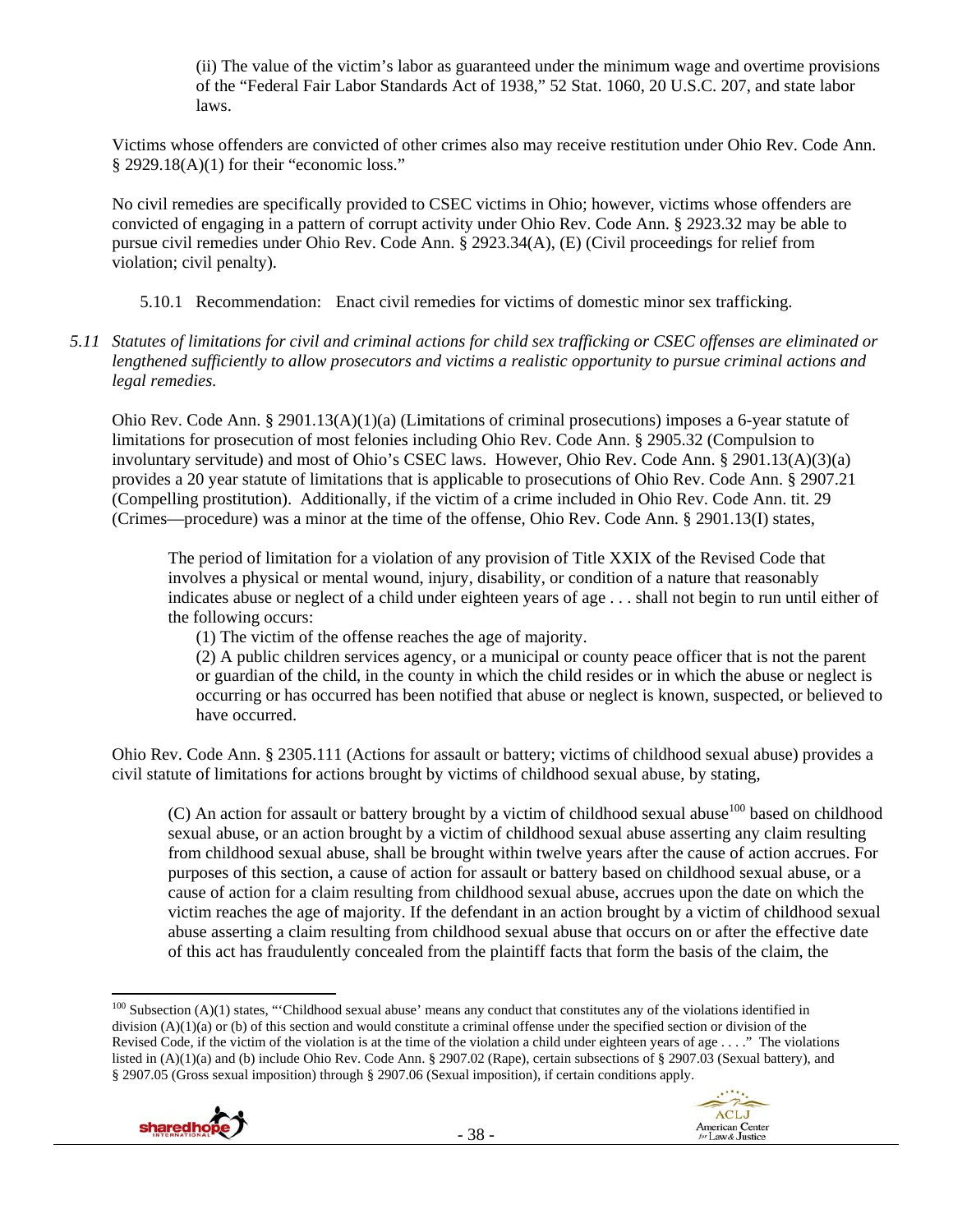running of the limitations period with regard to that claim is tolled until the time when the plaintiff discovers or in the exercise of due diligence should have discovered those facts.

5.11.1 Recommendation: Eliminate the statute of limitations in criminal actions for child sex trafficking offenses and amend Ohio Rev. Code Ann. § 2305.111 (Actions for assault or battery; victims of childhood sexual abuse) to include CSEC crimes to extend the statute of limitations for civil actions.

# **Framework Issue 6: Criminal justice tools for investigation and prosecutions**

#### . *Legal Components:*

- *6.1 Training on human trafficking and domestic minor sex trafficking for law enforcement is statutorily mandated.*
- *6.2 Single party consent to audiotaping is permitted in law enforcement investigations.*
- *6.3 Domestic minor sex trafficking investigations may use wiretapping to investigate the crime.*
- *6.4 Using a law enforcement decoy posing as a minor to investigate buying or selling of commercial sex acts is not a defense to soliciting, purchasing, or selling sex with a minor.*
- *6.5 Using the Internet to investigate buyers and traffickers is a permissible investigative technique.*
- *6.6 Law enforcement and child welfare agencies are mandated to promptly report missing and recovered children. \_\_\_\_\_\_\_\_\_\_\_\_\_\_\_\_\_\_\_\_\_\_\_\_\_\_\_\_\_\_\_\_\_\_\_\_\_\_\_\_\_\_\_\_\_\_\_\_\_\_\_\_\_\_\_\_\_\_\_\_\_\_\_\_\_\_\_\_\_\_\_\_\_\_\_\_\_\_\_\_\_\_\_\_\_\_\_\_\_\_\_\_\_\_*

# *Legal Analysis:*

*6.1 Training on human trafficking and domestic minor sex trafficking for law enforcement is statutorily mandated.* 

Ohio does not statutorily mandate that law enforcement receive training on human trafficking. Ohio Rev. Code Ann. § 109.79 (Training academy) grants the Ohio peace officer training commission the power to "establish and conduct a training school for law enforcement officers of any political subdivision of the state or of the state public defender's office." Ohio Rev. Code Ann. § 109.741 (Training in missing children, missing persons, child abuse and neglect cases) further requires the attorney general to adopt rules regarding "the training of peace officers in the handling of missing children, missing persons, and child abuse and neglect cases."

- 6.1.1 Recommendation: Mandate training for law enforcement on domestic minor sex trafficking.
- *6.2 Single party consent to audiotaping is permitted in law enforcement investigations.*

Ohio permits single-party consent to audiotaping. Ohio Rev. Code Ann. § 2933.52(A)(1) (Interception of wire, oral or electronic communications) makes it a crime for a person to purposely "[i]ntercept, attempt to intercept, or procure another person to intercept or attempt to intercept a wire, oral, or electronic communication." According to Ohio Rev. Code Ann. § 2933.52(B)(3), (4), the prohibition does not apply to, among other things,

(3) A law enforcement officer who intercepts a wire, oral, or electronic communication, if the officer is a party to the communication or if one of the parties to the communication has given prior consent to the interception by the officer;

(4) A person who is not a law enforcement officer and who intercepts a wire, oral, or electronic communication, if the person is a party to the communication or if one of the parties to the communication has given the person prior consent to the interception, and if the communication is not intercepted for the purpose of committing a criminal offense or tortious act in violation of the laws or Constitution of the United States or this state or for the purpose of committing any other injurious act.



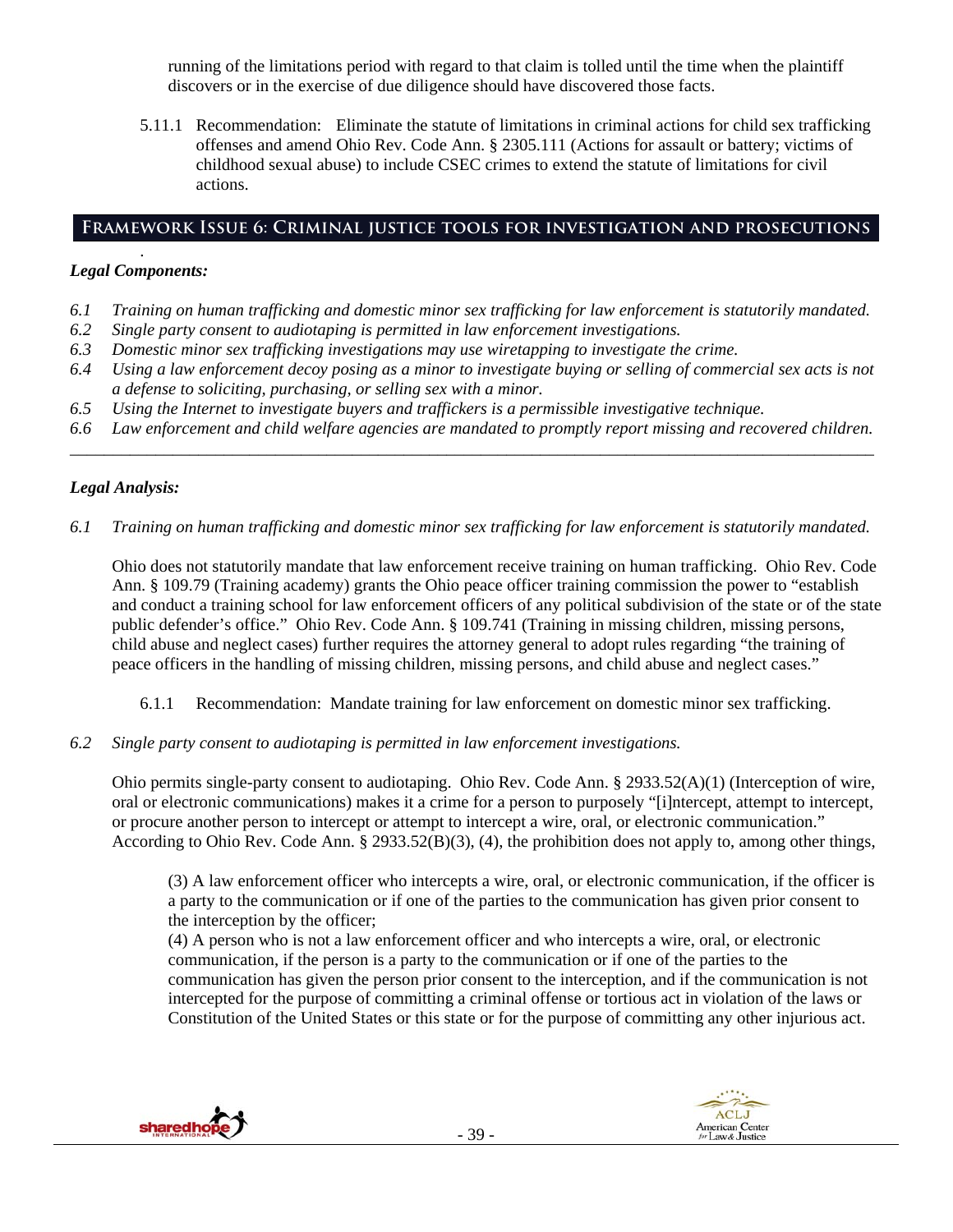## *6.3 Domestic minor sex trafficking investigations may use wiretapping to investigate the crime.*

Wiretapping may be used to investigate certain designated offenses, including Ohio Rev. Code Ann. § 2905.32 (Compulsion to involuntary servitude) and Ohio's CSEC laws. Ohio Rev. Code Ann. § 2933.52(B). Ohio Rev. Code Ann. § 2933.52(B)(1) (Interception of wire, oral or electronic communications) permits wiretapping conducted pursuant to an interception warrant. Ohio Rev. Code Ann. § 2933.54(A) (Conditions for issuance of warrant; denial; termination; finding of objective) authorizes a court to issue an interception warrant if

the judge determines, on the basis of the facts submitted by the person who made the application and all affiants, that all of the following exist:

(1) The application and affidavits comply with section 2933.53 [Application for interception warrant] of the Revised Code.

(2) There is probable cause to believe that a particular person is committing, has committed, or is about to commit a designated offense.

(3) There is probable cause to believe that particular communications concerning the designated offense will be obtained through the interception of wire, oral, or electronic communications. (4) Normal investigative procedures with respect to the designated offense have been tried and have failed or normal investigative procedures with respect to the designated offense reasonably appear to be unlikely to succeed if tried or to be too dangerous to employ in order to obtain evidence. (5) Except as provided in division (G)(1) of section 2933.53 of the Revised Code, there is probable cause to believe that the communication facilities from which the communications are to be intercepted, or the place at which oral communications are to be intercepted, are being used or are about to be used in connection with the commission of the designated offense or are leased to, listed in the name of, or commonly used by a person who is the subject of the interception warrant. (6) The investigative officer has received training that satisfies the minimum standards established by the attorney general and the Ohio peace officer training commission under section 2933.64 [Training in wiretapping and electronic surveillance] of the Revised Code in order to intercept the wire, oral, or electronic communication and is able to execute the interception sought.

Ohio Rev. Code Ann. § 2933.51(I) (Definitions) defines a "designated offense" as any of,

(1) A felony violation of section 1315.53 [Duty to report transactions, keep records; money laundering prohibitions], 1315.55 [Additional money laundering prohibitions], . . . 2905.01 [Kidnapping], 2905.02 [Abduction], ... 2905.32 [Compulsion to involuntary servitude], 2907.02 [Rape], 2907.21 [Compelling] prostitution], 2907.22 [Promoting prostitution], . . . 2923.32 [Engaging in pattern of corrupt activity; forfeiture], . . . of the Revised Code;

. . . .

(4) Complicity in the commission of a felony violation of a section listed in division  $(I)(1)$ ,  $(2)$ , or  $(3)$  of this section;

(5) An attempt to commit, or conspiracy in the commission of, a felony violation of a section listed in division  $(I)(1)$ ,  $(2)$ , or  $(3)$  of this section, if the attempt or conspiracy is punishable by a term of imprisonment of more than one year.

*6.4 Using a law enforcement decoy posing as a minor to investigate buying or selling of commercial sex acts is not a defense to soliciting, purchasing, or selling sex with a minor.* 

While neither Ohio Rev. Code Ann. § 2905.32 (Compulsion to involuntary servitude) or Ohio's CSEC laws expressly authorize the use of a decoy by law enforcement in the investigation of those crimes, Ohio Rev. Code Ann. § 2907.21(A)(2)–(5) (Compelling prostitution) suggests that a law enforcement officer may pose as a minor to investigate solicitation of commercial sexual activity with a minor. These provisions use the phrase"a person the offender believes to be a minor," which suggests that it is permissible for law enforcement to pose as a minor to investigate a violation of Ohio Rev. Code Ann. § 2907.21(A)(2)–(5).